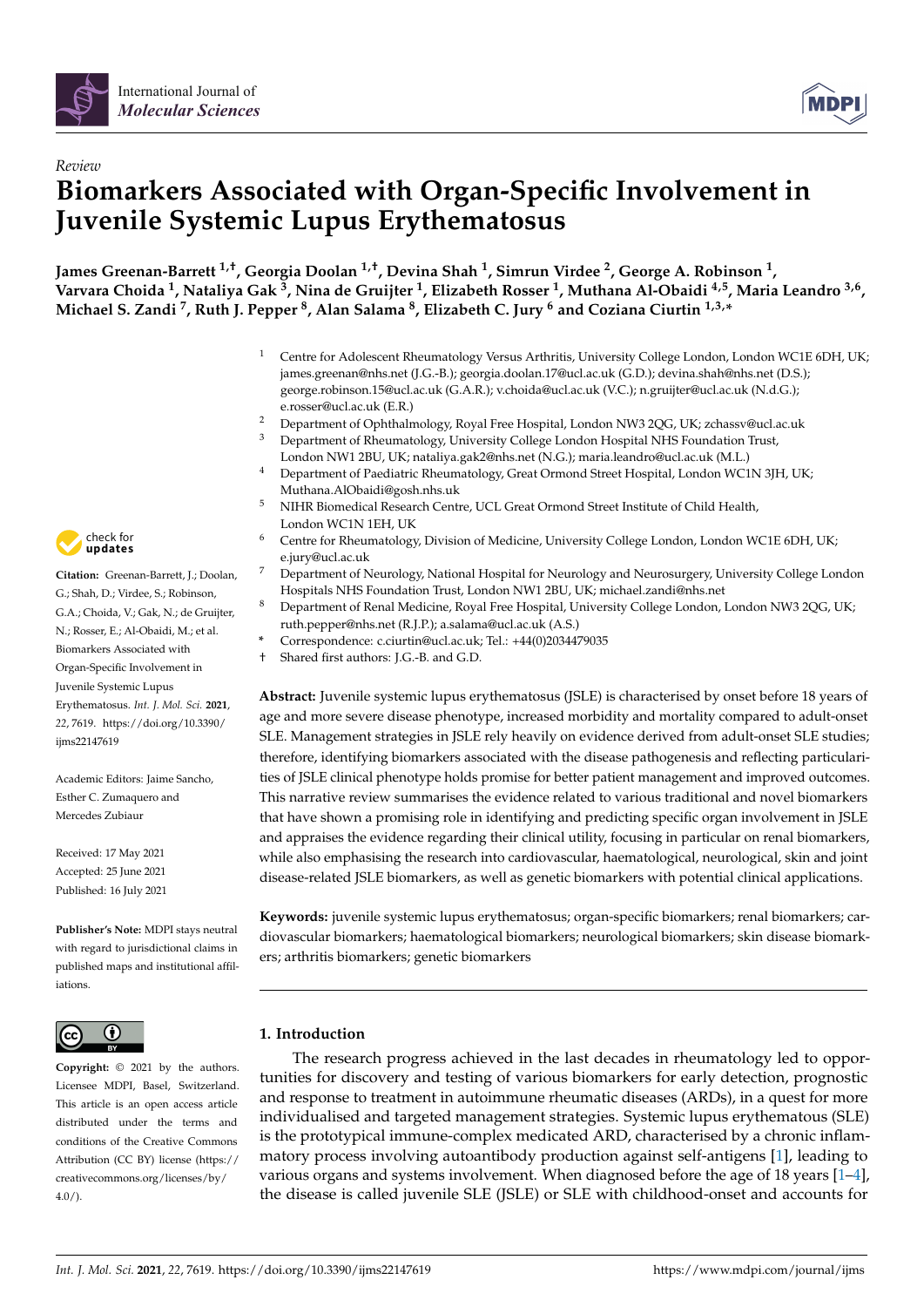approximately 15–20% of all SLE patients [\[3](#page-33-2)[–5\]](#page-33-3). The severity and clinical phenotype of SLE can vary considerably with an unpredictable disease course that is frequently relapsing and remitting in nature [\[3\]](#page-33-2). It is well recognised that JSLE is associated with a higher disease burden at diagnosis and a more aggressive clinical course when compared to adult-onset SLE, and thus it often associated with a poorer prognosis  $[1-3,5,6]$  $[1-3,5,6]$  $[1-3,5,6]$  $[1-3,5,6]$ . Major organ involvement occurs more frequently in JSLE compared to adult-onset SLE, and includes renal, neuropsychological, haematological, mucocutaneous, and cardiopulmonary manifestations, which in turn contributes to a significant increase in morbidity and mortality [\[3](#page-33-2)[,7\]](#page-33-5). Lupus nephritis (LN) has increased prevalence in children with JSLE [\[6\]](#page-33-4) compared to adultonset SLE, and it is one of the main determining factors of poor prognosis [\[8\]](#page-33-6), suggesting the need for better research focused on this patient population instead of extrapolating management strategies from adult-onset SLE.

The 2017 SHARE initiative (Single Hub and Access point for Paediatric Rheumatology in Europe) produced evidenced-based consensus recommendations for the diagnosis and treatment of JSLE, as well as assessed the sensitivity of classification criteria used in adultonset SLE [\[9\]](#page-33-7). Despite recent efforts of improving the disease classification in adults, the American College of Rheumatology (ACR)/European League Against Rheumatism (EULAR) 2019 criteria did not perform better than the previous criteria (Systemic Lupus International Collaborating Clinics—SLICC 2012 and ACR 1997), possibly because of higher prevalence of ANA positivity in younger age, suggesting that the paediatric rheumatologist expertise is key in the process of evaluation of future classification efforts, especially if they aim to be implemented across age [\[10\]](#page-33-8).

In addition to recognising the differences in clinical presentation and classification between JSLE and adult-onset SLE, clinicians face the challenge of implementing therapeutic strategies with limited evidence of efficacy in JSLE. The treatment of SLE across age is incredibly complex and reliant on multidisciplinary assessment in selected cases. There is a clear lack of good quality evidence, particularly derived from randomised control trials (RCTs) to support targeted JSLE treatments [\[5,](#page-33-3)[9\]](#page-33-7). Therapeutic strategies in JSLE are therefore unstandardised and still led by expert opinion and primarily based on evidence from adult studies [\[5\]](#page-33-3), despite a recent effort to include more children in RCTs in SLE. JSLE patients often require higher doses and longer courses of immunosuppressive treatment than patients with adult-onset SLE, and therefore are exposed to a greater risk of drug-related harm [\[4](#page-33-1)[,9](#page-33-7)[,11\]](#page-33-9). Because of the more severe clinical phenotype, less validated treatment strategies and increased morbidity and potential drug-related toxicity overall [\[12\]](#page-33-10), further research to enable better characterisation of this patient population using markers which can inform personalised treatment approaches is required [\[13\]](#page-33-11). As JSLE is a life-long, potentially devastating disease, biomarkers have the potential to facilitate earlier diagnosis, predict response to treatment, monitor disease course, and aid the development of targeted treatments, which could ultimately help improve the prognosis in this cohort of patients.

Biomarkers in general reflect various biologic processes and comprise genomic, transcriptomic, molecular, histological, imaging, as well as clinical, physiological and routine serological/urine markers with different degrees of correlation with the disease manifestations or pathogenesis [\[14,](#page-33-12)[15\]](#page-33-13). Identifying promising paediatric biomarkers is notably difficult, and it is of particular importance that they are applicable to paediatric specific pathology, and that their measurements are adjusted to age-dependent changes in physiology [\[16,](#page-33-14)[17\]](#page-33-15). It is also desirable that the methods used for biomarker measurements are non-invasive as much as possible, and easily reproducible, bearing minimal potential complications and distress for the young patients [\[17](#page-33-15)[,18\]](#page-33-16). If they fulfil meticulous testing criteria, some of the biomarkers can be validated as surrogate markers, and used to accurately substitute a clinical endpoint in an efficacy trial or clinical practice [\[18](#page-33-16)[,19\]](#page-33-17). There is a pressing need to identify biomarkers that can be used as surrogate markers in JSLE to improve diagnosis and monitoring, as well as predict response to treatment or relapses, and support the development of targeted drug therapies [\[20\]](#page-33-18).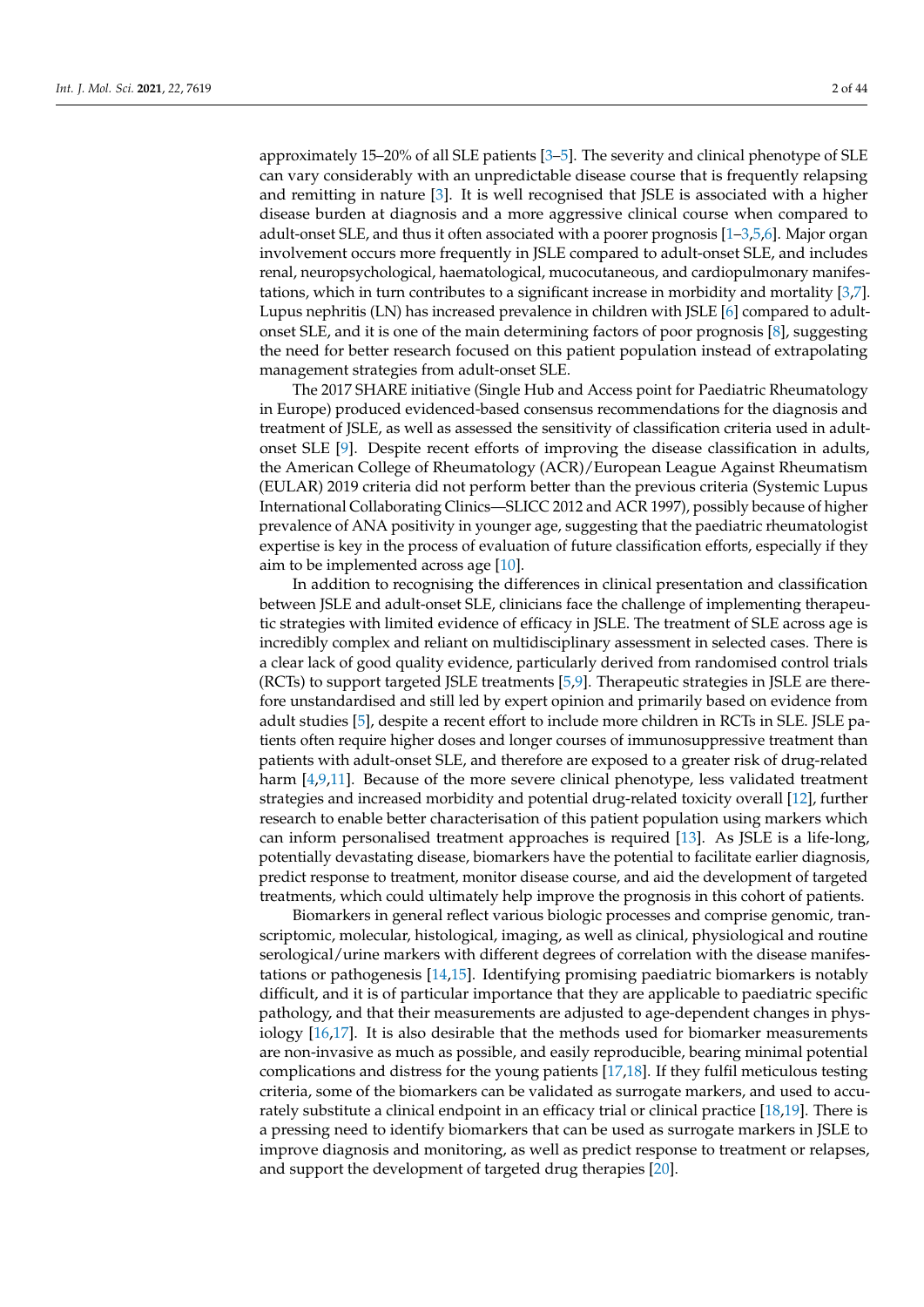Despite more advances achieved in SLE research in adults, there is a paucity of biomarkers and surrogate markers that have been validated or implemented in clinical practice. This could partly be explained by the complexity and heterogeneity of SLE, as well as a lack of full understanding of disease pathogenesis and its variable manifestations due to factors including age, ethnicity, and environmental influences [\[21](#page-33-19)[,22\]](#page-33-20). The biomarkers tested in JSLE are often deduced from adult studies and are therefore of limited use, because of age-related differences in disease pathophysiology [\[16\]](#page-33-14).

The aim of this review is to analyse the available literature related to traditional and novel biomarkers that have shown a promising role in identifying and predicting specific organ involvement in JSLE and appraise the evidence regarding their clinical utility.

### **2. Methodology**

### *2.1. Search Strategy*

This is a narrative review based on literature searches (PubMed from January 1984 to December 2020) for systematic reviews, reviews, observational and interventional studies of patients with JSLE measuring various biomarkers and reporting on their clinical relevance, using the following MeSH terms: juvenile lupus OR lupus with childhood OR juvenile OR paediatric onset OR juvenile systemic lupus erythematosus OR lupus in paediatric population AND biomarkers AND lupus nephritis (renal biomarkers) OR cardiovascular disease (cardiovascular risk biomarkers) OR neuropsychiatric systemic lupus erythematosus (central nervous system biomarkers) OR arthritis (musculoskeletal biomarkers) OR cutaneous lupus erythematosus (skin biomarkers) OR serositis OR haematological biomarkers. Papers published in another language than English were excluded.

### *2.2. Study Selection*

When selecting studies on renal biomarkers, studies on adult-onset SLE were excluded. However, due to the paucity of research on biomarkers in extra-renal JSLE, studies focused on adult-onset SLE were occasionally discussed. Case reports, case series, editorials and studies with low numbers of patients were excluded. This review is not intended to be exhaustive but rather focused on highlighting the relevance of various biomarkers that have been tested, and some validated, in JSLE with various organ involvement, proposing further research strategies to optimise the use of biomarkers in JSLE.

### *2.3. Data Extraction*

Data related to the number of JSLE patients included in a particular biomarker study and the classification criteria used to diagnose JSLE organ involvement were extracted. Where there were statistically significant biomarker findings, the corresponding p value was incorporated in tables. Where there was a statistical correlation between biomarker levels and organ involvement, this was also included in tables, and the Pearson correlation coefficient r mentioned, with  $r = 0.3 - 0.5$  indicating weak,  $r = 0.5 - 0.7$  moderate and  $r > 0.7$ strong correlations. Where available, area under the curve (AUC) for the receiver operating characteristics (ROC) of particular biomarkers was also included, with AUC values of 0.6–0.7 indicating poor, 0.7–0.8 moderate, 0.8–0.9 good and >0.9 excellent predictor value.

### **3. Autoantibodies as Biomarkers in JSLE**

Autoantibodies to various self-antigens are the oldest and most studied biomarkers in SLE. The most sensitive and specific autoantibodies, such as anti-nuclear antibodies (ANA), anti-double-stranded deoxyribonucleic acid (dsDNA), anti-Smith (Sm), anti-cardiolipin and anti-beta 2 glycoprotein 1 antibodies, as well as lupus anticoagulant (LA) measured as prolonged Russell's Viper Venom Time (RVVT) test were routinely measured in practice to facilitate SLE classification according to various criteria [\[23,](#page-33-21)[24\]](#page-33-22).

Although very few of these autoantibodies have been shown to have undeniable pathogenic properties in SLE, it is widely recognized that SLE is associated with impaired central or peripheral B-cell tolerance and enhanced circulating autoreactive B cells. Many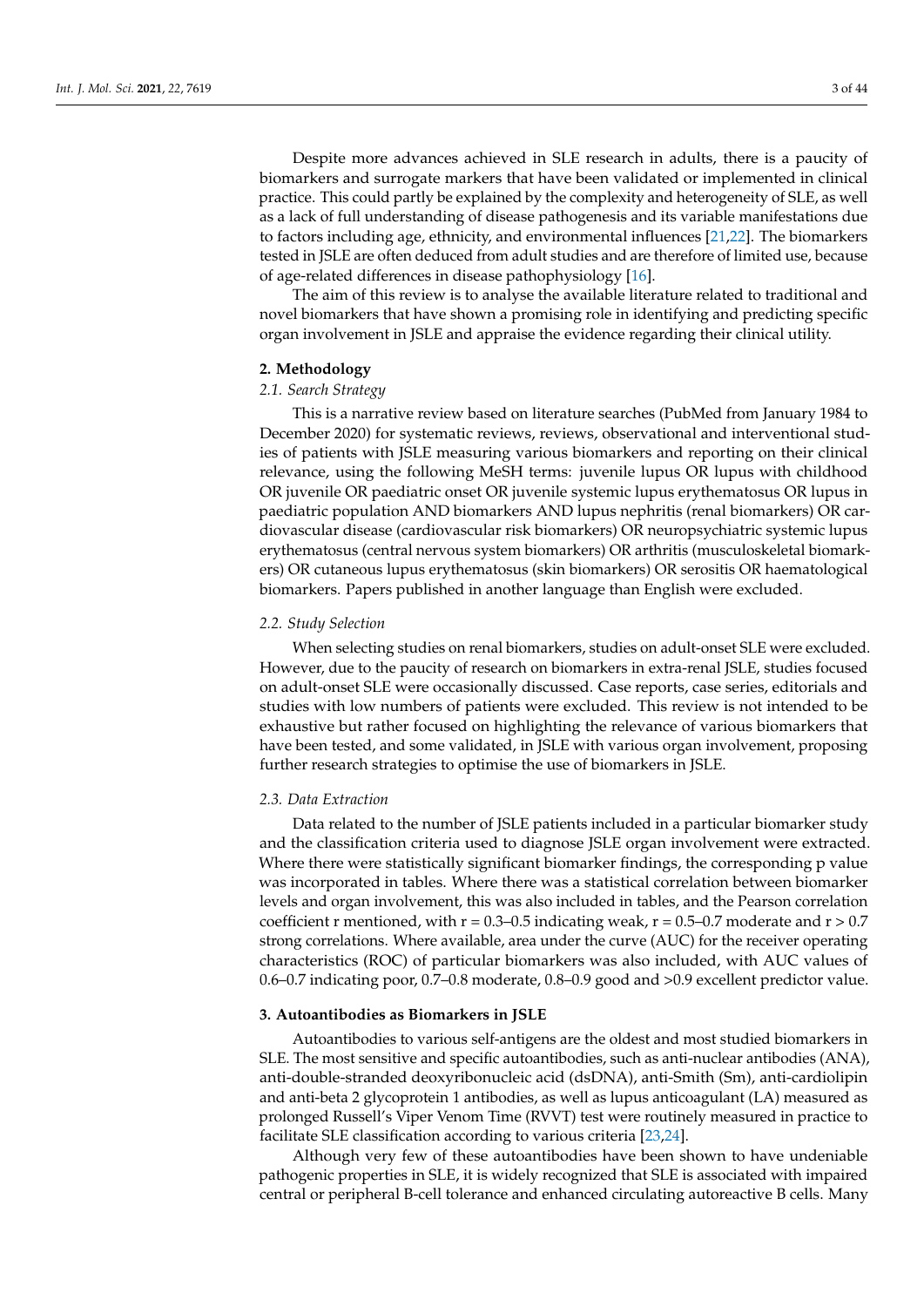of the SLE auto-antigens are immunostimulatory, leading to activation of toll-like receptor (TLR)7 or TLR9 and subsequently promoting plasma cell differentiation and auto-antibody production [\[25\]](#page-33-23).

The biomarker value of autoantibodies in adult-onset SLE has been studied extensively as showed to be influenced by various factors, such as sensitivity, specificity and tendency to fluctuate, as well as the sensitivity of various assays: e.g. ANA are associated with increased sensitivity, but low specificity, while anti Sm and anti-dsDNA antibodies have increased specificity and low sensitivity for SLE, while anti-dsDNA antibodies tend to fluctuate with no correlation with clinical activity [\[26](#page-33-24)[,27\]](#page-34-0). There is evidence that some autoantibodies, such as ANA and anti-dsDNA antibodies can predate SLE onset with many years [\[28](#page-34-1)[,29\]](#page-34-2), and that overall patients with JSLE had higher titres of anti-dsDNA, anti Sm and anti-ribonucleoprotein (RNP) antibodies that patients with adult-onset SLE as well as more severe disease [\[12\]](#page-33-10).

Children with JSLE present with ANA positivity in 95%, but this test has a low specificity for SLE diagnosis, which can be as low as 36% [\[30\]](#page-34-3), as ANA can be found in 15% of healthy children [\[31\]](#page-34-4).

Research into the role of autoantibodies as JSLE biomarkers showed that although autoantibodies such as anti-complement fraction 1q (anti C1q), anti-dsDNA and antichromatin/nucleosome antibodies were significantly higher in patients with JSLE compared to healthy controls, and in JSLE with any level of disease activity compared to remission, they did not associate with renal involvement [\[32\]](#page-34-5).

Older studies in children with JSLE identified association of anti-ds-DNA antibodies with active disease, arthritis, and rash, but not with renal involvement [\[33\]](#page-34-6), while anti-Ro and La antibodies positivity correlated with cardiac involvement [\[34\]](#page-34-7) and anticardiolipin antibodies fluctuated with various manifestations and were higher in children with neurological involvement [\[35\]](#page-34-8).

In addition, there is evidence for ethnic differences in the prevalence of various JSLE associated autoantibodies. A study found that anti-U1RNP and anti-Sm antibodies were more prevalent in non-Caucasian JSLE patients [*p* < 0.0001 and *p* < 0.01, respectively [\[36\]](#page-34-9)]. This cluster analysis found that JSLE patients with anti-dsDNA, antichromatin, anti-ribosomal P, anti-U1RNP, anti-Sm, anti-Ro and anti-La autoantibody were characterised by a higher prevalence of nephritis, renal failure, serositis, and hemolytic anaemia. This suggests a potential role of autoantibodies in defining a certain JSLE clinical phenotype rather than organ-involvement.

Cluster analysis of autoantibodies in adult onset SLE also showed their association with certain clinical phenotypes and differential risk of damage, with SLE patients with antidsDNA, LA and anti-cardiolipin antibodies having the higher prevalence of cerebrovascular damage [\[37\]](#page-34-10).

Despite the extensive clinical use of autoantibody measurements in diagnosing and classifying patients with SLE across age groups, future research is required to assess their role in personalised medicine or as predictors for response to a certain therapy [\[38\]](#page-34-11). Limited evidence for the role of high anti dsDNA antibody titres and low complement 3 (C3) as predictor biomarkers for response to therapy is available [\[39\]](#page-34-12).

We describe below the main biomarkers identified in the literature, classified based on JSLE organ involvement.

### **4. Renal Biomarkers**

The need for adequate biomarkers to help diagnosing and monitoring lupus nephritis (LN) is significant, given the prevalence and severity of renal involvement in JSLE. The current gold standard for diagnosis and classification of LN is the renal biopsy, which presents some challenges. A renal biopsy is an invasive procedure with potential risks of complications, such as bleeding and infection. In the paediatric population, biopsies are often performed under general anaesthesia, which could be associated with additional complications and logistical challenges. Furthermore, the quality of the renal tissue sample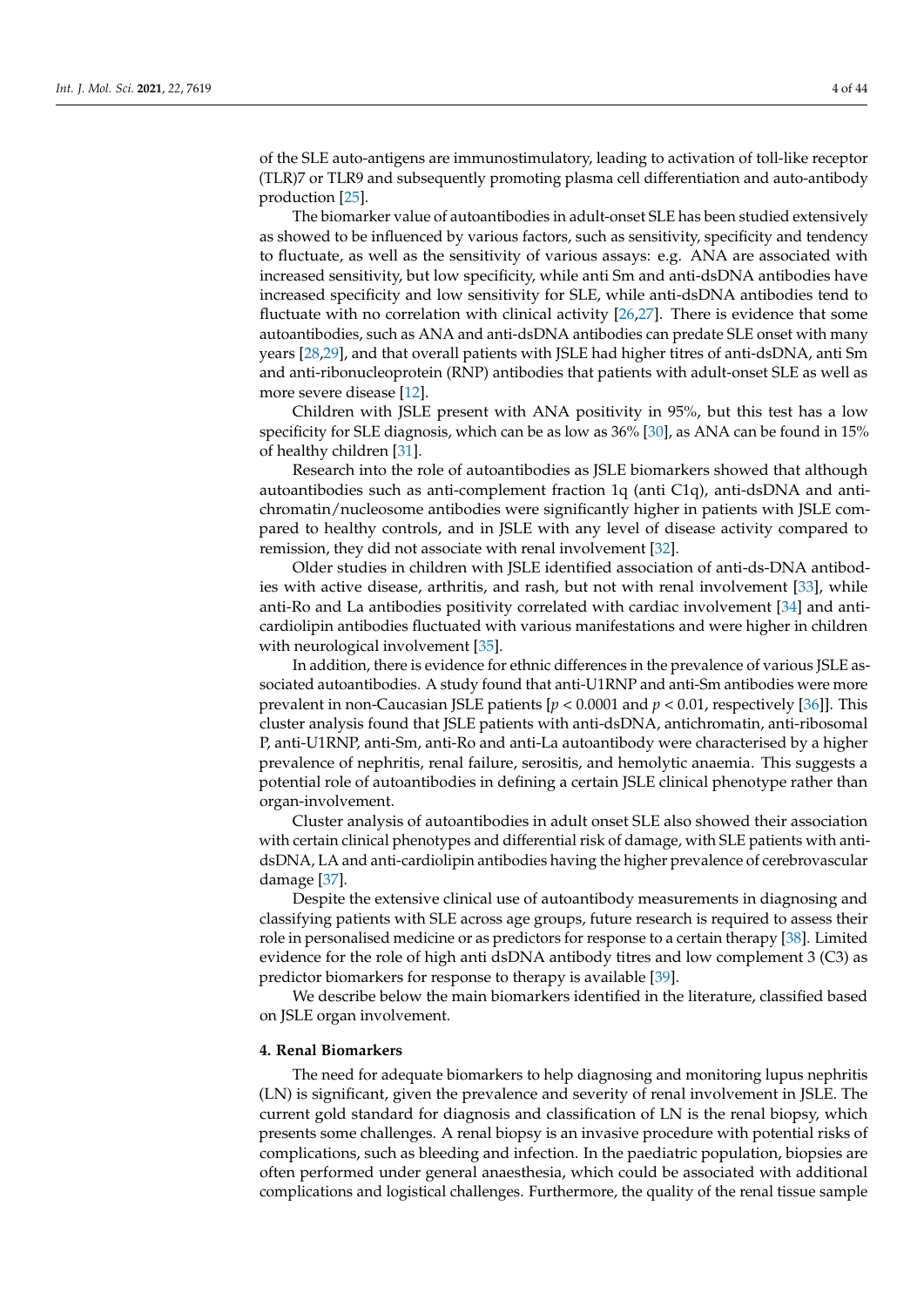obtained through a needle biopsy has significant impact on LN diagnosis and classification [\[40\]](#page-34-13), which is also influenced by inter-observer variability and dependent on the histopathologist expertise [\[41\]](#page-34-14). Whilst a renal biopsy can indicate the current level of disease activity, it is quite impractical and challenging to organise repeated biopsies, and therefore the renal biopsy has limited value in assessing LN dynamic, including worsening disease, response or resistance to treatment or the degree of accumulating chronic renal damage. Although renal biopsy is recommended for diagnosis of LN, the long-term monitoring of renal disease relies upon non-invasive assessments and scores, including the renal domains of well-validated disease activity scoring systems used in both JSLE and adult-onset SLE, such as the British Isles Lupus Assessment Group (BILAG) which assesses blood pressure, renal function and urinary protein, blood and sediment [\[42\]](#page-34-15) and the Systemic Lupus Erythematosus Disease Activity Index (SLEDAI) which assesses urinary casts, haematuria, proteinuria and pyuria [\[43\]](#page-34-16). However, these scoring systems rely on non-specific features of renal dysfunction, do not differentiate between active LN and chronic renal dysfunction and are not able to identify patients at higher risk of disease progression, relapse or treatment-resistance.

As such, there is a need for more versatile LN biomarkers, which ideally should not be affected by declining renal function, including low eGFR and proteinuria, or by the use of potentially nephrotoxic medication.

We summarise below the most commonly investigated (Table [1\)](#page-7-0), as well as validated and non-validated novel biomarkers for LN (Tables [2](#page-12-0) and [3\)](#page-17-0), appraising the level of evidence regarding their involvement in the disease pathogenesis and clinical relevance.

### *4.1. Classical Renal Biomarkers*

Complement activation appears to be central to the pathophysiology of SLE and, due to their cleavage to active C3b and C4b, decreased levels of C3 and C4 are seen in SLE flares and are also included in the classification criteria for SLE [\[10](#page-33-8)[,23](#page-33-21)[,44\]](#page-34-17). The evidence for supporting the role of serum C3 and C4 measurements as biomarkers of LN in JSLE is mixed; three studies found no significant differences in C3/C4 levels in active LN whilst four studies demonstrated significantly lower levels of C3/C4 in active LN [\[44–](#page-34-17)[48](#page-34-18)[,50\]](#page-34-19). This variability could be due, in part, to the use of different classifications for definition of a renal flare: e.g. studies that used BILAG renal domains to define active LN tended to find lower C3/C4 in active disease, whereas studies that used SLEDAI renal domain or the biopsy score to assess for presence of active LN did not.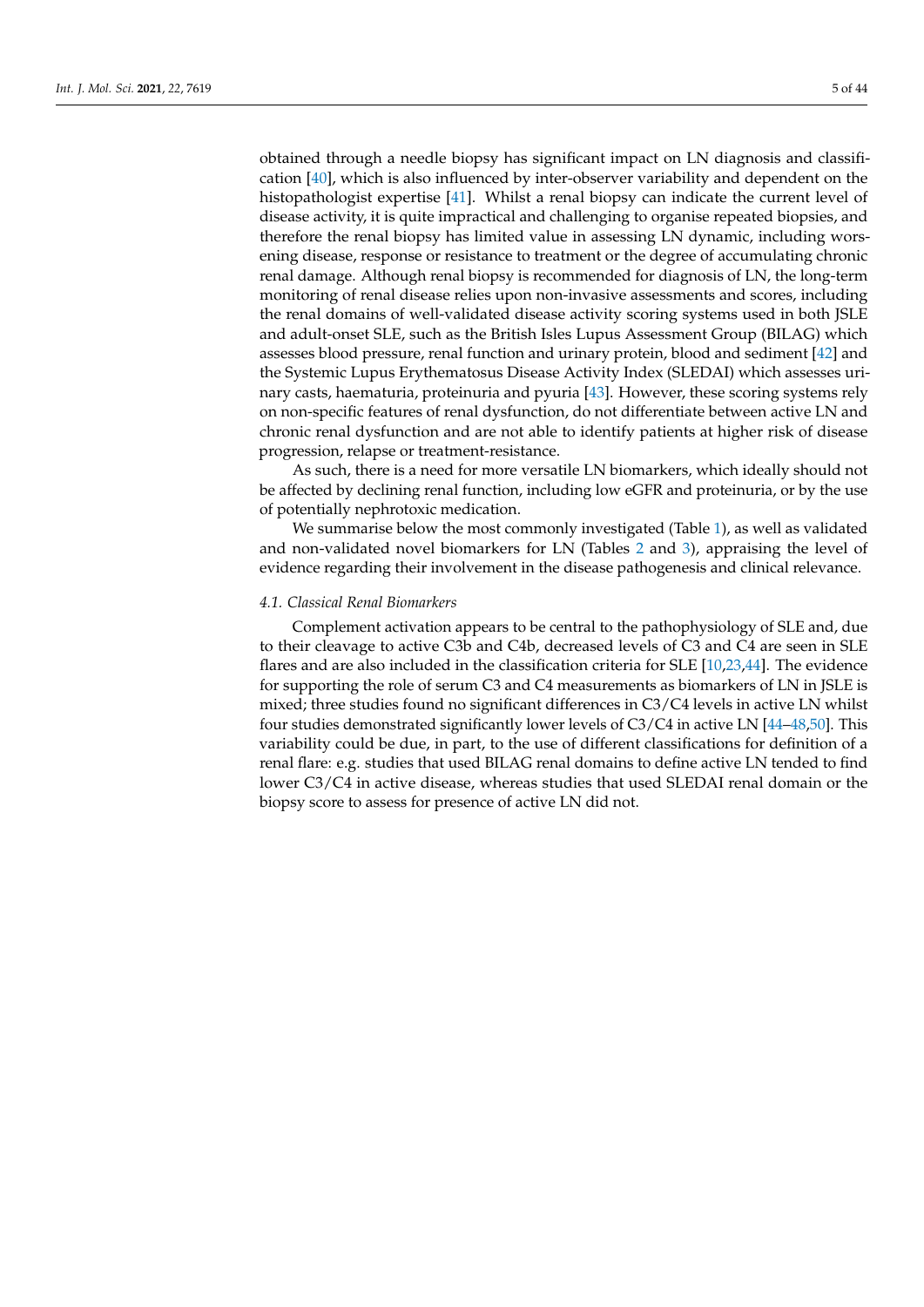| <b>Biomarker</b> | Study             | Definition of<br><b>Active Nephritis</b> | <b>Patient Number</b> | Findings                                                                                                                                                                                                                                                                                                                                                                                                             |
|------------------|-------------------|------------------------------------------|-----------------------|----------------------------------------------------------------------------------------------------------------------------------------------------------------------------------------------------------------------------------------------------------------------------------------------------------------------------------------------------------------------------------------------------------------------|
|                  | Smith 2017 [44]   | <b>BILAG</b>                             | 91                    | No significant difference in C3 levels in active LN in the UK and US cohorts. C3 is a poor<br>predictor of active LN (AUC 0.65 UK, 0.64 US). C4 was not a predictor of active LN<br>(AUC 0.59 UK, 0.48 US).                                                                                                                                                                                                          |
|                  | Watson 2013 [45]  | <b>BILAG</b>                             | 64                    | C3 and C4 significantly lower in active LN ( $p < 0.001$ and $p 0.009$ , respectively). C3 is an<br>independent predictor of active LN ( $\beta$ -0.459, CI -0.663 to 0.254, $p < 0.001$ ). Negative<br>correlation between MCP-1 and serum C3 (Rho $-0.22$ , $p = 0.002$ ).                                                                                                                                         |
|                  | Smith 2017 [46]   | <b>BILAG</b>                             | 370                   | C3 and C4 significantly lower in active LN ( $p < 0.001$ and $p = 0.017$ , respectively).                                                                                                                                                                                                                                                                                                                            |
| C3/C4            | Brunner 2012 [47] | SLEDAI, Biopsy<br>(BAI)                  | 76                    | C3 weakly correlated with SLEDAI LN ( $r - 0.34$ , $p < 0.0043$ ). C4 not correlated with SLEDAI<br>LN (r < 0.2). No significant difference in C3/C4 levels in active BAI LN.                                                                                                                                                                                                                                        |
|                  | Brunner 2016 [48] | Biopsy<br>(NIH-AI and TIAI)              | 47                    | C3 and C4 were significantly lower in active NIH-AI LN ( $p = 0.005$ and 0.015, respectively)<br>but not in active TIAI LN ( $p = 0.931$ and 0.981, respectively).                                                                                                                                                                                                                                                   |
|                  | Suzuki 2009 [49]  | SLEDAI, BILAG                            | 98                    | No significant difference in C3 or C4 levels in active LN (SLEDAI or BILAG). C3 was not a<br>predictor of active SLEDAI LN (AUC 0.58), was a poor predictor of active BILAG LN<br>(AUC 0.63) and a good predictor of SDI LN chronicity (AUC 0.75). C4 was a poor predictor<br>of active SLEDAI LN (AUC 0.60), not a predictor of active BILAG LN (AUC 0.49) and a poor<br>predictor of SDI LN chronicity (AUC 0.64). |
|                  | Watson 2012 [50]  | <b>BILAG</b>                             | 60                    | Significantly lower in active LN ( $p = 0.02$ ).                                                                                                                                                                                                                                                                                                                                                                     |
|                  | Smith 2017 [44]   | <b>BILAG</b>                             | 91                    | No significant difference in active LN in the UK and US cohorts. Poor predictor of active LN<br>(AUC 0.62 UK, 0.64 US).                                                                                                                                                                                                                                                                                              |
|                  | Watson 2014 [45]  | <b>BILAG</b>                             | 64                    | Significantly higher in active renal disease ( $p < 0.001$ ). Not a predictor of worsening LN<br>(AUC 0.44; $p = 0.62$ ).                                                                                                                                                                                                                                                                                            |
| dsDNA            | Smith 2017 [46]   | <b>BILAG</b>                             | 370                   | No significant difference in active LN ( $p = 0.068$ ).                                                                                                                                                                                                                                                                                                                                                              |
|                  | Brunner 2016 [48] | Biopsy<br>(NIH-AI and TIAI)              | 47                    | No significant difference in active NIH-AI or TIAI LN ( $p = 0.353$ and 0.849, respectively).                                                                                                                                                                                                                                                                                                                        |
|                  | Watson 2012 [50]  | <b>BILAG</b>                             | 60                    | No significant difference in active LN ( $p = 0.34$ ).                                                                                                                                                                                                                                                                                                                                                               |

**Table 1.** Classical renal biomarkers.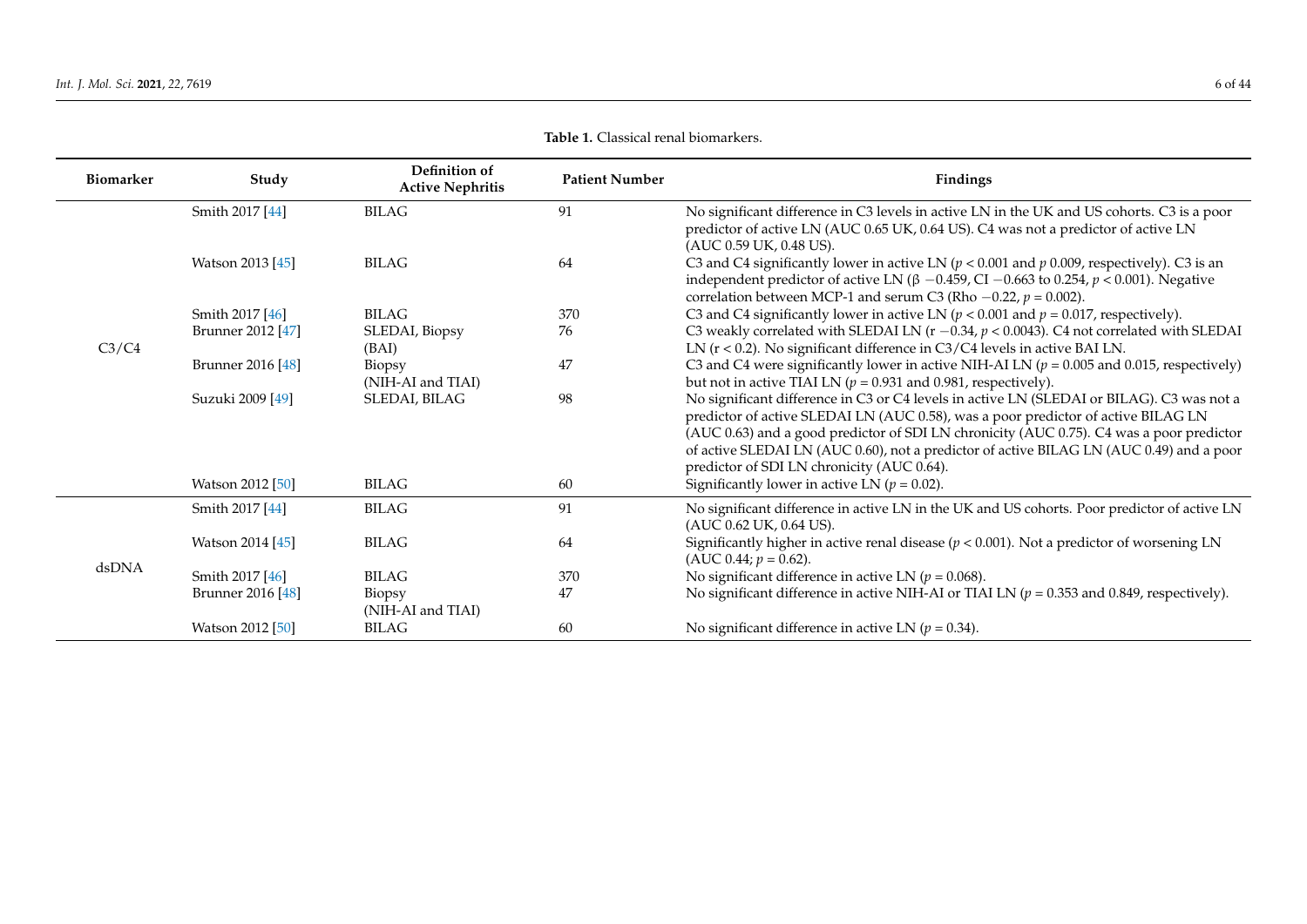| <b>Biomarker</b> | Study                                | Definition of<br><b>Active Nephritis</b> | <b>Patient Number</b> | Findings                                                                                                                                                                                                                                                                                                                                                         |
|------------------|--------------------------------------|------------------------------------------|-----------------------|------------------------------------------------------------------------------------------------------------------------------------------------------------------------------------------------------------------------------------------------------------------------------------------------------------------------------------------------------------------|
|                  | Smith 2017 [44]                      | <b>BILAG</b>                             | 91                    | uACR significantly higher in active LN in the UK and US cohorts ( $p < 0.01$ and $p = 0.03$ ,<br>respectively).                                                                                                                                                                                                                                                  |
| Proteinuria      | Watson 2014 [45]                     | <b>BILAG</b>                             | 64                    | uACR significantly higher in active LN ( $p < 0.001$ ). Not a predictor of worsening LN<br>(AUC 0.46; $p = 0.76$ ).<br>uACR and uPCR significantly higher in active LN (both $p < 0.001$ ).                                                                                                                                                                      |
|                  | Smith 2017 [46]<br>Brunner 2012 [48] | <b>BILAG</b><br>SLEDAI, Biopsy           | 370<br>76             | uPCR weakly correlated with SLEDAI LN ( $r = 0.40$ , $p < 0.0004$ ). Significantly higher in<br>active BAI LN ( $p = 0.008$ ). Good predictor of active BAI LN (AUC 0.76).<br>uPCR was not significantly different in active LN.                                                                                                                                 |
|                  | Brunner 2016 [48]                    | (BAI)<br>Biopsy (NIH-AI and TIAI)        | 47                    | uPCR significantly higher in active SLEDAI and BILAG LN (both $p < 0.0001$ ). Excellent                                                                                                                                                                                                                                                                          |
|                  | Suzuki 2009 [49]                     | SLEDAI, BILAG                            | 98                    | predictor of SLEDAI LN activity (AUC 0.91), a good predictor of BILAG LN activity<br>(AUC 0.85), and a fair predictor of SDI LN chronicity (AUC 0.76).                                                                                                                                                                                                           |
|                  | Watson 2012 [50]<br>Smith 2018 [51]  | <b>BILAG</b><br><b>BILAG</b> , Biopsy    | 60<br>64              | uACR significantly higher in active LN ( $p < 0.001$ ).<br>An elevated uACR or uPCR persists after active LN flare in 61% of patients. Age at time of<br>LN flare ( $p = 0.007$ ), eGFR ( $p = 0.035$ ), and haematological involvement at the time of LN<br>onset ( $p = 0.016$ ) were significantly associated with time to normalisation of uACR<br>and uPCR. |
| Creatinine       | Smith 2017 [44]<br>Watson 2014 [45]  | <b>BILAG</b><br><b>BILAG</b>             | 91<br>64              | No significant difference in active LN in the UK and US cohorts.<br>Significantly higher in active LN ( $p = 0.026$ ). Poor predictor of worsening LN (AUC 0.52;<br>$p = 0.79$ .                                                                                                                                                                                 |
|                  | Smith 2017 [46]<br>Brunner 2012 [47] | <b>BILAG</b><br>SLEDAI, Biopsy (BAI)     | 370<br>76             | No significant difference in active LN ( $p = 1.0$ ).<br>Weakly correlated with SLEDAI LN ( $r = 0.29$ , $p < 0.01$ ). No significant difference in<br>active BAI LN.                                                                                                                                                                                            |

**Table 1.** *Cont.*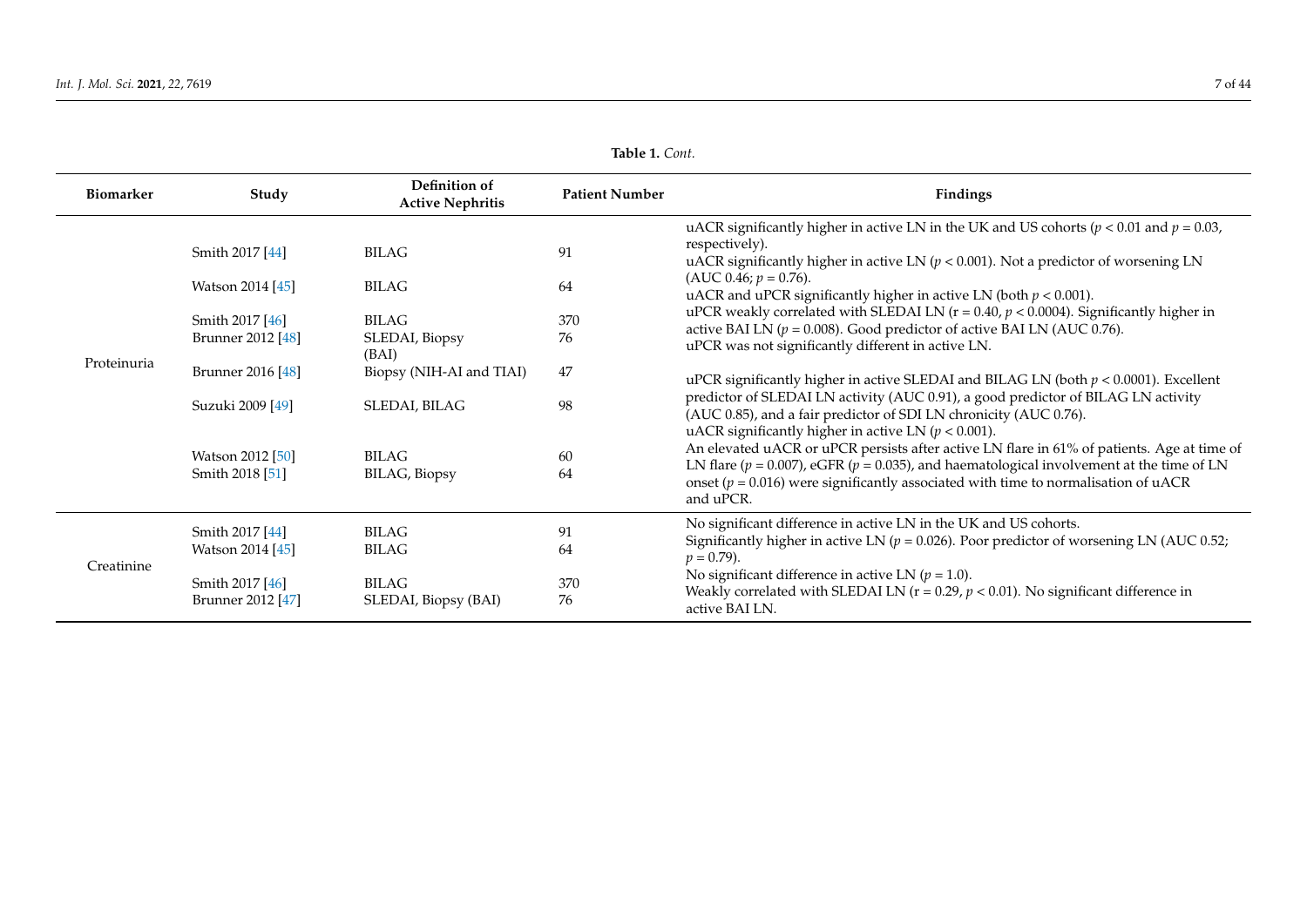| <b>Biomarker</b> | Study                                                                       | Definition of<br><b>Active Nephritis</b>               | <b>Patient Number</b> | <b>Findings</b>                                                                                                                                                                                                                                                                                                                                                                             |
|------------------|-----------------------------------------------------------------------------|--------------------------------------------------------|-----------------------|---------------------------------------------------------------------------------------------------------------------------------------------------------------------------------------------------------------------------------------------------------------------------------------------------------------------------------------------------------------------------------------------|
| eGFR             | Smith 2017 [44]<br>Watson 2013 [45]<br>Smith 2017 [46]<br>Brunner 2012 [47] | BILAG<br><b>BILAG</b><br>BILAG<br>SLEDAI, Biopsy (BAI) | 91<br>64<br>370<br>76 | No significant difference in active LN in the UK and US cohorts.<br>No significant difference in active LN ( $p = 0.085$ ). Poor predictor of worsening LN<br>$(AUC 0.54; p = 0.75)$<br>No significant difference in active LN ( $p = 1.0$ ).<br>No correlation with SLEDAI LN $(r < 0.2)$ . No significant difference in active BAI LN.                                                    |
|                  | Brunner 2016 [48]                                                           | Biopsy (NIH-AI and TIAI)                               | 47                    | Significantly higher in active NIH-AI and TIAI LN ( $p = 0.003$ ).                                                                                                                                                                                                                                                                                                                          |
|                  | Suzuki 2009 [49]<br>Watson 2012 [50]                                        | SLEDAI, BILAG<br>BILAG                                 | 98<br>60              | No significant difference in active LN. Not a predictor of SLEDAI or BILAG LN activity<br>(AUC 0.45 and 0.50, respectively). Not a predictor of SDI LN chronicity (AUC 0.39).<br>No significant difference in active LN ( $p = 0.58$ ).                                                                                                                                                     |
| <b>CRP</b>       | Smith 2017 [46]                                                             | BILAG                                                  | 370                   | No significant difference in active LN ( $p = 1.0$ ).                                                                                                                                                                                                                                                                                                                                       |
| <b>ESR</b>       | Smith 2017 [44]<br>Watson 2013 [45]<br>Smith 2017 [46]                      | <b>BILAG</b><br>BILAG<br>BILAG<br>BILAG                | 91<br>64<br>370<br>60 | Significantly higher in active LN in the UK cohort ( $p < 0.01$ ). Fair predictor of active LN<br>(AUC 0.796) in the UK cohort. Not measured in the US cohort.<br>Significantly higher in active LN ( $p$ 0.018). Not a predictor of worsening LN (AUC 0.42;<br>$p(0.52)$ .<br>Significantly higher in active LN ( $p < 0.001$ ).<br>No significant difference in active LN ( $p = 0.07$ ). |
|                  | Watson 2012 [50]                                                            |                                                        |                       |                                                                                                                                                                                                                                                                                                                                                                                             |

**Table 1.** *Cont.*

<span id="page-7-0"></span>Legend: AUC, area under curve; BAI, Biopsy Activity Index; BILAG, British Isles Lupus Assessment Group; CRP, C-reactive protein; dsDNA, double-stranded DNA; eGFR, estimated glomerular filtration rate; ESR, erythrocyte sedimentation rate; LN, lupus nephritis; MCP-1, monocyte chemoattractant protein-1; SDI, Systemic Lupus International Collaborating Clinics/American College of Rheumatology damage index; SLEDAI, Systemic Lupus Erythematosus Disease Activity Index; NIH-AI, National Institutes of Health-Activity Index; TIAI, Tubulointerstitial Activity Index; uACR, urinary albumin/creatinine ratio; uPCR, urinary protein/creatinine ratio.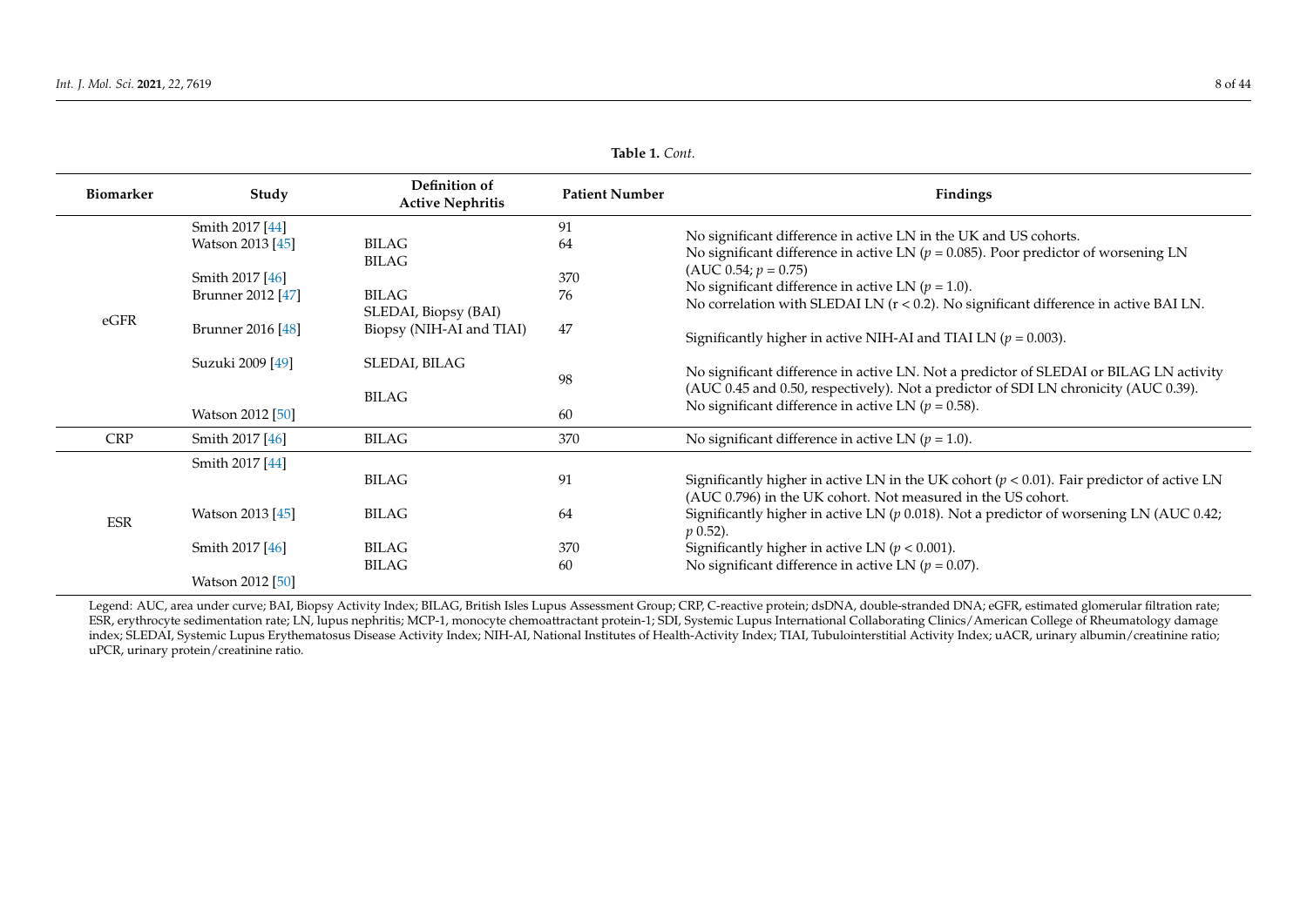Antibodies against double-stranded DNA [dsDNA] are a highly specific feature of JSLE and are also included in the classification criteria [\[23\]](#page-33-21). Interestingly, although historically considered a reliable marker for renal flares in SLE, four studies in JSLE population found no difference in dsDNA levels in active LN compared to other disease manifestations, whilst only one study demonstrated significantly elevated dsDNA levels in children with LN with a poor predictor value for active LN  $[44–46,48,50]$  $[44–46,48,50]$  $[44–46,48,50]$  $[44–46,48,50]$ . The role of dsDNA as a biomarker for LN flares is likely to be more nuanced, as data from adult SLE studies suggest significant variability of dsDNA titres around the time of renal flare; i.e., an initial increase in dsDNA before the flare, followed by a decrease during the flare [\[52\]](#page-35-0).

There is evidence that levels of C-reactive protein [CRP] usually remain stable during LN flares in JSLE [\[46\]](#page-34-28). Conversely, erythrocyte sedimentation rate [ESR], a non-specific test reflecting both active inflammation and disease pathophysiology [potentially related to polyclonal hypergammaglobulinemia, increase in fibrinogen irrespective of disease activity, as well as by anaemia associated with chronic inflammation or haemolysis], was significantly elevated in flares of LN and was a fair predictor of renal flares in JSLE [\[44](#page-34-17)[–46\]](#page-34-28).

Proteinuria is the hallmark of renal disease due to glomerular, or less commonly tubular, dysfunction and the presence of proteinuria, even in patients with a normal eGFR, is associated with adverse outcomes, including progression of renal disease, need for renalreplacement therapy, myocardial infarction and death [\[53\]](#page-35-1). Proteinuria is included in the renal BILAG score [\[42\]](#page-34-15) and measured either via urine dipstick, urinary albumin/creatinine ratio [ACR], urinary protein/creatinine ratio [PCR] or 24-hour urine protein. On the other hand, in the SLEDAI score it is defined as urinary protein greater than 0.5 g in 24 h [\[43\]](#page-34-16). It is not surprising that multiple studies have shown increased proteinuria during active LN in JSLE using both the BILAG and SLEDAI criteria [\[44–](#page-34-17)[46,](#page-34-28)[49,](#page-34-29)[50\]](#page-34-19). Studies that used renal biopsies to diagnose active LN have shown variable results, potentially influenced by the heterogeneity of biopsy scoring systems used in various JSLE studies [\[47,](#page-34-30)[50](#page-34-19)[,51\]](#page-34-31). Although a useful sign of renal dysfunction and adverse outcome, proteinuria is not a specific feature of LN and could persist after a renal flare has subsided in 61% of JSLE patients [\[51\]](#page-34-31). As such, the use of proteinuria in isolation as biomarker to guide management in LN appears to have poor performance, especially when compared to other urinary biomarkers, as detailed below. However, proteinuria still has significant utility in clinical practice, especially in combination with other markers, as it is sensitive, easy and quick to detect, cheap and readily available in clinical settings across the world and can be repeated as clinically indicated.

Serum creatinine and eGFR are included in the renal domain of the BILAG score but not in the SLEDAI score. However, multiple studies have demonstrated no significant difference in creatinine or eGFR in patients with active LN [especially in patients with no background renal damage] and both measurements were not useful, as expected in predicting JSLE disease activity in patients with good renal reserve [\[44–](#page-34-17)[50\]](#page-34-19). Creatinine can vary significantly with muscle mass and whilst the eGFR attempts to adjust for this, both creatinine and eGFR are useful for assessing renal dysfunction due to chronic damage by LN, but they are poor biomarkers of active disease (Table [1\)](#page-7-0).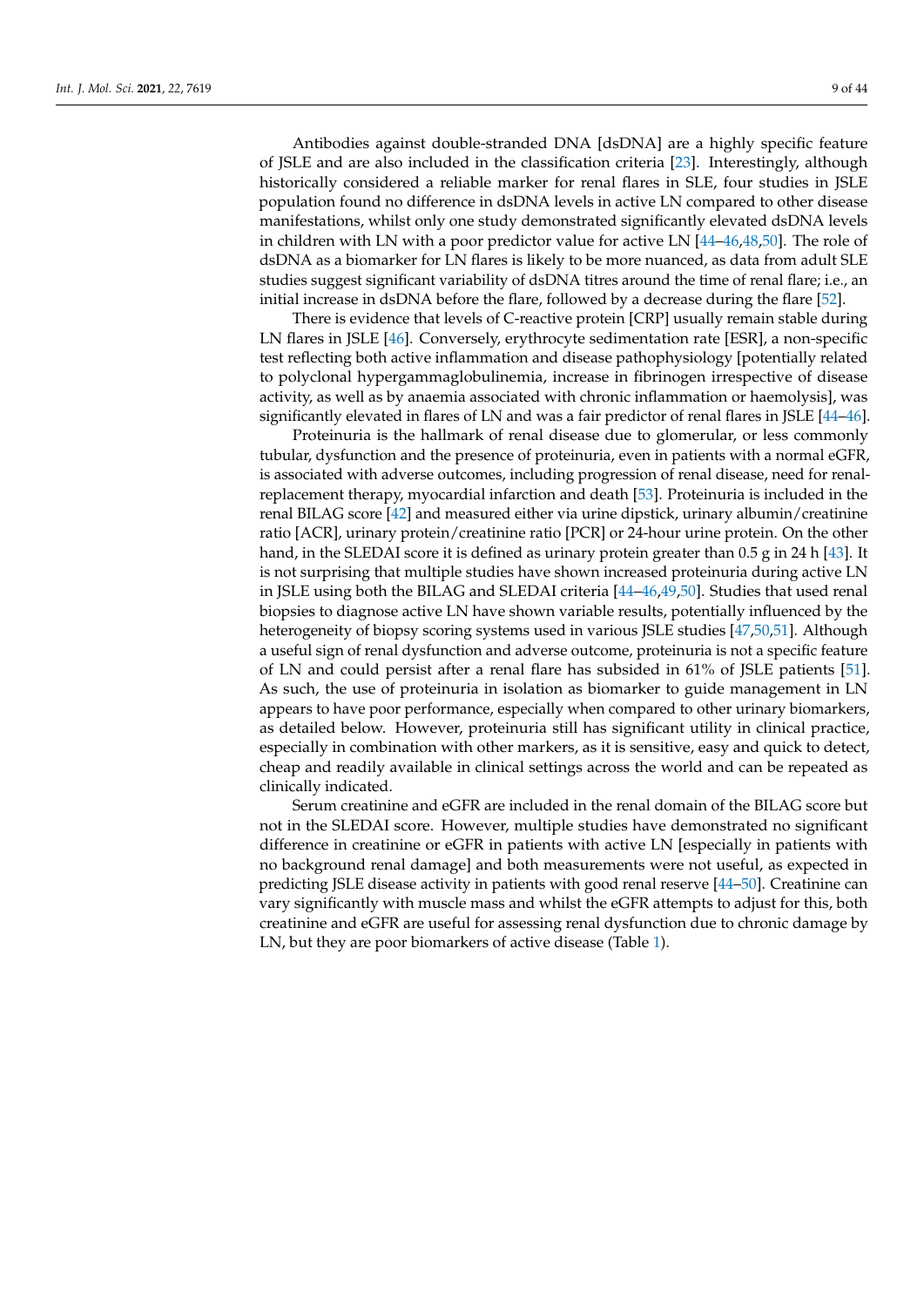| Biomarker   | Study             | <b>Definition of Active Nephritis</b>      | Patient<br>Number | Findings                                                                                                                                                                                                                                                                                                                                                                                                                                                                                                                                  |
|-------------|-------------------|--------------------------------------------|-------------------|-------------------------------------------------------------------------------------------------------------------------------------------------------------------------------------------------------------------------------------------------------------------------------------------------------------------------------------------------------------------------------------------------------------------------------------------------------------------------------------------------------------------------------------------|
|             | Smith 2017 [44]   | <b>BILAG</b>                               | 91                | Significantly higher in active LN in the UK ( $p = 0.028$ ) and US cohorts ( $p < 0.001$ ).                                                                                                                                                                                                                                                                                                                                                                                                                                               |
|             | Watson 2014 [45]  | <b>BILAG</b>                               | 64                | MCP-1 and MCP-1-crea are significantly higher in active LN ( $p < 0.001$ and $p = 0.006$ , respectively). An independent<br>predictor of active LN ( $\beta$ 0.183, CI 0.60–0.305, $p = 0.004$ ). MCP-1 is a good predictor of improved renal disease over<br>time (AUC 0.81, $p = 0.013$ ).                                                                                                                                                                                                                                              |
| MCP-1       | Brunner 2012 [47] | SLEDAI, Biopsy (BAI)                       | 76                | Good predictor of BAI activity (AUC 0.82). Weakly correlated with SLEDAI LN activity ( $r = 0.23$ , $p < 0.07$ ).<br>Significantly higher in presence of mesangial proliferation ( $p$ 0.008) and capillary proliferation ( $p = 0.014$ ) on biopsy.<br>Significantly higher in active LN on NIH-AI ( $p = 0.000$ ) + TIAI ( $p = 0.035$ ). Significantly higher in biopsies which had                                                                                                                                                    |
|             | Brunner 2016 [48] | Biopsy<br>(NIH-AI and TIAI)                | 47                | endocapillary hypercellularity, leukocyte infiltrates, subendothelial deposits, tubular cell flattening and tubular cell<br>necrosis (all $p < 0.05$ ). Fair predictor for NIH-AI LN activity (AUC > 0.7).<br>Significantly higher in active LN ( $p = 0.005$ ).                                                                                                                                                                                                                                                                          |
|             | Watson 2012 [50]  | <b>BILAG</b>                               | 60                | At 3 and 6 months after therapy, MCP-1 was significantly higher in non-responders to therapy compared to                                                                                                                                                                                                                                                                                                                                                                                                                                  |
|             | Brunner 2017 [54] | <b>SLEDAI</b>                              | 87                | responders ( $p < 0.05$ and $p < 0.005$ , respectively), although there was no significant difference at baseline.                                                                                                                                                                                                                                                                                                                                                                                                                        |
|             | Smith 2017 [44]   | <b>BILAG</b>                               | 91                | No significant difference in active LN in the UK and US cohorts ( $p = 1.0$ )                                                                                                                                                                                                                                                                                                                                                                                                                                                             |
|             | Watson 2014 [45]  | <b>BILAG</b>                               | 64                | NGAL and NGAL-crea are significantly higher in active LN ( $p = 0.001$ and 0.02, respectively). Fair predictor of<br>worsened renal disease activity over time (AUC 0.76, $p = 0.04$ ).                                                                                                                                                                                                                                                                                                                                                   |
|             | Brunner 2016 [48] | Biopsy (NIH-AI and TIAI),<br><b>SLEDAI</b> | 47                | Significantly higher in NIH-AI active LN ( $p = 0.017$ ) but not TIAI active LN ( $p = 0.094$ ). Significantly higher in<br>biopsies which had endocapillary hypercellularity ( $p < 0.05$ ) and epithelial cells in tubular lumen ( $p < 0.05$ ). Fair<br>predictor of NIH-AI LN activity (AUC $> 0.7$ ).                                                                                                                                                                                                                                |
|             | Suzuki 2008 [49]  | BILAG, SLEDAI, PA                          | 85                | NGAL-crea was significantly higher in active LN ( $p = 0.02$ ) and weakly correlated with LN activity ( $r = 0.4$ )<br>$p < 0.008$ ). Worsening LN was associated with an increase in NGAL (380%) and NGAL-crea (125%) ( $p < 0.01$ ).<br>Significant increase in NGAL 3-6 months before flare of LN (+104% BILAG [ $p = 0.01$ ] +70% SLEDAI [ $p = 0.03$ ], +70%                                                                                                                                                                         |
|             | Hinze 2009 [55]   | SLEDAI, biopsy                             | 111               | PA [p = 0.04]). Good predictor of BILAG LN activity (AUC 0.8 [sensitivity 81.8%, specificity 82.4%, PPV 60.7%,<br>NPV 93.2%]), and fair predictor of SLEDAI LN activity (AUC 0.78 [sensitivity 82.6%, specificity 70.9%, PPV 48.6%,<br>NPV 92.4%]).                                                                                                                                                                                                                                                                                       |
| <b>NGAL</b> | Brunner 2006 [56] | Biopsy                                     | 35                | NGAL-crea was significantly higher in active LN ( $p < 0.0005$ ) and moderately correlated with LN activity ( $r > 0.59$ )<br>$p < 0.0001$ ). NGAL-crea was weakly correlated with SDI LN chronicity (r >0.47 $p < 0.001$ ). NGAL-crea was 16-fold<br>higher in biopsy-proven LN than in those without LN ( $p = 0.0002$ ) and strongly correlated with biopsy LN activity<br>$(r = 0.73, p < 0.001)$ and chronicity $(r > 0.58 p = 0.004)$ . Excellent predictor of biopsy-proven LN (AUC 0.944<br>[sensitivity 90%, specificity 100%]). |
|             | Gheita 2015 [57]  | <b>SLEDAI</b>                              | 28                | Significantly higher in patients with LN on biopsy ( $p = 0.019$ ) and weakly correlated with the presence of LN ( $r = 0.3$ )<br>$p = 0.02$ ).                                                                                                                                                                                                                                                                                                                                                                                           |
|             |                   |                                            |                   | No significant difference in NGAL in active LN. However, NGAL-crea was significantly higher in active LN                                                                                                                                                                                                                                                                                                                                                                                                                                  |
|             | Hammad 2013 [58]  | <b>SLEDAI</b>                              | 33                | $(p < 0.001)$ and moderately correlated with LN activity ( $r = 0.5$ $p = 0.02$ ). NGAL was significantly predictive of<br>proliferative LN (class III and IV) ( $p = 0.005$ , 91% sensitivity, 70% specificity.                                                                                                                                                                                                                                                                                                                          |
|             | Brunner 2017 [54] | <b>BILAG</b>                               | 87                | NGAL was significantly higher in non-responders to therapy compared to responders ( $p < 0.005$ ) 6 months after<br>therapy, although there was no significant difference at baseline and at 3 months.                                                                                                                                                                                                                                                                                                                                    |

**Table 2.** Validated novel urinary renal biomarkers.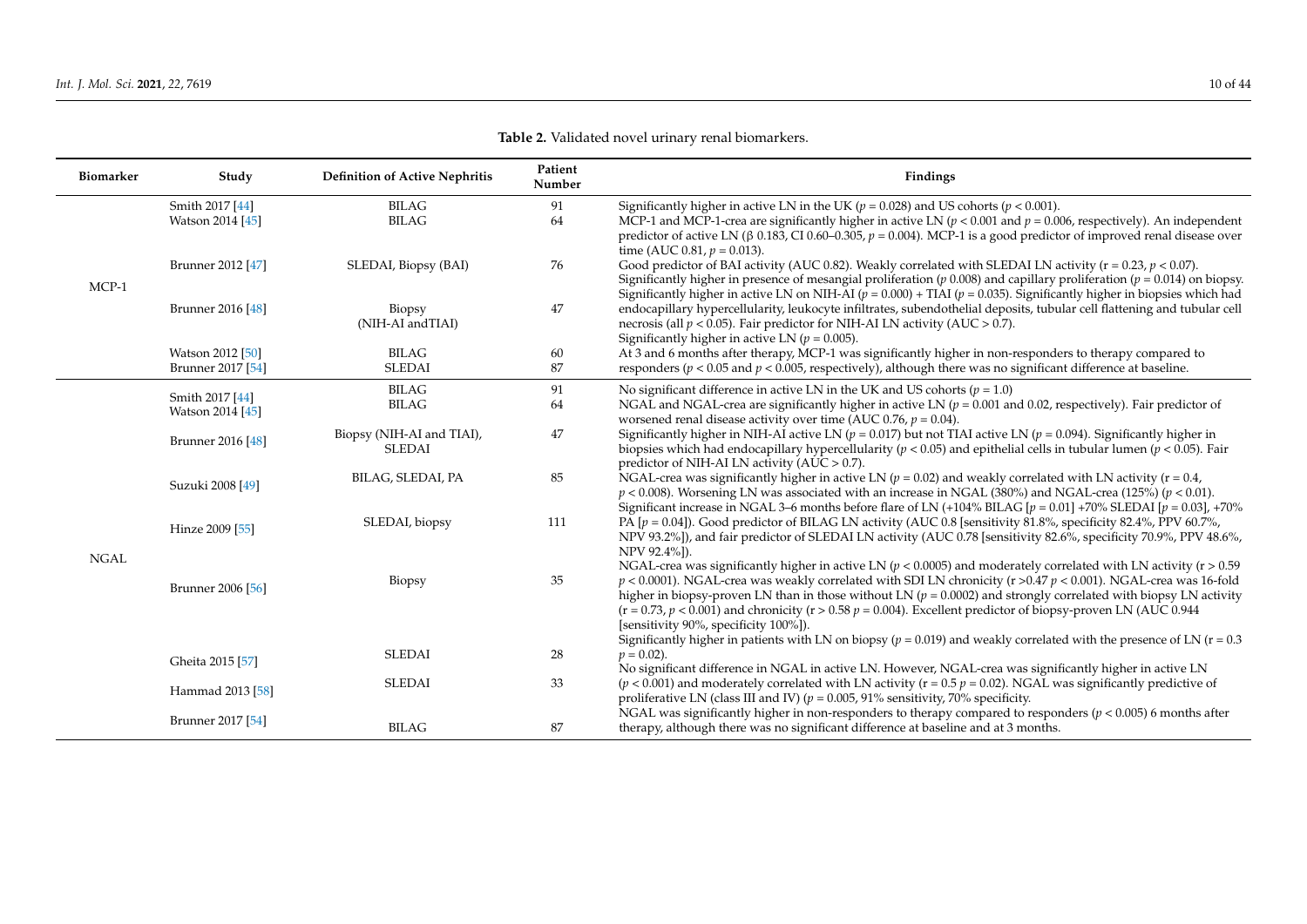| Biomarker | Study                                                                       | <b>Definition of Active</b><br><b>Nephritis</b>          | Patient<br>Number    | Findings                                                                                                                                                                                                                                                                                                                                                                                                                                                                                                                                                                                                                                                                 |
|-----------|-----------------------------------------------------------------------------|----------------------------------------------------------|----------------------|--------------------------------------------------------------------------------------------------------------------------------------------------------------------------------------------------------------------------------------------------------------------------------------------------------------------------------------------------------------------------------------------------------------------------------------------------------------------------------------------------------------------------------------------------------------------------------------------------------------------------------------------------------------------------|
|           | Smith 2017 [44]<br>Brunner 2012 [47]                                        | <b>BILAG</b><br><b>SLEDAI</b><br>Biopsy (BAI)            | 91<br>76             | Significantly higher in active LN in the UK ( $p < 0.001$ ) and US cohorts ( $p < 0.001$ ).<br>Weakly correlated with SLEDAI LN activity ( $r = 0.35$ , $p < 0.003$ ). Fair predictor of BAI activity<br>(AUC 0.76). Significantly higher when mesangial proliferation ( $p < 0.005$ ) and cellular crescents<br>$(p < 0.003)$ present on biopsy.<br>Significantly higher in active TIAI LN ( $p = 0.043$ ) but not NIH-AI active LN ( $p = 0.377$ ). Significantly                                                                                                                                                                                                      |
|           | Brunner 2016 [48]                                                           | Biopsy (NIH-AI and TIAI)                                 | 47                   | higher when tubular cell necrosis ( $p < 0.05$ ) and macrophages in tubular lumen ( $p < 0.05$ ) present<br>on biopsy.                                                                                                                                                                                                                                                                                                                                                                                                                                                                                                                                                   |
| $AGP-1$   | Suzuki 2009 [49]                                                            | SLEDAI, BILAG                                            | 98                   | Urinary AGP-1: Significantly higher in JSLE vs. JIA ( $p < 0.0001$ ). Significantly higher in active SLEDAI<br>$(p = 0.005)$ and BILAG ( $p < 0.0001$ ) LN. uAGP-1 significantly increased at least 3 months before<br>diagnosis of worsening LN activity ( $p < 0.009$ ). uAGP-1-crea was significantly higher in active LN<br>$(p < 0.0001)$ but there was no significant difference in uAGP-1-prot. uAGP-1 is a fair predictor of<br>SLEDAI LN activity (AUC 0.76), a good predictor of BILAG LN activity (AUC 0.81) and a fair predictor<br>of SDI LN damage (AUC 0.73). Serum AGP-1: No difference in JSLE vs. JIA. No difference in active LN.                     |
|           | Watson 2012 [50]<br>Smith 2019 [59]<br>Smith 2018 [60]<br>Brunner 2017 [54] | <b>BILAG</b><br><b>BILAG</b><br>BILAG<br><b>SLEDAI</b>   | 60<br>80<br>23<br>87 | Significantly higher in active LN ( $p = 0.027$ ).<br>Predictive of LN flare 3, 9 and 12 months before (HR 1.49 [95% CI 1.10-2.02]). Best predictor of LN<br>activity on Markov Multi-State model (AICc 139.81).<br>Significantly higher in active LN ( $p < 0.001$ ).<br>AGP-1 was significantly higher in non-responders to therapy compared to responders at baseline<br>$(p = 0.023)$ and 3, 6 and 12 months after therapy ( $p < 0.005$ for all). Excellent predictor of<br>non-responders to therapy at 3 months (AUC 0.98).                                                                                                                                       |
| CP        | Smith 2017 [44]<br>Brunner 2016 [48]<br>Suzuki 2009 [49]                    | <b>BILAG</b><br>Biopsy (NIH-AI and TIA)<br>SLEDAI, BILAG | 91<br>47<br>98       | Significantly higher in active LN in the UK ( $p < 0.001$ ) and US cohorts ( $p < 0.001$ ).<br>Significantly higher in active NIH-AI LN ( $p = 0.015$ ) but not active TIAI LN ( $p = 0.138$ ).<br>Urinary CP: Significantly higher in JSLE vs. JIA ( $p < 0.0001$ ) and significantly higher in active SLEDAI<br>$(p = 0.004)$ and BILAG ( $p = 0.003$ ) LN. There was no significance in uCP-crea or uCP-prot in active LN.<br>uCP is a poor predictor of SLEDAI LN activity (AUC 0.68), a good predictor of BILAG LN activity<br>(AUC 0.80) and a good predictor of SDI LN damage (AUC 0.84). Serum CP: No difference in JSLE vs.<br>JIA. No difference in active LN. |
|           | Smith 2019 [59]<br>Smith 2018 [60]<br>Brunner 2017 [54]                     | <b>BILAG</b><br><b>BILAG</b><br><b>SLEDAI</b>            | $80\,$<br>23<br>87   | Predictive of LN remission 3, 9 and 12 months before (HR 0.60 [95% CI 0.39-0.93]. Second best<br>predictor of LN activity on Markov Multi-State model after AGP-1 (AICc 141.40).<br>Significantly higher in active LN ( $p < 0.001$ )<br>CP was significantly higher in non-responders to therapy compared to responders at baseline<br>$(p = 0.006)$ , 3 months $(p < 0.005)$ and 6 months after therapy $(p < 0.005)$ . Good predictor of<br>non-responders to therapy at 3 months (AUC 0.83).                                                                                                                                                                         |

**Table 2.** *Cont.*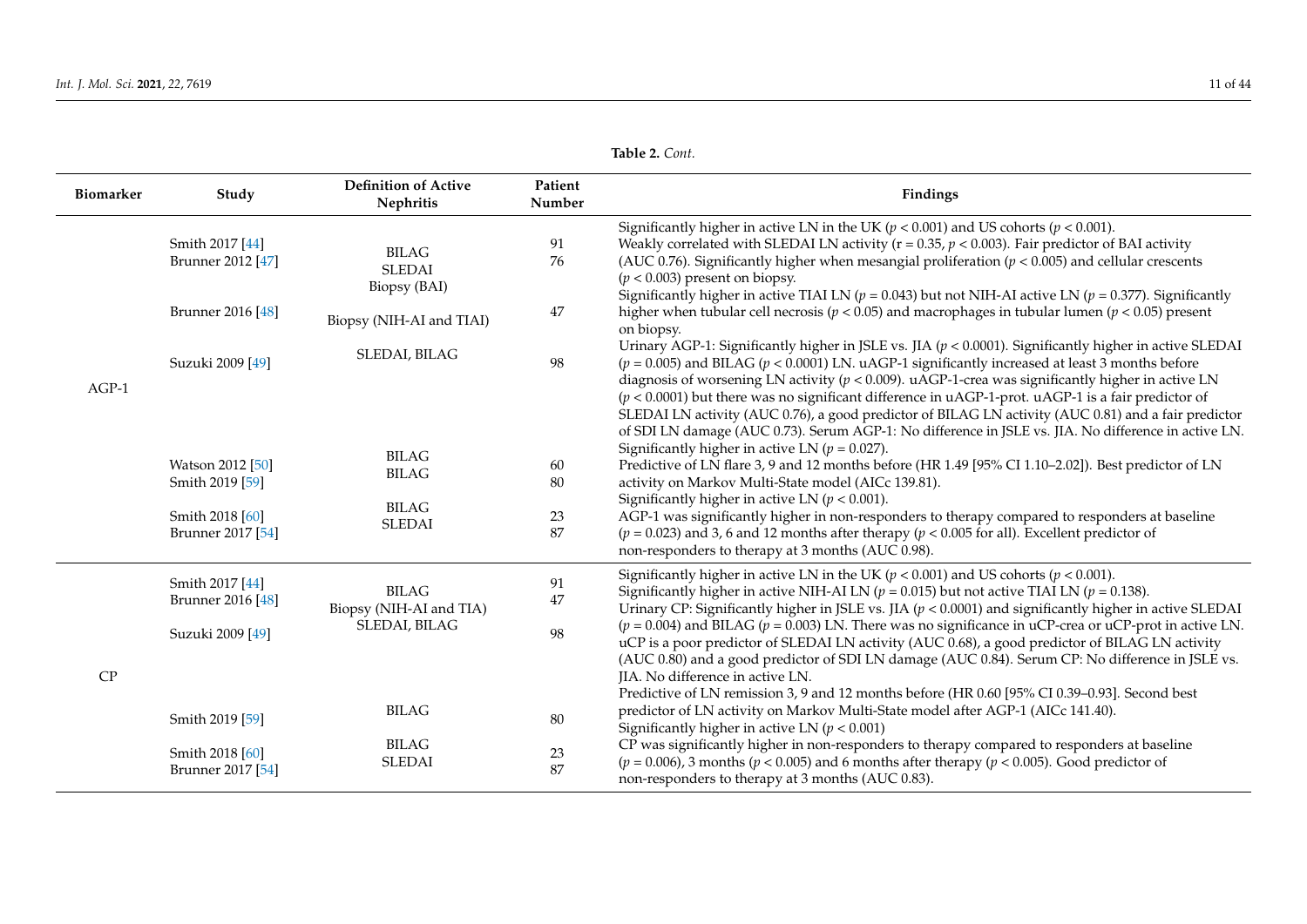| <b>Biomarker</b> | Study                                                                                                                 | <b>Definition of Active</b><br><b>Nephritis</b>                                     | Patient<br>Number                | Findings                                                                                                                                                                                                                                                                                                                                                                                                                                                                                                                                                                                                                                                                                                                                                                                                                                                                                                                                                                                                                                                                                                                                                                                                                                                                                                                                                                                  |
|------------------|-----------------------------------------------------------------------------------------------------------------------|-------------------------------------------------------------------------------------|----------------------------------|-------------------------------------------------------------------------------------------------------------------------------------------------------------------------------------------------------------------------------------------------------------------------------------------------------------------------------------------------------------------------------------------------------------------------------------------------------------------------------------------------------------------------------------------------------------------------------------------------------------------------------------------------------------------------------------------------------------------------------------------------------------------------------------------------------------------------------------------------------------------------------------------------------------------------------------------------------------------------------------------------------------------------------------------------------------------------------------------------------------------------------------------------------------------------------------------------------------------------------------------------------------------------------------------------------------------------------------------------------------------------------------------|
| L-PGDS           | Smith 2017 [44]<br>Brunner 2012 [47]<br>Brunner 2016 [48]<br>Suzuki 2009 [49]<br>Smith 2018 [60]<br>Brunner 2017 [54] | BILAG.<br><b>SLEDAI</b><br>Biopsy (BAI)<br>SLEDAI, BILAG<br>BILAG.<br><b>SLEDAI</b> | 91<br>76<br>47<br>98<br>23<br>87 | Significantly higher in active LN in the UK ( $p < 0.001$ ) and US cohorts ( $p = 0.021$ ).<br>Weakly correlated with SLEDAI LN activity ( $r = 0.28$ , $p < 0.016$ ). Not associated with any<br>histological features.<br>No significant difference based on NIH-AI ( $p = 0.061$ ) or TIAI ( $p = 0.081$ ) LN activity. Significantly<br>higher when endocapillary hypercellularity present on biopsy ( $p < 0.05$ ).<br>Urinary L-PGDS: Significantly higher in JSLE vs. JIA ( $p < 0.0025$ ) and significantly higher in active<br>SLEDAI ( $p < 0.0001$ ) and BILAG ( $p = 0.004$ ) LN. uL-PGDS significantly increased at least 3 months<br>before clinical diagnosis of worsening LN activity $(p < 0.009)$ . L-PGDS-crea was significantly higher in<br>active LN ( $p < 0.0005$ ) but L-PGDS-protein was significantly lower in active LN ( $p < 0.009$ ). uL-PGDS is<br>a fair predictor of SLEDAI LN activity (AUC 0.71) and BILAG LN activity (AUC 0.73) and a good<br>predictor of SDI LN damage (AUC 0.84). Serum L-PGDS: No difference in JSLE vs. JIA. No difference<br>in active LN.<br>Significantly higher in active LN ( $p = 0.018$ ).<br>L-PGDS was significantly higher in non-responders to therapy compared to responders at baseline<br>$(p = 0.044)$ and 3 months ( $p < 0.05$ ). Excellent predictor of non-responders to therapy at 3 months<br>(AUC 0.96). |

**Table 2.** *Cont.*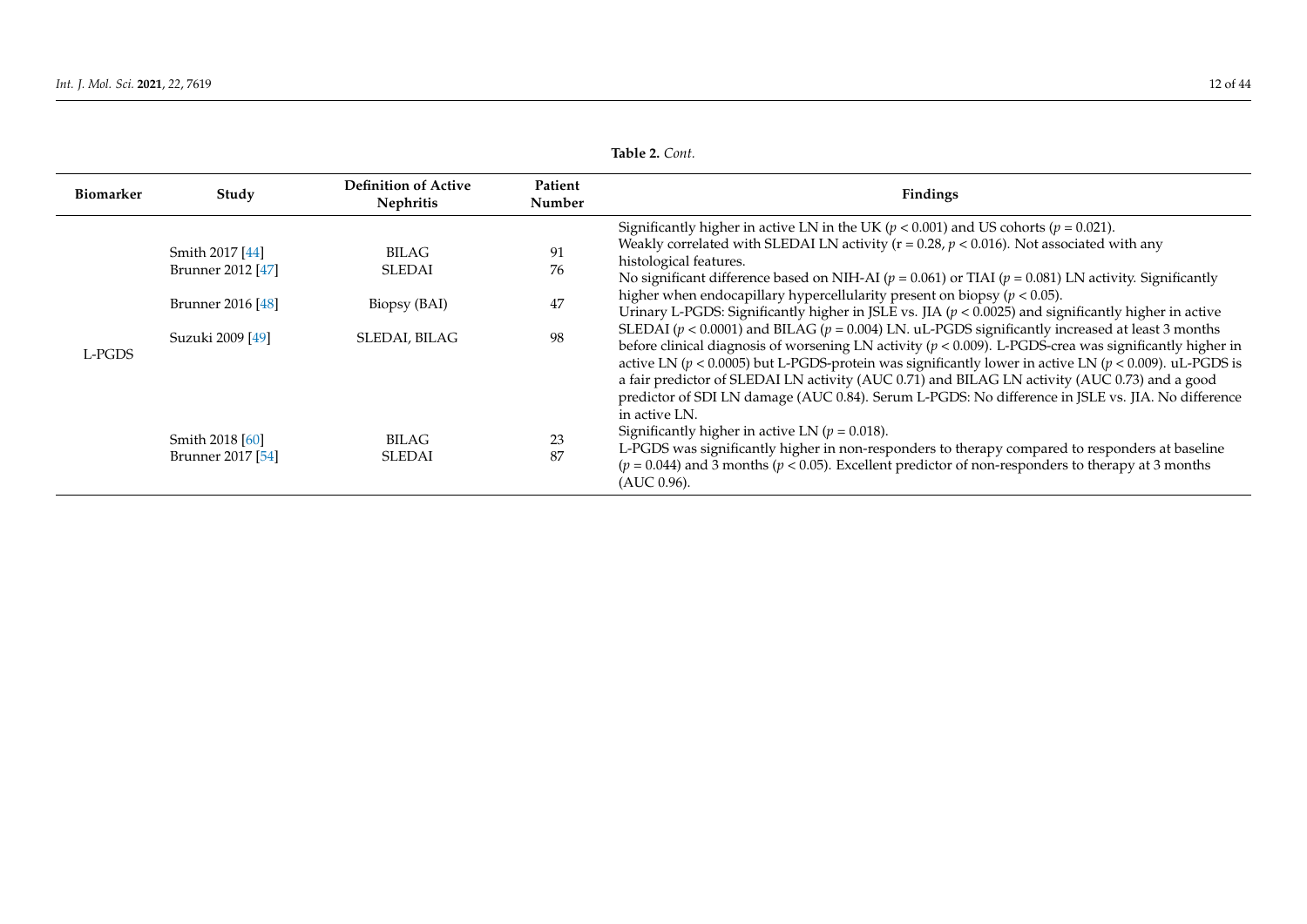| <b>Biomarker</b> | Study                                 | <b>Definition of Active</b><br><b>Nephritis</b> | Patient<br>Number | Findings                                                                                                                                                                                                                                                                                                                                                                                                                                                                                                                                                                                   |
|------------------|---------------------------------------|-------------------------------------------------|-------------------|--------------------------------------------------------------------------------------------------------------------------------------------------------------------------------------------------------------------------------------------------------------------------------------------------------------------------------------------------------------------------------------------------------------------------------------------------------------------------------------------------------------------------------------------------------------------------------------------|
|                  | Smith 2017 [44]<br>Brunner 2012 [47]  | BILAG<br>SLEDAI, Biopsy (BAI)                   | 91<br>76          | No significant difference in active LN in the UK cohort ( $p = 0.063$ ), significantly higher in active LN<br>group in the US cohort ( $p < 0.001$ ).<br>No correlation to SLEDAI LN activity ( $r < 0.2$ ). Fair predictor of BAI LN activity (AUC 0.76).<br>Significantly higher when mesangial proliferation ( $p = 0.024$ ), capillary proliferation ( $p = 0.017$ ) and<br>cellular crescents present on biopsy ( $p = 0.024$ )<br>Significantly higher in NIH-AI active LN ( $p = 0.029$ ) but not in TIA active LN ( $p = 0.478$ )                                                  |
| Transferrin      | Brunner 2016 [48]<br>Suzuki 2009 [49] | Biopsy (NIH-AI and TIA)<br>SLEDAI, BILAG        | 47<br>98          | Urinary TF: Significantly higher in JSLE vs. JIA ( $p \leq 0.0001$ ) and significantly higher in active SLEDAI<br>$(p < 0.0001)$ and BILAG $(p < 0.0001)$ LN. Levels significantly increased at least 3 months before clinical<br>diagnosis of active flare ( $p < 0.0009$ ). uTF-crea and uTF-prot were significantly higher in active LN<br>( $p$ <0.0001 and $p$ < 0.05, respectively). uTF is a good predictor of SLEDAI LN activity (AUC 0.80),<br>BILAG LN activity (AUC 0.81) and SDI LN damage (AUC 0.84). Serum TF: No difference in JSLE vs.<br>JIA. No difference in active LN. |
|                  | Smith 2018 [60]<br>Brunner 2017 [54]  | <b>BILAG</b><br>SLEDAI                          | 23<br>87          | Significantly higher in active LN than inactive LN ( $p < 0.05$ ).<br>Transferrin was significantly higher in non-responders to therapy compared to responders at baseline<br>$(p = 0.012)$ and 3 months, 6 and 12 months ( $p < 0.05$ ). Excellent predictor of non-responders to therapy<br>at 3 months (AUC 0.95).                                                                                                                                                                                                                                                                      |

**Table 2.** *Cont.*

<span id="page-12-0"></span>Legend: AICc, Akaike Information Criterion; AGP-1, alpha-1-acid glycoprotein; AUC, area under curve; BAI, Biopsy Activity Index; BILAG, British Isles Lupus Assessment Group; CI, confidence interval; CP, ceruloplasmin; JIA, juvenile idiopathic arthritis; LN, lupus nephritis; L-PGDS, lipocalin-type prostaglandin-D synthetase; MCP-1, monocyte chemoattractant protein-1; MCP-1-crea, monocyte chemoattractant protein-1/creatinine ratio; NGAL, neutrophil gelatinase-associated lipocalin; NGAL-crea, neutrophil gelatinase-associated lipocalin to creatinine ratio; NIH-AI, National Institutes of Health-Activity Index; PA, physician assessment of disease activity; SDI, Systemic Lupus International Collaborating Clinics/American College of Rheumatology damage index; SLEDAI, Systemic Lupus Erythematosus Disease Activity Index; TIAI, Tubulointerstitial Activity Index; TF, transferrin; uAGP-1, urine alpha-1-acid glycoprotein; uAGP-1-crea, urine alpha-1-acid glycoprotein/creatinine ratio; uAGP-1-prot, urine alpha-1-acid glycoprotein glycoprotein/protein ratio; uCP, urine ceruloplasmin; uCP-crea, urine ceruloplasmin/creatinine ratio; uCP-prot, urine ceruloplasmin/protein ratio; uL-PGDS, urinary lipocalin-type prostaglandin-D synthetase; uL-PGDS-crea, urinary lipocalin-type prostaglandin-D synthetase/creatinine ratio; uL-PGDS-prot, urinary lipocalin-type prostaglandin-D synthetase/protein ratio; uTF-crea, transferrin/creatinine ratio; uTF-protein transferrin/protein ratio.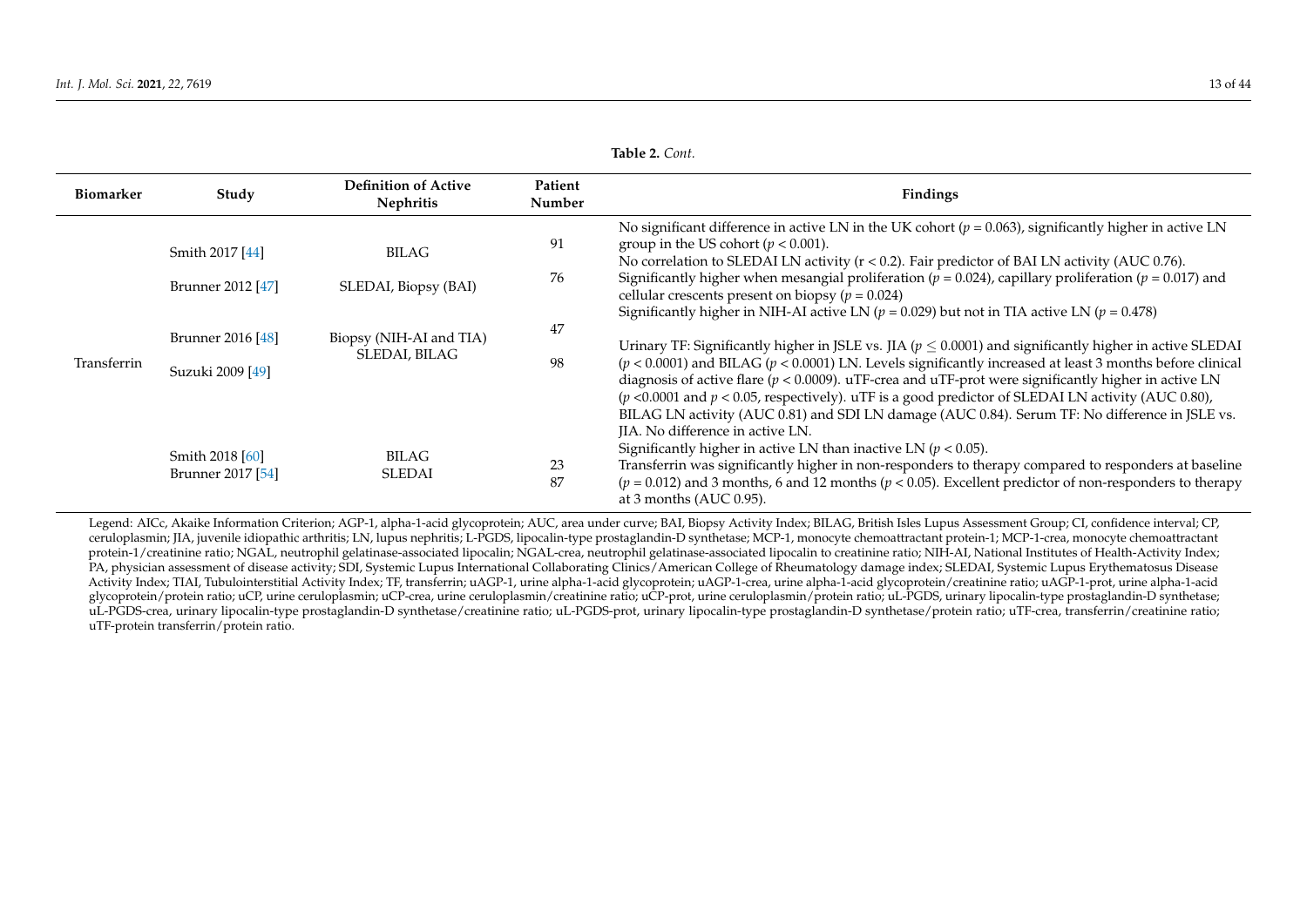# *4.2. Validated Novel Urinary Renal Biomarkers*

### 4.2.1. NGAL

Neutrophil gelatinase-associated lipocalin (NGAL) is a protein that binds to ironchelating molecules and is found in renal epithelial cells [\[61\]](#page-35-9). It is produced in response to acute renal injury and is thought to have a reno-protective role through iron chelation and transport mechanisms. Increased expression of NGAL by renal epithelial cells in response to renal injury resulted in a 6-fold increase in urinary NGAL (uNGAL) concentration, which started 2 days before acute kidney injury [AKI] onset in critically ill pediatric patients and was predictive of severity of renal injury [\[62\]](#page-35-10). Meta-analyses have found NGAL to be an early predictor of AKI, which can be used to detect AKI in many settings [including after cardiac surgery, post-contrast and in critically unwell patients], can predict initiation of renal replacement therapy (RRT) and mortality with a higher predictive value in children than in adults [\[63\]](#page-35-11). The role of NGAL as a biomarker for JSLE nephritis was first studied in 2006; uNGAL was shown to be higher in patients with JSLE than in positive controls with juvenile idiopathic arthritis (JIA), another chronic inflammatory rheumatic condition diagnosed in children, which is not associated with renal involvement [\[56\]](#page-35-12). The same study demonstrated that uNGAL levels were 16-fold higher in patients with biopsy-proven LN than JSLE patients without renal involvement. As well as being a marker of LN, uNGAL has demonstrated its potential application as a marker of LN activity; uNGAL levels (both absolute concentrations and urine-creatinine adjusted concentrations) have been shown to be elevated in active LN and correlated weakly with LN activity [\[44,](#page-34-17)[50,](#page-34-19)[56–](#page-35-12)[58](#page-35-13)[,64\]](#page-35-14). Increased levels of uNGAL are seen with worsening LN and can predate a LN flare by 3–6 months [\[55,](#page-35-15)[64\]](#page-35-14). Urinary NGAL levels demonstrated an excellent ability to discriminate between patients with and without biopsy-proven LN [\[56\]](#page-35-12), was able to predict proliferative LN and was a good predictor of worsening SLE renal activity measured clinically [\[55\]](#page-35-15). Urinary NGAL measurements were reliable as they did not vary with patients' height, weight, age, sex or race [\[2,](#page-33-25)[55\]](#page-35-15), did not correlate to creatinine clearance or proteinuria [\[58\]](#page-35-13) and were not affected by extrarenal disease activity [\[58,](#page-35-13)[65\]](#page-35-16) suggesting that they were quite specific for renal involvement in JSLE. Despite the good biomarker value of uNGAL, there were no significant changes in serum NGAL levels during flares of LN [\[58](#page-35-13)[,65\]](#page-35-16), although a rise in plasma NGAL levels [\[44\]](#page-34-17) was predictive of a worsening global disease activity score [\[55\]](#page-35-15) (Table [2\)](#page-12-0).

### 4.2.2. MCP-1

Monocyte chemo-attractant protein-1 (MCP-1) is a chemokine produced by a large variety of cells that mediates the recruitment of monocytes from the bone marrow into the blood stream, drives the migration of monocytes through a chemokine gradient into areas of active inflammation and induces differentiation of monocytes locally, leading to further production of inflammatory cytokines [\[66\]](#page-35-17). MCP-1 is produced by tubular epithelial cells resulting in increased cytokine and adhesion molecule expression which further activates tubular epithelial cells, increasing the inflammatory response [\[65\]](#page-35-16). Animal models of SLE have demonstrated the role of MCP-1 as a driver of inflammatory cell infiltration and have suggested a potential therapeutic target role, as MCP-1 deletion reduced renal inflammation and proteinuria, and prolonged survival [\[67](#page-35-18)[,68\]](#page-35-19). As a urinary biomarker, MCP-1 level has been demonstrated to increase in JSLE LN flares, to be a fair-good predictor of LN activity and to be higher in non-responders to therapy [\[44,](#page-34-17)[45](#page-34-32)[,48](#page-34-18)[,50](#page-34-19)[,54\]](#page-35-20). MCP-1 levels have also been shown to be higher in JSLE patients with renal flares compared to SLE patients with non-renal flares, healthy controls or renal disease controls. Moreover, higher levels were noted in patients with severe renal flares (vs moderate or mild), impaired renal function during flares, and proliferative LN [class III/IV] compared to non-proliferative (class V) [\[69\]](#page-35-21) in SLE with adult-onset. As such, MCP-1 has a role not only in the detection of LN, but also may reflect the severity of flare and response to treatment (Table [2\)](#page-12-0). Future research is required to assess its role as a therapeutic target in LN in children with JSLE.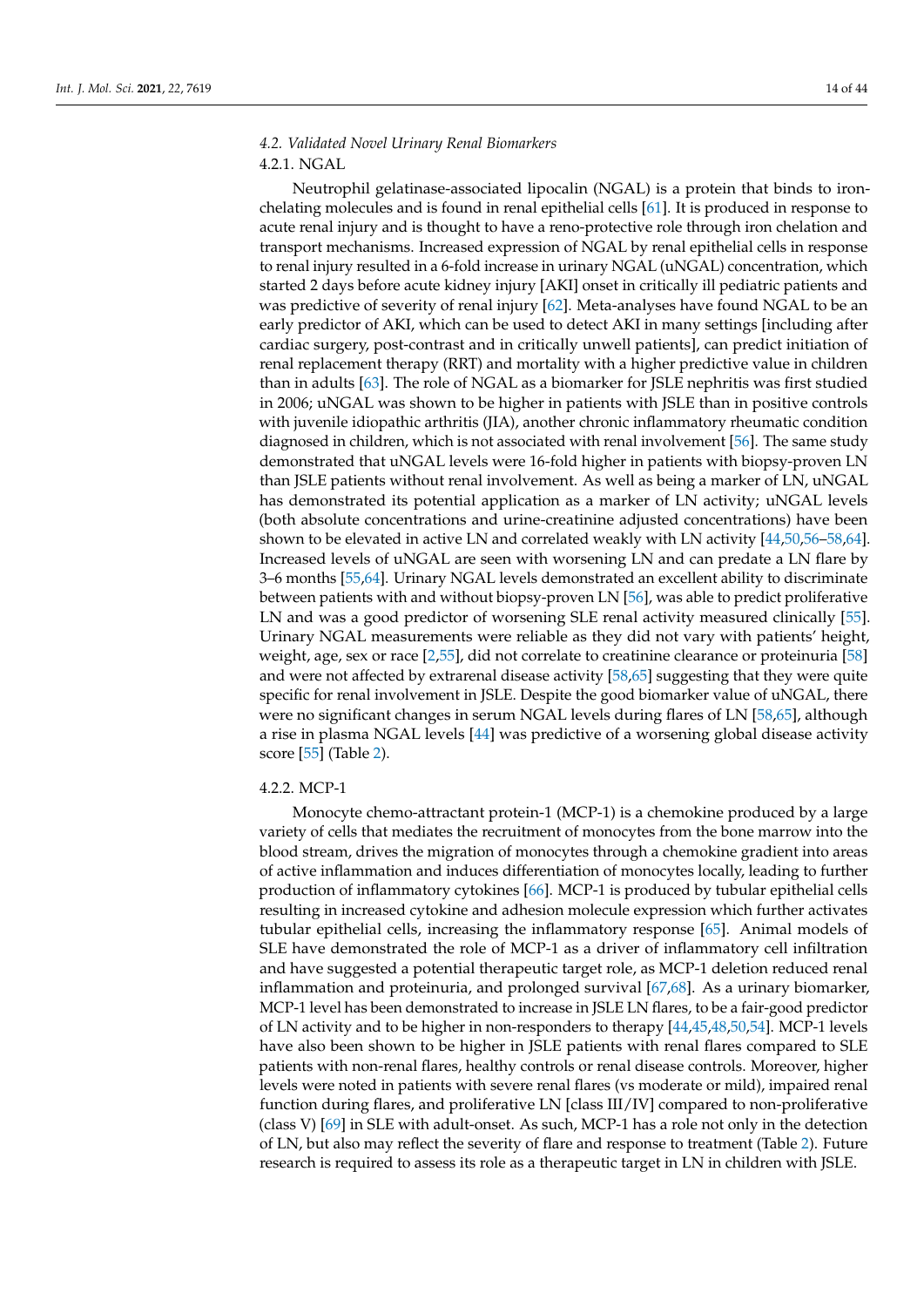## 4.2.3. AGP-1

Alpha-1-acid glycoprotein (AGP-1) is an acute phase protein primarily produced by hepatocytes in response to inflammation and infection driven by cytokine production, primarily interleukin (IL)-1, IL-6 and tumour necrosis alpha (TNFα), and glucocorticoids, including exogenous dexamethasone [\[70,](#page-35-22)[71\]](#page-35-23). Additionally, AGP-1 appears to be produced by epithelial cells and leukocytes within various organs including the kidney [\[72](#page-35-24)[–74\]](#page-35-25). AGP-1 appears to mediate natural homeostasis by providing negative feedback to reduce inflammation [\[75\]](#page-36-0). Animal models have demonstrated that AGP-1 can reverse renal fibrosis and inflammation and preserve tubular epithelial structure, and as such it has been suggested to have a potential therapeutic role in LN [\[76](#page-36-1)[,77\]](#page-36-2). As a urinary biomarker, AGP-1 levels were higher in patients with JSLE compared to JIA controls, and in particular in JSLE patients with LN flares [\[11](#page-33-9)[,46](#page-34-28)[,48](#page-34-18)[,49](#page-34-29)[,60\]](#page-35-26), correlated to LN activity and could predict with fair-good accuracy a LN flare [\[47](#page-34-30)[,55](#page-35-15)[,59\]](#page-35-27). AGP-1 levels were higher when crescents, tubular cell necrosis and mesangial proliferation were present on renal biopsy [\[47,](#page-34-30)[48\]](#page-34-18). Furthermore urinary AGP-1 levels increased at least 3 months before a clinically detectable flare of LN and could predict a flare up to 12 months in advance [\[49,](#page-34-29)[59\]](#page-35-27). AGP-1 is also an excellent predictor of non-responders to therapy [\[54\]](#page-35-20). As such, monitoring urinary AGP-1 levels in JSLE may allow for early detection of LN and severity stratification and assessment of treatment response. Serum levels of AGP-1, however, were not different from JIA controls and did not differ in patients with active LN versus patients with no renal involvement [\[49\]](#page-34-29).

### 4.2.4. Ceruloplasmin

Ceruloplasmin (CP) is a copper containing feroxidase which is synthesised by the liver and acts as an antioxidant (by oxidising  $Fe^{2+}$  to  $Fe^{3+}$  and reducing the oxidative damage to tissues). Additionally, CP is an acute phase protein, rising rapidly in inflammation [\[78\]](#page-36-3). It has been found to have a role in Wilson's disease, as well as neurodegenerative, demyelinating and cardiovascular disease [\[79\]](#page-36-4). Animal models have demonstrated a renal protective role of CP as its absence resulted in iron deposition in the renal medulla and cortex, structural renal abnormalities and subsequent proteinuria [\[80\]](#page-36-5). Urinary levels of CP are higher in JSLE than in JIA patients, and increased during LN flares, although not when adjusted for urinary creatinine or protein levels [\[44,](#page-34-17)[48,](#page-34-18)[49,](#page-34-29)[60\]](#page-35-26). CP is a poor-good predictor of a LN activity but a good predictor of LN damage [\[49\]](#page-34-29). Additionally CP was a good predictor of lack of response to therapy, and its decrease could predict remission 12 months before this was clinically detectable [\[54,](#page-35-20)[59\]](#page-35-27). Serum CP were similar in JSLE and JIA controls and did not rise in active LN flares [\[49\]](#page-34-29). As such, CP has potential as a urinary biomarker of LN and may be useful in predicting treatment response, allowing for immunosuppressing therapies to be adequately optimised. Additionally, due to its role in the screening for Wilson's disease, validated ELISA kits for CP measurement are widely available in hospitals.

### 4.2.5. L-PGDS

Lipocalin-type Prostaglandin-D Synthetase (L-PGDS) is an enzyme which is secreted by the brain, heart and male genital organs into the cerebrospinal fluid, serum and semen respectively [\[81\]](#page-36-6). L-PGDS has two functions; it acts as an enzyme to produce prostaglandin-D2 (PGD2) and it binds to lipophilic proteins in extracellular spaces such as retinoids, thyroid hormones, and bile pigments. L-PGDS is the second most common protein in the cerebrospinal fluid where it has a role in sleep regulation, nociception, and potentially in the pathogenesis of neurological diseases [\[82,](#page-36-7)[83\]](#page-36-8). L-PGDS is produced by the endoand myocardium in patients with coronary artery disease and increased levels have been detected in the urine of patients with hypertension, especially in those with renal dysfunction [\[84,](#page-36-9)[85\]](#page-36-10). Less is known about the role of L-PGDS in renal JSLE, although animal models have demonstrated that urinary L-PGDS levels increased in acute renal injury and preceded albuminuria [\[86\]](#page-36-11), whilst human studies have found detectable increases in urinary L-PGDS in diabetic nephropathy with potentially increased sensitivity compared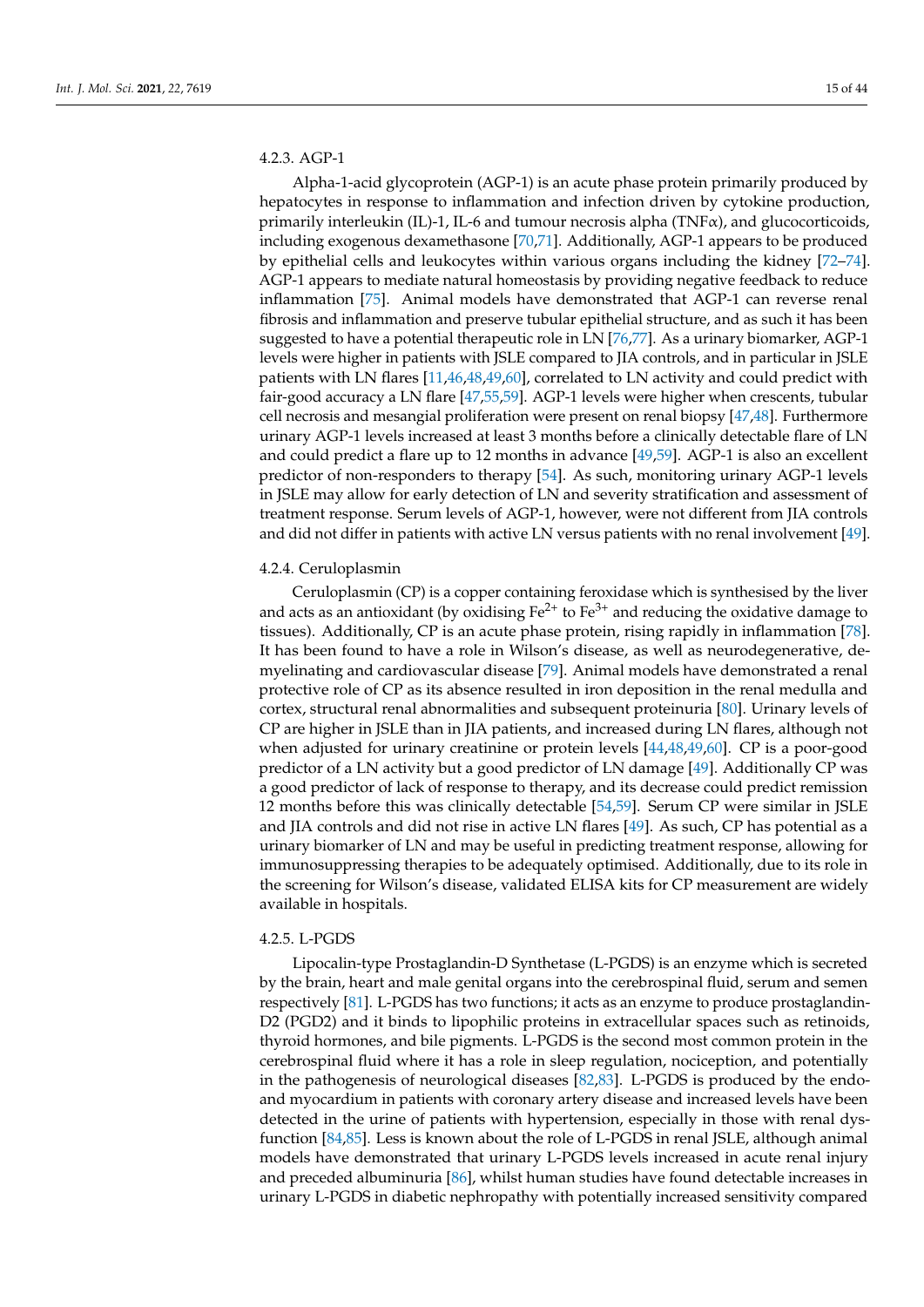to proteinuria [\[85\]](#page-36-10). In the kidney, L-PGDS increases renal artery flow, renin activity and renal function [\[87\]](#page-36-12). Urinary levels of L-PGDS were higher in JSLE patients compared to JIA controls [\[49\]](#page-34-29) and were higher in active vs. inactive, when the renal domain of BILAG score was used for appreciating the disease activity rather than the renal biopsy [\[44,](#page-34-17)[48,](#page-34-18)[49,](#page-34-29)[60\]](#page-35-26). L-PGDS was weakly correlated with LN activity, had a good-fair predictive value for LN activity and acted as a good predictor for LN damage in JSLE [\[47](#page-34-30)[,60\]](#page-35-26). Furthermore, L-PGDS levels increased at least 3 months before a LN flare and were an excellent predictor of non-responders to LN therapy [\[49](#page-34-29)[,54\]](#page-35-20). Notably, while creatinine-adjusted urinary L-PGDS increased in active LN, protein-adjusted urinary L-PGDS levels fell. However, serum L-PGDS level was not increased in JSLE patients compared to JIA controls or during LN flares [\[49\]](#page-34-29). L-PGDS is a promising urinary biomarker of active LN, especially for its ability to predict renal disease activity and identify potential non-responders to therapy, although its lack of specificity for JSLE may hinder its clinical applications in patients with other comorbidities, such as diabetes or hypertension.

### 4.2.6. Transferrin

Transferrin is an abundant iron-binding glycoprotein produced by the liver involved in iron transfer, storage and delivery to tissues. Like albumin, transferrin is a small, negatively charged protein with similar glomerular excretion rates and kinetics of excretion to that of albumin [\[88\]](#page-36-13). After glomerular filtration, transferrin reuptake occurs in the proximal tubule and collecting ducts through transferrin receptors, to facilitate iron transport necessary for cell metabolism [\[89\]](#page-36-14). Urinary transferrin has been demonstrated to predict microalbuminuria in diabetes, an early sign of diabetic nephropathy [\[90\]](#page-36-15). Urinary transferrin was significantly higher in JSLE patients compared to JIA controls [\[48\]](#page-34-18). Studies have demonstrated that urinary transferrin levels were higher during LN flares [\[49](#page-34-29)[,60\]](#page-35-26), although one study only demonstrated statistical significance in one JSLE cohort (US) but not in another (UK) [\[44\]](#page-34-17). Another study found increased levels in LN diagnosed on renal biopsy by using the National Institutes of Health-Activity Index NIH-AI [\[91\]](#page-36-16), a commonly used LN classification that focuses on glomerular pathology, rather than the Tubulointerstitial Activity Index (TIAI) [\[92\]](#page-36-17), which focuses on tubulointerstitial pathology [\[48\]](#page-34-18). The increase in urinary transferrin in LN flares was also detected when adjusted for urine creatinine or protein levels, suggesting that it reflects more than just increased glomerular permeability [\[49\]](#page-34-29). Overall, urinary transferrin was a fair-good predictor of LN activity and chronicity in JSLE [\[47,](#page-34-30)[49\]](#page-34-29). In contrast, serum transferrin levels were similar in JSLE patients versus JIA controls or in JSLE patients with our without LN flares [\[49\]](#page-34-29). Urinary transferrin levels increased at least 3 months before an active JSLE LN flare could be detected clinically [\[49\]](#page-34-29). Furthermore, urinary transferrin was an excellent predictor of patients who do not respond to therapy. As such, despite some conflicting evidence, urinary transferrin appears to have clinical benefit as an early biomarker for LN, by being able to identify individuals who may need more intense treatment to achieve remission. Further research is needed to establish the pathophysiology of transferrin leakage into urine in LN and validate this biomarker in other JSLE cohorts.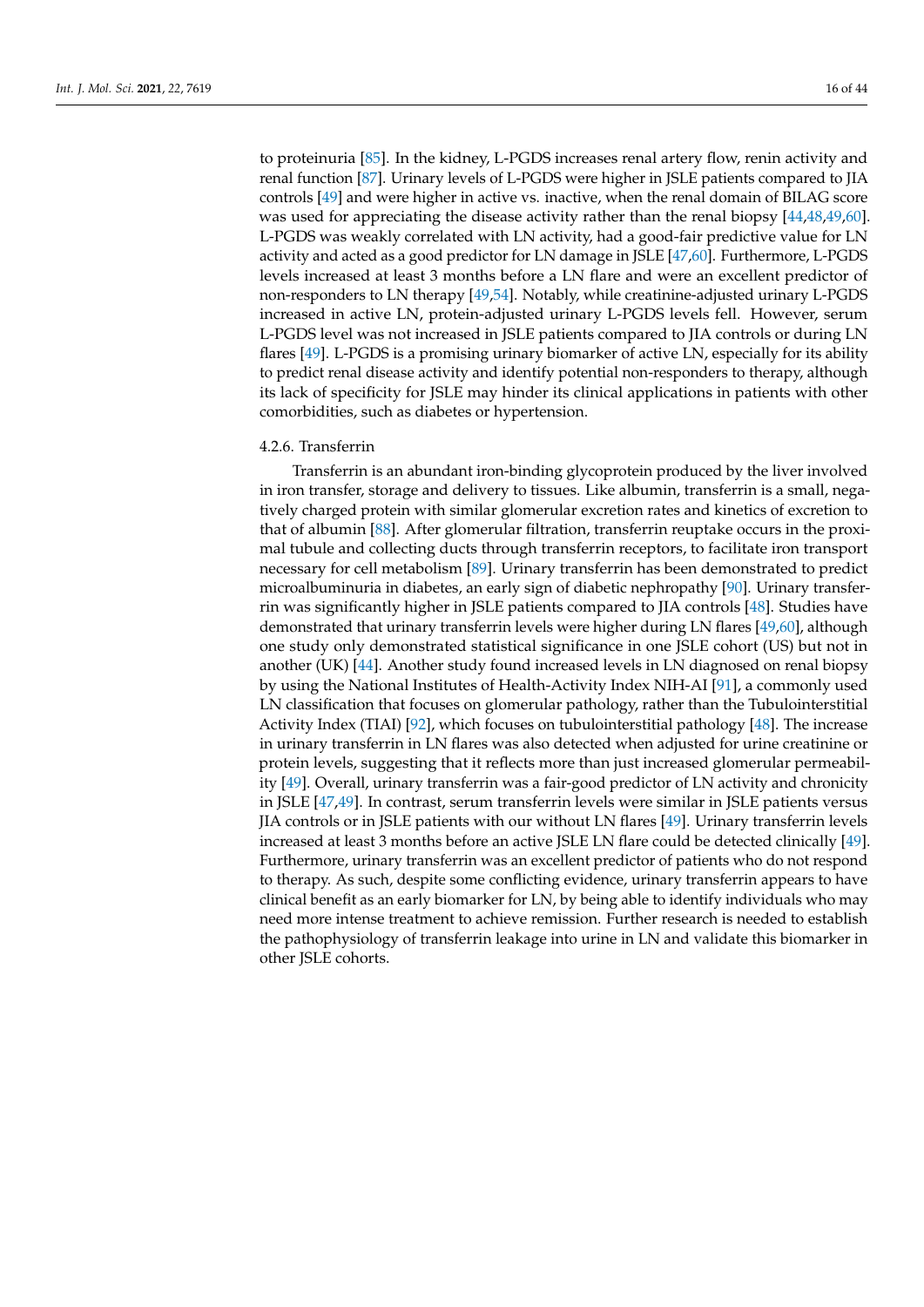| <b>Biomarker</b> | Study                                  | <b>Definition of Active</b><br>Nephritis | Patient<br>Number | Findings                                                                                                                                                                                                                                                                                                                                                         |
|------------------|----------------------------------------|------------------------------------------|-------------------|------------------------------------------------------------------------------------------------------------------------------------------------------------------------------------------------------------------------------------------------------------------------------------------------------------------------------------------------------------------|
| VCAM-1           | Smith 2017 [44]<br>Smith 2018 [60]     | <b>BILAG</b><br><b>BILAG</b>             | 91<br>23          | Significantly higher in active LN in the UK ( $p = 0.007$ ) and US cohorts ( $p < 0.001$ ).<br>Significantly higher in active LN ( $p = 0.010$ ).                                                                                                                                                                                                                |
| Adiponectin      | Brunner 2016 [48]<br>Brunner 2017 [54] | Biopsy<br><b>SLEDAI</b>                  | 47<br>87          | Significantly higher in NIH-AI and TIAI active LN ( $p = 0.023$ and 0.024, respectively).<br>Significantly higher in non-responders to therapy compared to responders at 3, 6 and 9 months ( $p < 0.05$ ).<br>Excellent predictor of non-responders to therapy at 3 months (AUC 0.90).                                                                           |
| Hemopexin        | Brunner 2016 [48]<br>Brunner 2017 [54] | Biopsy<br><b>SLEDAI</b>                  | 47<br>87          | Significantly higher in TIAI active LN (p 0.010) but not in NIH-AI active LN ( $p = 0.138$ ).<br>Significantly higher in non-responders to therapy compared to responders at 3 and 6 months ( $p < 0.01$ ).<br>Good predictor of non-responders to therapy at 3 months (AUC 0.8).                                                                                |
| Hepcidin         | Brunner 2016 [48]<br>Brunner 2017 [54] | Biopsy<br><b>SLEDAI</b>                  | 47<br>87          | No significant difference in NIH-AI and TIAI active LN ( $p = 0.753$ and 0.802, respectively).<br>Significantly higher in non-responders to therapy compared to responders at baseline ( $p = 0.037$ ).                                                                                                                                                          |
| $KIM-1$          | Brunner 2016 [48]<br>Brunner 2017 [54] | Biopsy<br><b>SLEDAI</b>                  | 47<br>87          | Significantly higher in NIH-AI active LN (p 0.000) but not TIAI active LN ( $p = 0.140$ ).<br>Significantly higher in non-responders to therapy compared to responders at 3, 6 and 9 months ( $p < 0.05$ ,<br>$p < 0.05$ , and $p < 0.05$ , respectively). Good predictor of non-responders to therapy at 3 months (AUC 0.8).                                    |
| TGF- $\beta$     | Brunner 2016 [48]<br>Brunner 2017 [54] | Biopsy<br><b>SLEDAI</b>                  | 47<br>87          | Significantly higher in NIH-AI and TIAI active LN $(p = 0.013$ and 0.030, respectively).<br>Significantly higher in non-responders to therapy compared to responders at 3, 6 and 9 months ( $p < 0.005$ ,<br>$p < 0.05$ , and $p < 0.01$ , respectively). Good predictor of non-responders to therapy at 3 months (AUC 0.81).                                    |
| <b>VDBP</b>      | Brunner 2016 [48]<br>Brunner 2017 [54] | Biopsy<br><b>SLEDAI</b>                  | 47<br>87          | Significantly higher in TIAI active LN ( $p = 0.844$ ) but not NIH-AI active LN ( $p = 0.030$ ).<br>Significantly higher in non-responders to therapy compared to responders at baseline, 3, 6 and 12 months<br>$(p = 0.027, p < 0.005, p < 0.005,$ and $p < 0.05$ , respectively). Excellent predictor of non-responder to therapy<br>at 3 months (AUC $0.9$ ). |
| L-FABP           | Brunner 2016 [48]<br>Brunner 2017 [54] | Biopsy<br><b>SLEDAI</b>                  | 47<br>87          | No significant difference in NIH-AI and TIAI active LN ( $p = 0.454$ and 0.099, respectively).<br>Significantly higher in non-responders to therapy compared to responders at baseline, 3, 6 and 12 months<br>$(p < 0.05, p < 0.005,$ and $p < 0.05$ , respectively). Good predictor of non-responders to therapy at 3 months<br>(AUC 0.8).                      |
| Cystatin C       | Brunner 2016 [48]<br>Brunner 2017 [54] | Biopsy<br><b>SLEDAI</b>                  | 47<br>87          | Urine: No significant difference in NIH-AI and TIAI active LN ( $p = 0.352$ and $= 0.138$ , respectively).<br>Urine: Significantly higher in non-responders to therapy compared to responders at 6 months ( $p < 0.05$ ).<br>Fair predictor of non-responders at 3 months (AUC 0.7).                                                                             |
|                  | Gheita 2015 [61]                       | Biopsy                                   | 28                | Serum: Weakly correlated with SDI LN damage ( $r = 0.38$ , $p = 0.003$ ).                                                                                                                                                                                                                                                                                        |

# **Table 3.** Other novel renal biomarkers investigated.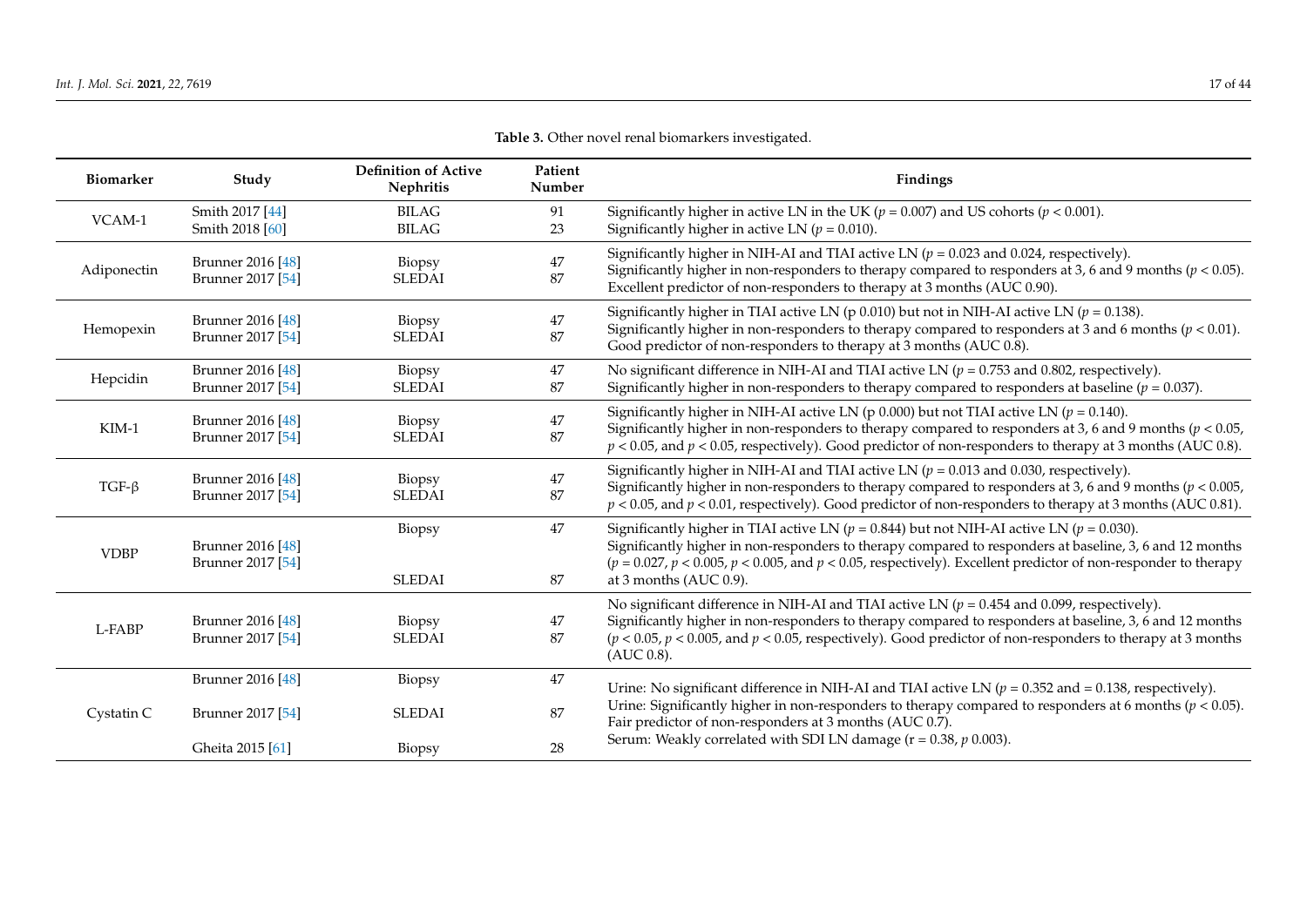| <b>Biomarker</b>  | Study                                  | <b>Definition of Active</b><br>Nephritis | Patient<br>Number | Findings                                                                                                                                                                                                                                                                                                                                                                                                                                                                                                                                                                                                                                                                                                                                                                                                                                                                                                                                                                                                                                                                                                                                                                    |
|-------------------|----------------------------------------|------------------------------------------|-------------------|-----------------------------------------------------------------------------------------------------------------------------------------------------------------------------------------------------------------------------------------------------------------------------------------------------------------------------------------------------------------------------------------------------------------------------------------------------------------------------------------------------------------------------------------------------------------------------------------------------------------------------------------------------------------------------------------------------------------------------------------------------------------------------------------------------------------------------------------------------------------------------------------------------------------------------------------------------------------------------------------------------------------------------------------------------------------------------------------------------------------------------------------------------------------------------|
| Osteopontin       | Brunner 2017 [54]                      | <b>SLEDAI</b>                            | 87                | No significant difference in non-responders to therapy compared to responders.                                                                                                                                                                                                                                                                                                                                                                                                                                                                                                                                                                                                                                                                                                                                                                                                                                                                                                                                                                                                                                                                                              |
| S <sub>100</sub>  | Donohue 2020 [93]<br>Turnier 2017 [94] | <b>BILAG</b><br><b>SLEDAI</b>            | 64<br>96          | Serum: Significantly higher levels of S100A8/A9 ( $p < 0.001$ ) and S100A12 ( $p = 0.035$ ) in JSLE patients<br>when compared to healthy controls. Significantly higher levels of $\frac{5100A8}{A9}$ ( $p = 0.043$ ) and $\frac{5100A12}{B}$<br>$(p = 0.021)$ in JSLE patients with active LN compared to those with inactive/no renal disease. No<br>differences in levels of S100A4. Urine: Significantly higher levels of S100A12 ( $p = 0.029$ ) in JSLE patients<br>when compared to healthy controls. Significantly higher levels of $S00A12$ ( $p = 0.0095$ ) in JSLE patients<br>with active LN compared to those with inactive/no renal disease. No difference in levels of S100A4 or<br>S100A8/A9.<br>Serum: No significant difference in S100A4, S100A6, S100A8/9 and S100A12 in active LN. Urine:<br>significantly higher levels of S100A4 ( $p < 0.0001$ ), S100A6 ( $p = 0.0008$ ), S100A8/9 ( $p = 0.0235$ ) and S100A12<br>$(p = 0.018)$ in active LN. Levels of all S100 decreased with improvement of LN; S100A4 $(p < 0.0001)$ ,<br>S100A6 ( $p = 0.0075$ ), S100A8/9 ( $p = 0.019$ ), and S100A12 ( $p = 0.0143$ ). S100A4 was higher in proliferative |
|                   |                                        |                                          |                   | (class III/IV) LN than in membranous (class V) LN ( $p = 0.03$ ).                                                                                                                                                                                                                                                                                                                                                                                                                                                                                                                                                                                                                                                                                                                                                                                                                                                                                                                                                                                                                                                                                                           |
| $IP-10$           | Watson 2012 [50]                       | BILAG                                    | 60                | No significant difference in active LN ( $p = 0.55$ ) or between JSLE vs. healthy controls ( $p = 0.13$ ).                                                                                                                                                                                                                                                                                                                                                                                                                                                                                                                                                                                                                                                                                                                                                                                                                                                                                                                                                                                                                                                                  |
| sCD <sub>25</sub> | Hassan 2021 [95]                       | SLEDAI, SLICC renal<br>activity score    | 53                | Urine: JSLE patients had higher normalised sCD25 levels compared to the healthy controls ( $p = 0.001$ ).<br>JSLE patients with active LN had significantly higher sCD25 levels than active JSLE patients without LN<br>$(p = 0.002)$ and JSLE patients with inactive disease $(p < 0.001)$ . Serum: CD25 levels were significantly<br>higher in active SLEDAI LN ( $p < 0.001$ , AUC 0.88 [sensitivity 68.7%, specificity 91.9%]), and active SLICC<br>renal activity score LN ( $p < 0.001$ ).                                                                                                                                                                                                                                                                                                                                                                                                                                                                                                                                                                                                                                                                            |
| NK cells          | Zahran 2021 [96]                       | Biopsy                                   | 35                | Peripheral blood: NK strongly negatively correlation with LN activity ( $r - 0.6$ , $p = 0.001$ ). CD56 <sup>bright</sup> NK<br>cells strongly correlated with LN activity ( $r = 0.6$ , $p < 0.0001$ ) and moderately correlated with LN<br>chronicity (r = 0.4 $p$ = 0.01). NKT moderately negative correlation with LN activity (r = -0.5, $p$ = 0.001)                                                                                                                                                                                                                                                                                                                                                                                                                                                                                                                                                                                                                                                                                                                                                                                                                  |

<span id="page-17-0"></span>Legend: AUC, area under curve; BILAG, British Isles Lupus Assessment Group; IP-10, interferon gamma-induced protein 10; JIA, juvenile idiopathic arthritis; KIM-1, Kidney Injury Molecule-1; L-FABP, liver-type fatty acid binding protein ; LN, lupus nephritis; NIH-AI, National Institutes of Health-Activity Index; NK, Natural Killer; NKT, Natural Killer T lymphocyte; SDI, Systemic Lupus International Collaborating Clinics/American College of Rheumatology damage index; sCD25, soluble alpha chain of interleukin 2 (CD25); SLEDAI, Systemic Lupus Erythematosus Disease Activity Index; SLICC, Systemic Lupus International Collaborating Clinics; TGFβ, Transforming Growth Factor β; TIAI, Tubulointerstitial Activity Index; VCAM-1, vascular cell adhesion molecule-1; VDBP, vitamin D-binding protein.

**Table 3.** *Cont.*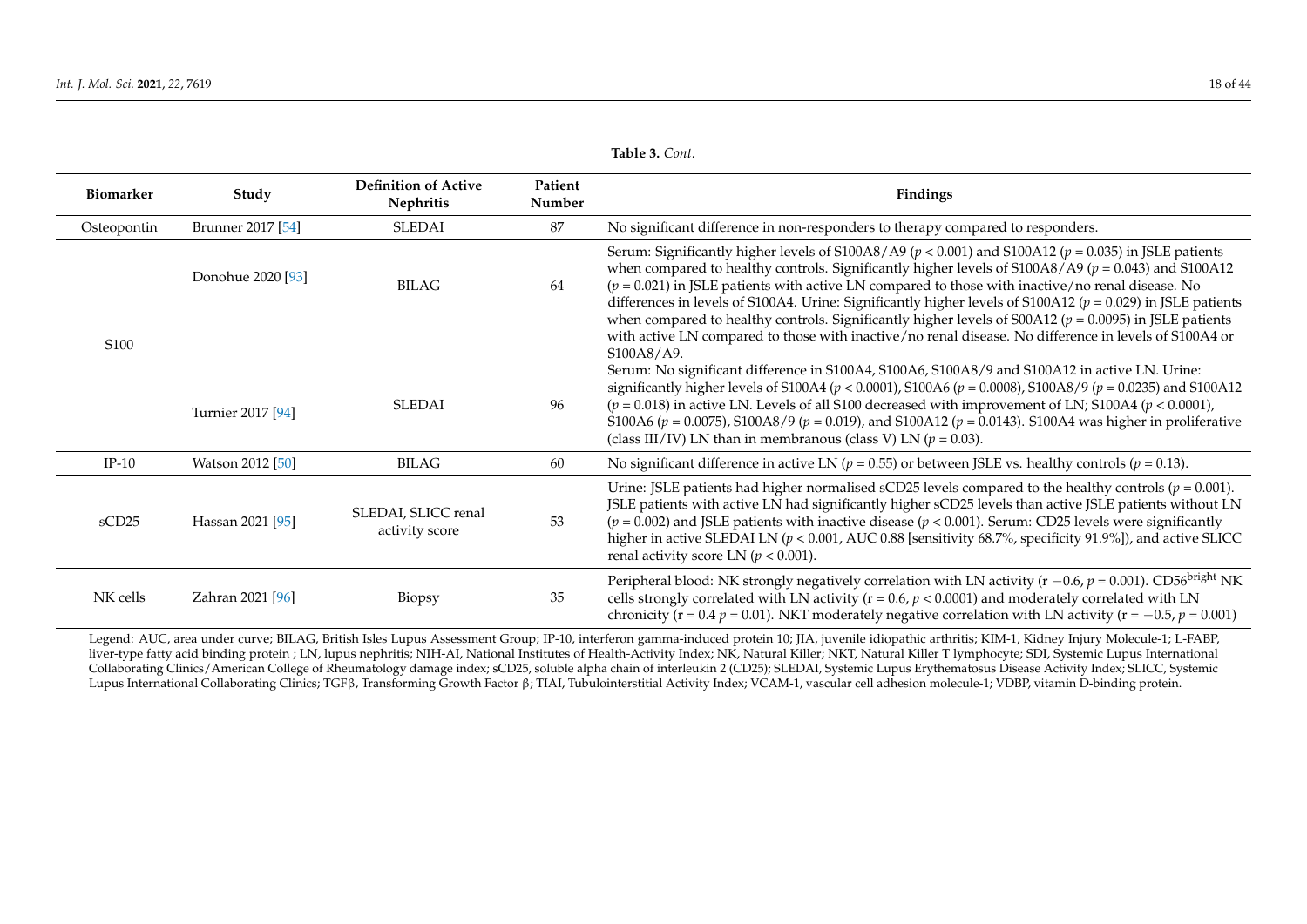### *4.3. Other Novel Renal Biomarkers Investigated*

There are numerous other renal biomarkers that I have investigated in renal JSLE, although not validated (Table [3\)](#page-17-0).

Vascular Cell Adhesion Molecule-1 (VCAM-1) is a cell surface protein that leads to the adherence of leukocytes to the vascular endothelium to mediate inflammatory cell infiltration and is expressed in the cortical tubules and glomeruli in animal models of LN [\[97\]](#page-36-22). In adults, VCAM-1 was elevated in active LN but also in other types of glomerulonephritis [including ANCA-associated glomerulonephritis, membranous glomerulonephritis and focal segmental glomerulosclerosis] [\[98\]](#page-36-23). There is limited data in JSLE, although VCAM-1 has been demonstrated to be elevated during LN flares [\[44](#page-34-17)[,54\]](#page-35-20). Further research is needed to test its ability to predict LN and to establish its clinical value.

Adiponectin is a protein produced by adipose tissue that regulates glucose control and is implicated in the development of type 2 diabetes and cardiovascular disease in obese patients [\[99\]](#page-37-0). It also has an anti-inflammatory role and is expressed on podocytes, tubular cells and tubular casts in active LN [\[100\]](#page-37-1). Urinary adiponectin was elevated in LN flares and acted as an excellent predictor of response to therapy [\[48](#page-34-18)[,54\]](#page-35-20).

Hemopexin is a protein produced by the liver that binds heme to protect the body from oxidative damage, which accumulates in the cortex in renal injury [\[101\]](#page-37-2). Urinary levels of hemopexin were significantly higher during JSLE LN flares and hemopexin was a good predictor of non-responders to LN therapy [\[48](#page-34-18)[,54\]](#page-35-20).

Hepcidin is another protein involved in iron metabolism that reduces iron availability in inflammation and is central in the pathogenesis of anaemia of chronic disease [\[102\]](#page-37-3). Urinary levels of hepcidin have not been demonstrated to increase in active LN compared to extra-renal JSLE, although levels were higher in non-responders to therapy, possibly reflective of a higher inflammatory state in these individuals [\[48,](#page-34-18)[54\]](#page-35-20).

Kidney Injury Molecule-1 (KIM-1) is a protein that is released by renal tubular cells in response to injury to promote phagocytosis of apoptotic cells and cellular debris and drive the repair of injured renal tubules, and as such is a urinary biomarker of AKI and chronic kidney disease (CKD) [\[103\]](#page-37-4). Its level was increased in active LN and is a good predictor of non-responders to therapy for LN in JSLE [\[48](#page-34-18)[,54\]](#page-35-20).

Transforming Growth Factor-Beta [TGF-β] is a cytokine that has been described as the 'master regulator' of renal inflammation and fibrosis, and is primarily responsible for driving the fibrosis associated with CKD [\[104\]](#page-37-5). Higher levels of TGF-β have been found in the urine of JSLE patients with active LN and urinary  $TGF-\beta$  is a good predictor of nonresponse to therapy [\[48,](#page-34-18)[54\]](#page-35-20). Further research is required to investigate the ability of urinary TGF-β to predict chronic renal damage and into therapeutics that target this protein.

Osteopontin is another cytokine that is upregulated in inflammation and correlates with glomerular disease and albuminuria in diabetic nephropathy [\[105\]](#page-37-6). However there was no difference detected in urinary osteopontin levels between JSLE patients with and without renal involvement [\[54\]](#page-35-20).

Interferon gamma-induced Protein 10 (IP-10) is another pro-inflammatory cytokine which was investigated in JSLE nephritis, although there were no differences between active compared to non-active LN JSLE patients or between JSLE patients and healthy controls [\[50\]](#page-34-19).

Vitamin D Binding Protein (VDBP) is a vitamin D transporter protein. Vitamin D is freely filtered through the glomeruli and reabsorbed by proximal tubular cells where it is hydroxylated to the active form of vitamin  $D$  [\[106\]](#page-37-7). Urinary levels of VDBP were higher in active LN, likely because tubular injury is associated with reduced reabsorption of VDBP [\[48\]](#page-34-18). Furthermore, VDBP was an excellent predictor of response to JSLE LN therapy [\[54\]](#page-35-20).

Liver-type Fatty Acid Binding Protein (L-FABP) is a reno-protective protein that promotes the excretion of lipid peroxidation products. It is an emerging urine biomarker in renal disease, as elevated urinary levels were detected in AKI, contrast nephropathy, glomerulonephritis and diabetic nephropathy [\[107\]](#page-37-8). Its role in JSLE is less clear; one study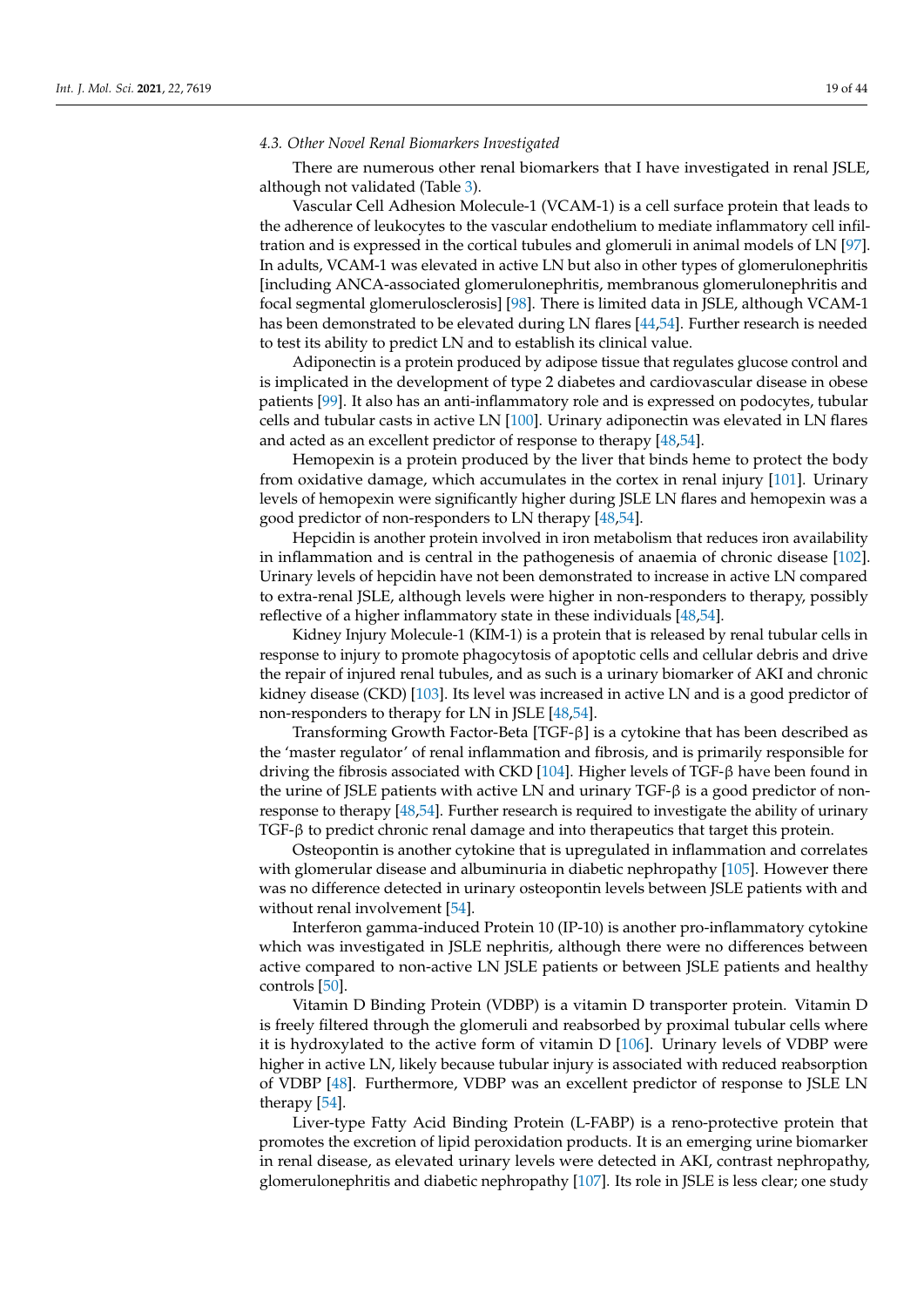found no difference in active versus inactive LN in JSLE, while another found it to be a good predictor for inadequate response to therapy [\[48](#page-34-18)[,54\]](#page-35-20).

The S100 protein family is a large group of calcium binding proteins with a broad range of functions; it is thought that dysregulation and overproduction of S100 proteins may be involved in the pathogenesis of autoinflammatory conditions and S100 proteins have been suggested as potential biomarkers in many autoinflammatory conditions [\[108\]](#page-37-9). Studies in JSLE have shown mixed results; one study found that serum S100A8/A9 and S100A12, and urinary S100A12 were significantly higher in JSLE patients (compared to JIA controls) and in patients with active versus inactive renal disease [\[93\]](#page-36-24), while another study showed that although urinary S100A4, S100A6, S100A8/A9 and S100A12 were all elevated in active LN and fell with resolution of LN, the serum levels of S100 proteins did not correlate with disease activity [\[94\]](#page-36-25). Urinary S100A4 was higher in proliferative LN (class III/IV) compared to membranous LN (class V). Moreover, immunohistochemistry demonstrated S100A4 staining in mononuclear cells, podocytes and distal tubular cells in those with LN and controls, which further supports its potential role in the kidney.

Cystatin C is a small protein that is produced by all nucleated cells and freely filtered in the kidney. It is less influenced by age, muscle mass or diet compared to creatinine. There has been a large amount of research into the role of cystatin C as a biomarker of renal function and it has been shown to outperform creatinine in estimating eGFR in AKI and CKD, especially in early stages of CKD [\[109\]](#page-37-10). Unfortunately, it has yet to demonstrate promise in JSLE. Urine cystatin C levels did not increase in LN flares although urine cystatin C was a fair predictor of non-response to therapy and serum cystatin C weakly correlated with LN damage [\[48,](#page-34-18)[54](#page-35-20)[,94\]](#page-36-25). Although potentially promising, further research is required to demonstrate the role of cystatin C as a biomarker in early chronic renal damage in JSLE.

The soluble alpha chain of the interleukin-2 receptor (also called soluble CD25 sCD25) is produced by the proteolytic cleavage of interleukin 2 receptor (IL-2R) subunit alpha from cell membrane, following T cell activation. sCD25 has been found to be a suitable serum and urine biomarker for LN in adult-onset SLE [\[110](#page-37-11)[,111\]](#page-37-12), and more recently in JSLE, correlating positively with the level of proteinuria, and the SLEDAI, renal SLEDAI, and SLICC renal activity scores, and negatively with C3 serum levels [\[95\]](#page-36-26). In this study, the normalised urinary sCD25 levels were higher in JSLE patients than in healthy controls, and in JSLE patients with active LN compared to active JSLE patients without LN [\[95\]](#page-36-26).

Natural Killer (NK) cells are components of the innate immune response which and can be subdivided into CD56dim NK cells, which accounts for 90% of circulating NK cells and have a central role in cell cytotoxicity, and CD56<sup>bright</sup> NK cells, which make up the remaining 10% and have an immunomodulatory role [\[112\]](#page-37-13). Peripheral blood levels of CD56<sup>bright</sup> NK cells strongly correlated with LN activity and moderately correlated with LN chronicity, although urinary levels have not been studies and flow cytometry is needed for quantification [\[96\]](#page-36-27).

### 4.3.1. Renal Biomarker Combination Panels

Whilst individual urinary biomarkers have been demonstrated to correlate with LN activity, no single biomarker has demonstrated an excellent ability  $(AUC > 0.9)$  to predict active LN. MCP-1, NGAL, AGP-1, ceruloplasmin and transferrin were good predictors  $(AUC > 0.8)$ , L-PGDS and ESR were fair predictors  $(AUC > 0.7)$  and  $C3/C4$  and dsDNA were poor predictors (AUC  $> 0.6$ ) of LN activity (Tables [1–](#page-7-0)[4\)](#page-20-0). As such, numerous studies have tested combinations of various biomarkers (Table [4\)](#page-20-0). Many of these combination panels have demonstrated an excellent ability to discriminate between active LN and absence of LN, with one panel including AGP-1, ceruloplasmin, L-PGDS and transferrin demonstrating a perfect ability (AUC 1) to predict LN activity, reaching 100% sensitivity and specificity(44). As such, urinary biomarker panels are an excellent way of non-invasively monitoring LN activity and, should they become commercially available, would improve personalised care for patients with JSLE nephritis.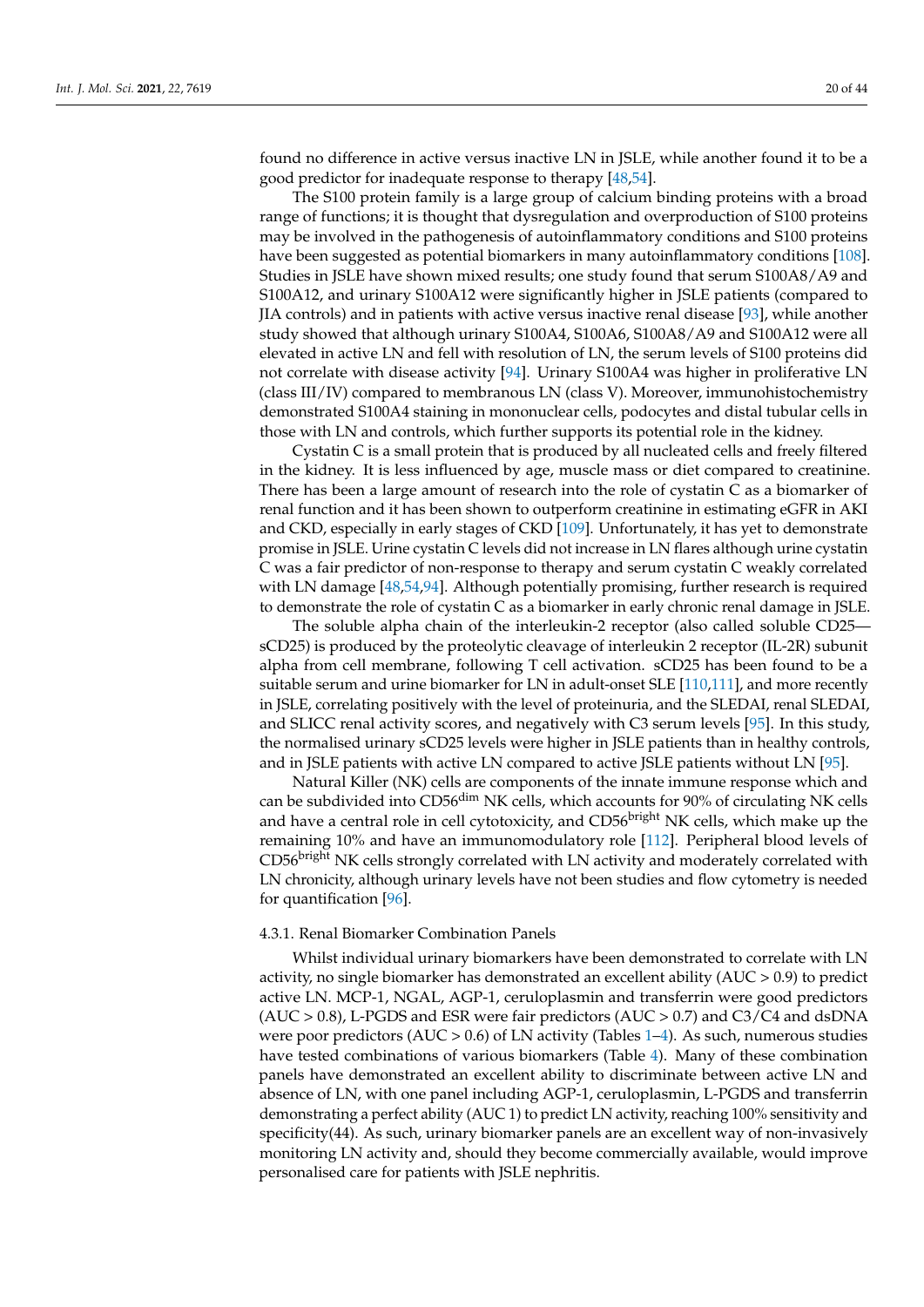| <b>Biomarker</b>                                                                       | Study                                  | Findings                                                                                                                                                                                                                                                                                                                                                                                                                                                                                                                             |
|----------------------------------------------------------------------------------------|----------------------------------------|--------------------------------------------------------------------------------------------------------------------------------------------------------------------------------------------------------------------------------------------------------------------------------------------------------------------------------------------------------------------------------------------------------------------------------------------------------------------------------------------------------------------------------------|
| $AGP-1 + CP$                                                                           | Smith 2017 [44]<br>Smith 2018 [60]     | Good predictor of active BILAG LN in UK (AUC = 0.881) cohort and excellent in US cohort (0.982)<br>Excellent predictor of active BILAG LN (AUC = $0.992$ [95% CI = $0.970-1$ ])                                                                                                                                                                                                                                                                                                                                                      |
| $AGP-1 + CP + L-PGDS$                                                                  | Smith 2017 [44]<br>Smith 2018 [60]     | Excellent predictor of active BILAG LN in UK ( $AUC = 0.900$ ) and US cohort (0.982)<br>Excellent predictor of active BILAG LN (AUC 0.992 [95% CI = $0.970-1$ ])                                                                                                                                                                                                                                                                                                                                                                     |
| $AGP-1 + CP + L-PGDS + TF$                                                             | Smith 2017 [44]<br>Smith 2018 [60]     | Excellent predictor of active BILAG LN in UK ( $AUC = 0.920$ ) and US cohort (0.991)<br>Excellent predictor of active BILAG LN (AUC = $1$ [95% CI = 1-1])                                                                                                                                                                                                                                                                                                                                                                            |
| $AGP-1 + CP + L-PGDS + TF + VCAM1$                                                     | Smith 2017 [44]                        | Excellent predictor of active BILAG LN in UK (AUC = $0.920$ ) and US cohort (0.987)                                                                                                                                                                                                                                                                                                                                                                                                                                                  |
| $AGP-1 + CP + L-PGDS + TF + VCAM1 + MCP-1$                                             | Smith 2017 [44]                        | Excellent predictor of active BILAG LN in UK cohort $(AUC = 0.920)$                                                                                                                                                                                                                                                                                                                                                                                                                                                                  |
| $AGP-1 + CP + MCP-1 + PCR$                                                             | Brunner 2012 [47]                      | Good predictor of BAI LN activity (AUC = $0.85$ [sensitivity 72%, specificity 66%]).                                                                                                                                                                                                                                                                                                                                                                                                                                                 |
| $AGP-1 + MCP-1 + TF + CrCL + C4$                                                       | Brunner 2012 [47]                      | Fair predictor of membranous LN (AUC = $0.75$ [sensitivity 75%, specificity 48%]).                                                                                                                                                                                                                                                                                                                                                                                                                                                   |
| $MCP-1 + NGAL + CrCL$                                                                  | Brunner 2012 [47]                      | Good predictor of BCI (AUC = $0.83$ [sensitivity 73%, specificity 67%])                                                                                                                                                                                                                                                                                                                                                                                                                                                              |
| RAIL (MCP-1 + $NGAL$ + $CP$ + adiponectin + hemopexin<br>$+$ KIM-1)                    | Brunner 2016 [48]<br>Brunner 2017 [54] | Excellent predictor of NIH-AI active LN (AUC = $0.92$ [sensitivity 90%, specificity 86%]), 0.94 when corrected<br>for chronicity [sensitivity 90%, specificity 90%]) and good for predicting TIAI active LN (AUC = 0.80<br>[sensitivity 80%, specificity 68%], 0.83 when corrected for chronicity [sensitivity 90%, specificity 68%])<br>Fair predictor of response to therapy at baseline ( $AUC = 0.72$ ), excellent for predicting response to therapy<br>after 3 months (AUC = $0.92$ ) and good after 6 months (AUC = $0.84$ ). |
| RAIL (MCP-1 + $NGAL$ + $CP$ + adiponectin + hemopexin<br>+ KIM-1)- creatinine adjusted | Brunner 2017 [54]                      | Fair predictor of response to therapy at baseline ( $AUC = 0.74$ ), excellent for predicting response to therapy<br>after 3 (AUC = $0.92$ ) and 6 (AUC = $0.91$ ) months.                                                                                                                                                                                                                                                                                                                                                            |
| $ESR + C3 + WCC + Neutrophils + Lymphocytes + IgG$                                     | Smith 2017 [46]                        | Fair predictor of active BILAG LN (AUC = $0.724$ )                                                                                                                                                                                                                                                                                                                                                                                                                                                                                   |

**Table 4.** Biomarker combination panels in jSLE.

<span id="page-20-0"></span>Legend: AGP-1 Alpha-1-acid Glycoprotein, AUC area under curve, BAI Biopsy Activity Index, BCI Biopsy Chronicity Index, BILAG British Isles Lupus Assessment Group, CI Confidence Interval, CP Ceruloplasmin, CrCL Creatinine Clearance, IgG Immunoglobulin G, KIM-1 Kidney Injury Molecule-1, LN Lupus Nephritis, L-PGDS Lipocalin-type Prostaglandin-D Synthetase, MCP-1-protein Monocyte Chemoattractant Protein-1, NIH-AI National Institutes of Health-Activity Index, PCR Protein Creatinine Ratio, RAIL Renal Activity Index in Lupus, RAIL-crea Renal Activity Index in Lupus adjusted for urine creatinine, TIAI Tubulointerstitial Activity Index, TF Transferrin, VCAM-1 Vascular cell adhesion protein 1, WCC White Cell Count.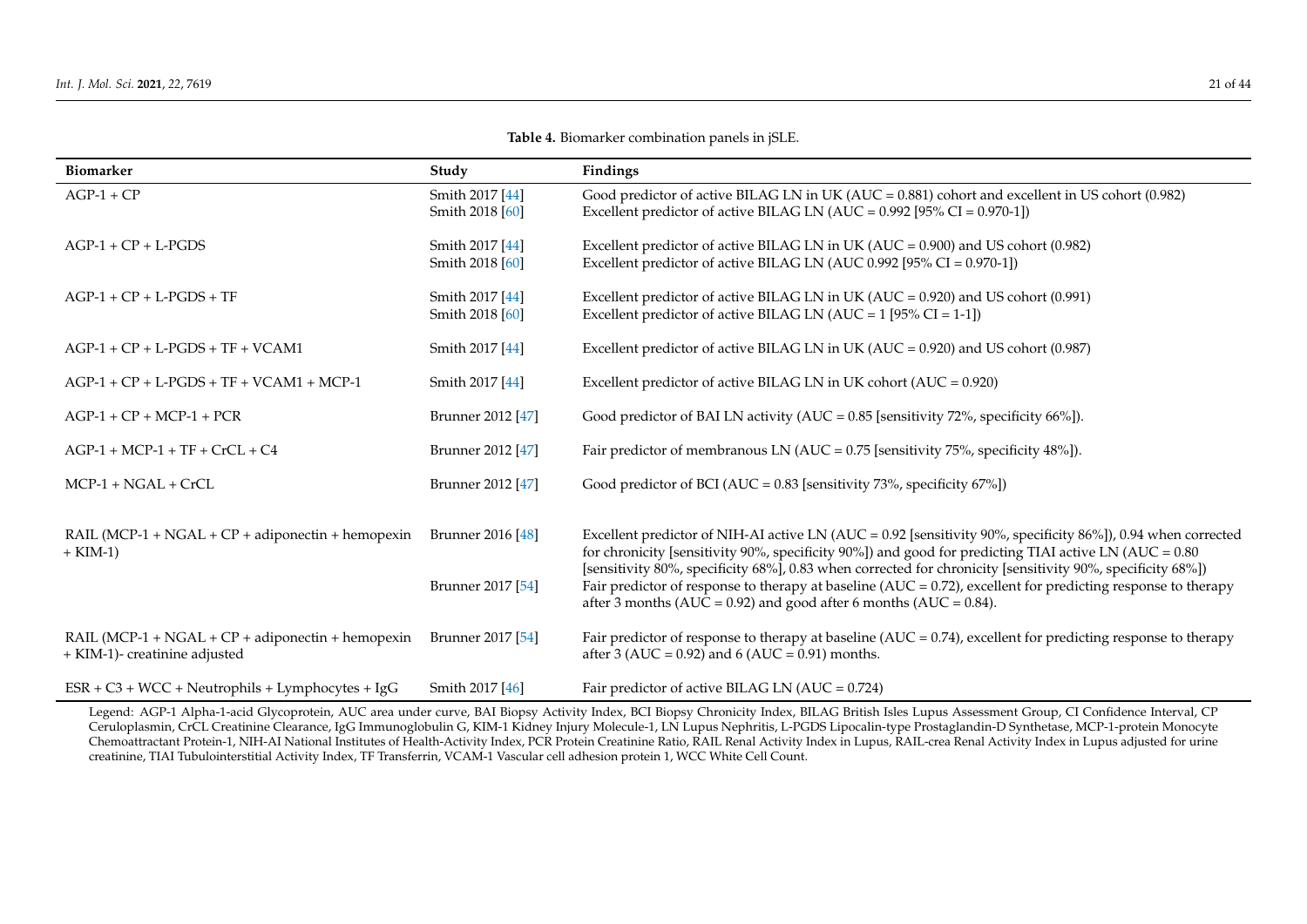Overall, the afore-mentioned renal biomarkers in JSLE could have potential clinical utility in the identification of LN, activity and damage assessment, as well as prediction of future LN flares and treatment response (Figure [1\)](#page-21-0).

<span id="page-21-0"></span>

**Figure 1.** Biomarkers with potential clinical utility in JSLE associated LN. AAG  $\alpha(1)$  -acid glycoprotein, AGP-1 Alpha-1-acid Glycoprotein, AGP-1 Alpha-1-acid Glycoprotein, BILAG British Isles Lupus Assessment Group, C4 Complement fraction 4, CP Ceruloplasmin, CrCl creatinine clearance, KIM-1 Kidney Injury Molecule-1, L-FABP Liver-Fatty Acid Binding Protein, LN lupus nephritis, L-PGDS Lipocalin-type Prostaglandin-D Synthetase, MCP-1 Monocyte Chemoattractant Protein-1, uNGAL urinary Neutrophil Gelatinase Associated Lipocalin, RAIL Renal Activity Index in Lupus, SLEDAI Systemic Lupus Erythematosus Disease Activity Index, TGFβ Transforming Growth Factor β, TF transferrin, u urinary, VCAM-1 Vascular cell adhesion protein 1, VDBP Vitamin-D Binding Protein, WCC white cell count.

> Future research should be focused on identifying response biomarkers to a certain Future research should be focused on identifying response biomarkers to a certain therapy, to enable JSLE patient selection for inclusion in clinical trials. Recent research in therapy, to enable JSLE patient selection for inclusion in clinical trials. Recent research in adult-onset SLE showed that a urinary panel including LPGDS, transferrin, AGP-1, ceruloloplasmin, MCP-1 and sVCAM-1 predicted response to rituximab treatment at 12 months plasmin, MCP-1 and sVCAM-1 predicted response to rituximab treatment at 12 months (AUC 0.818) [113]. (AUC 0.818) [\[113\]](#page-37-14).

> Although research into biomarkers predicting other type of organ-involvement in Although research into biomarkers predicting other type of organ-involvement in JSLE is less advanced that in JSLE nephritis, we present below examples of validated and JSLE is less advanced that in JSLE nephritis, we present below examples of validated and non-validated biomarkers for prediction of other JSLE manifestations (Table [5\)](#page-23-0). non-validated biomarkers for prediction of other JSLE manifestations (Table 5).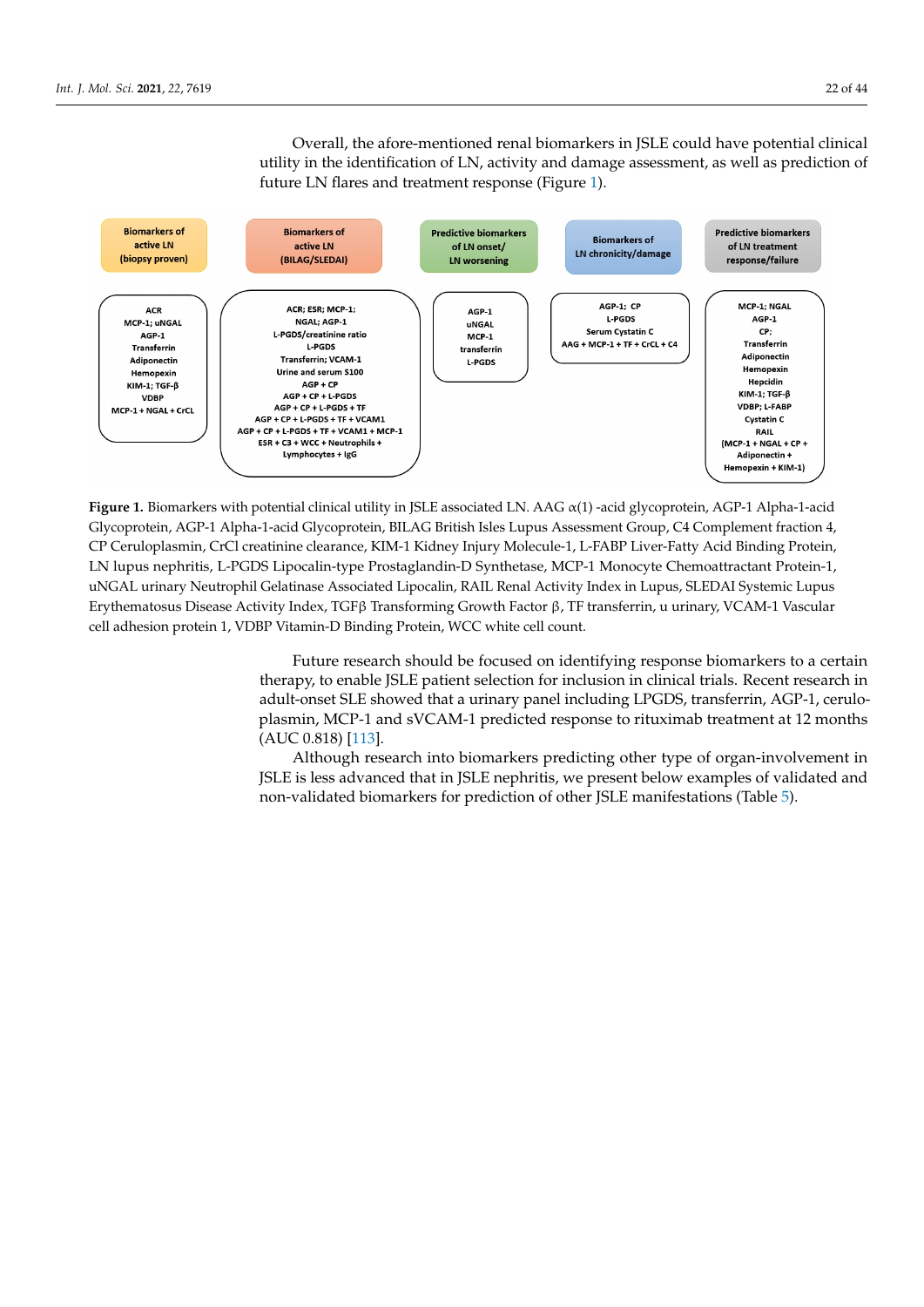| <b>Biomarker</b>                                  | Study      | <b>Findings/Clinical Associations</b>                                                                                                                                                                                                                                                                                                                                                                  |
|---------------------------------------------------|------------|--------------------------------------------------------------------------------------------------------------------------------------------------------------------------------------------------------------------------------------------------------------------------------------------------------------------------------------------------------------------------------------------------------|
| <b>CVR</b> biomarkers                             |            |                                                                                                                                                                                                                                                                                                                                                                                                        |
| <b>CIMT</b>                                       | $[114]$    | Higher CIMT was detected in JSLE patients compared to matched HCs (0.45 vs. 0.37 mm, respectively, $p < 0.0001$ )                                                                                                                                                                                                                                                                                      |
| CIMT, PWV                                         | $[115]$    | Increased CIMT (in 48% vs. 17%, p value N/A) and PWV (p 0.011) in JSLE patients compared to age and sex-matched HCs                                                                                                                                                                                                                                                                                    |
| Lymphopenia                                       | $[116]$    | Lymphopenia at baseline and at diagnosis were consistently associated with progression of CIMT ( $p = 0.012$ and $p = 0.045$ , respectively).                                                                                                                                                                                                                                                          |
|                                                   |            | CRP at baseline positively associated with CTIMP ( $p = 0.049$ )                                                                                                                                                                                                                                                                                                                                       |
| <b>CRP</b>                                        | [116, 117] | hsCRP was able to differentiate between matched HCs, and JSLE patients clustered in two groups: with the best and the worst metabolic profiles                                                                                                                                                                                                                                                         |
| hsCRP                                             | $[118]$    | (defined by a combination of homocysteine, folate, hsCRP, TNF-alpha parameters) ( $p < 0.05$ for all comparisons)                                                                                                                                                                                                                                                                                      |
| ApoB:ApoA1 ratio                                  | $[119]$    | Strong predictor of CVR (defined by a metabolic signature cross-validated in an adult SLE cohort with atherosclerosis plaques on vascular<br>ultrasound) in JSLE when accounted for BMI (specificity 96.2% and sensitivity 96.7%).                                                                                                                                                                     |
| Adiponectin                                       | $[119]$    | Adiponectin correlated with total cholesterol for both JSLE males ( $r = 0.296$ ; $p = 0.01$ ) and females patients ( $r = 0.554$ ; $p = 0.008$ ); with HDL in<br>females (r = 0.700; p = 0.0009) but not males (p = 0.32); with LDL in males (r -0.288; p = 0.01) but not in females (p = 0.22); and with lipoprotein A<br>for males ( $r = 0.862$ ; $p < 0.001$ ) but not for females ( $p = 0.18$ ) |
| <b>CNS</b> manifestations                         |            |                                                                                                                                                                                                                                                                                                                                                                                                        |
| <b>APLA</b>                                       | $[120]$    | Anticardiolipin antibodies were seen more frequently in children with NPSLE as compared to those without NPSLE (57.8 vs. 23%), lupus<br>anticoagulant was more frequent in children without NPSLE (53.8 vs. 34.7%) (but $p > 0.05$ )                                                                                                                                                                   |
| Anti-ganglioside M1 antibody                      | [121]      | Significant positive association between anti-ganglioside M1 seropositivity and cognitive dysfunction ( $p < 0.001$ ), as well as with a significant risk                                                                                                                                                                                                                                              |
|                                                   |            | for association with cognitive dysfunction (odds ratio: 36; 95% CI: 4.3-302.8)                                                                                                                                                                                                                                                                                                                         |
| Anti-aquaporin 4 antibodies                       | $[122]$    | Increased likelihood to experience neurological symptoms ( $p$ 0.002) and to have received anti-epileptic ( $p = 0.023$ ) and anti-coagulant ( $p = 0.007$ )                                                                                                                                                                                                                                           |
| Anti-dsDNA, Anti-U1RNP,<br>and Anti-Sm antibodies | $[36]$     | Predicted a group of JSLE patients (clustered based on the analysis of the most common autoantibodies found in JSLE in general) with highest<br>prevalence of neuropsychiatric disease ( $p = 0.036$ )                                                                                                                                                                                                 |

**Table 5.** Biomarkers for other organ involvement.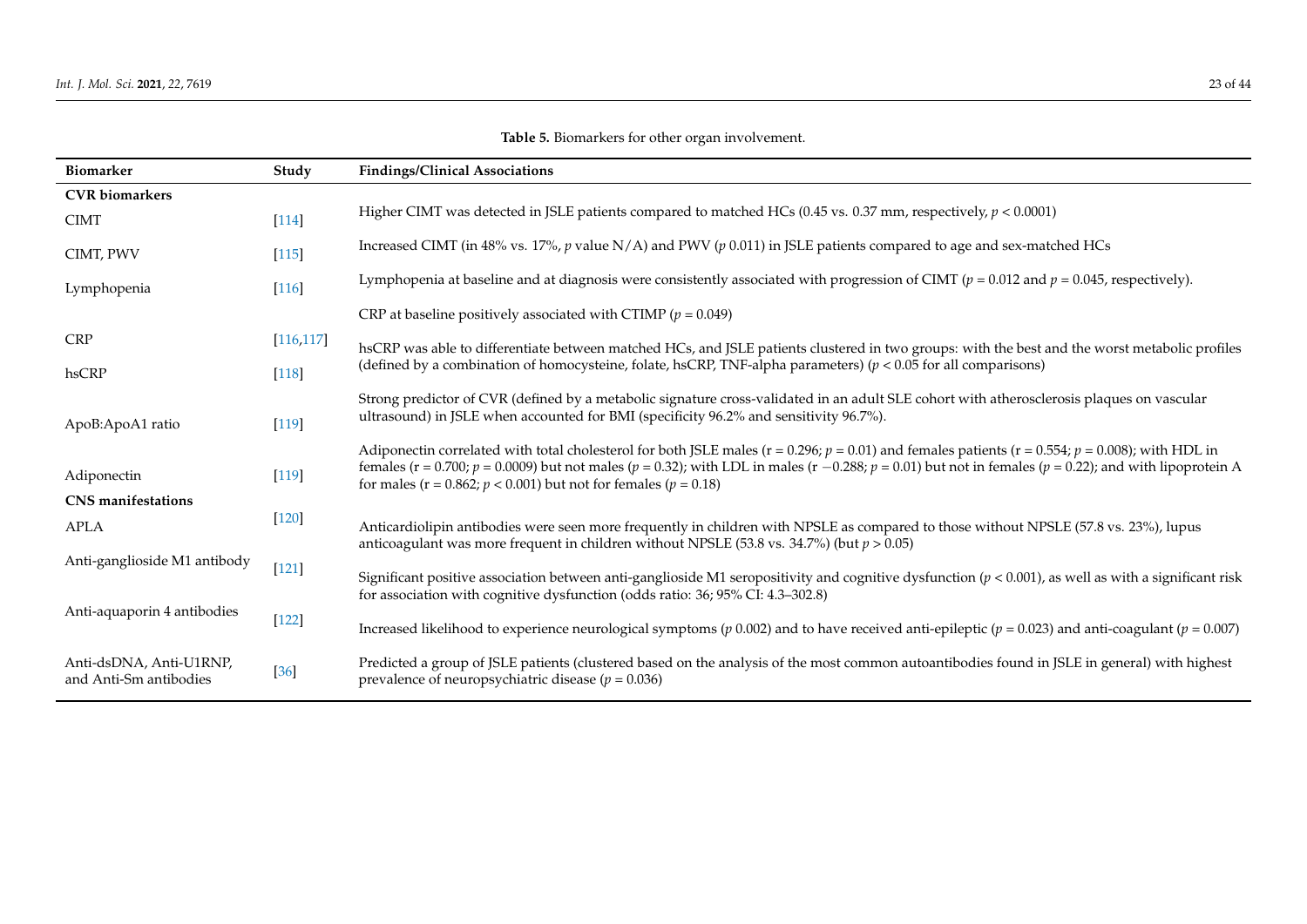|                                            | Table 5. Cont. |                                                                                                                                                                                                                                              |  |  |  |  |
|--------------------------------------------|----------------|----------------------------------------------------------------------------------------------------------------------------------------------------------------------------------------------------------------------------------------------|--|--|--|--|
| Biomarker                                  | Studv          | <b>Findings/Clinical Associations</b>                                                                                                                                                                                                        |  |  |  |  |
| <b>Skin manifestations</b>                 |                |                                                                                                                                                                                                                                              |  |  |  |  |
| Anti-ds-DNA antibodies                     | $[36]$         | Increased prevalence of JSLE malar rash in one group of JSLE patients clustered based on frequency of various JSLE autoantibodies (85.3%<br>compared to the other two clusters (53.3%; $p < 0.001$ ) or cluster 3 (70.7%; $p = 0.046$ ))     |  |  |  |  |
| Haematological manifestations              |                |                                                                                                                                                                                                                                              |  |  |  |  |
| Anti-Ro and anti-ribosomal<br>P antibodies | $[36]$         | Increased prevalence of haemolytic anaemia in one group of JSLE patients clustered based on frequency of various JSLE autoantibodies (40%)<br>compared to the other two clusters (17.7%; $p = 0.018$ and 15.5%; $p = 0.011$ , respectively). |  |  |  |  |

<span id="page-23-0"></span>Legend: Anti-dsDNA Anti-double stranded Deoxyribonucleic Acid, Anti-Sm Anti-Smith antibodies, Anti-U1RNP Anti-U1 ribonucleoprotein, APLA Antiphospholipid antibody, ApoB:ApoA1 ratio Apolipoprotein B/Apolipoprotein A1 ratio, CNS Central Nervous System, CIMT Carotid intima-media thickness, CRP C-Reactive Protein, CVR Cardiovascular risk, HCs Healthy Controls, HDL high-density lipoprotein, JSLE Juvenile Systemic Lupus Erythematous, LDL low-density lipoprotein NSPLE Neuropsychiatric Lupus Erythematous, PWV Pulse wave velocity, TNF-alpha tumour necrosis factor alpha.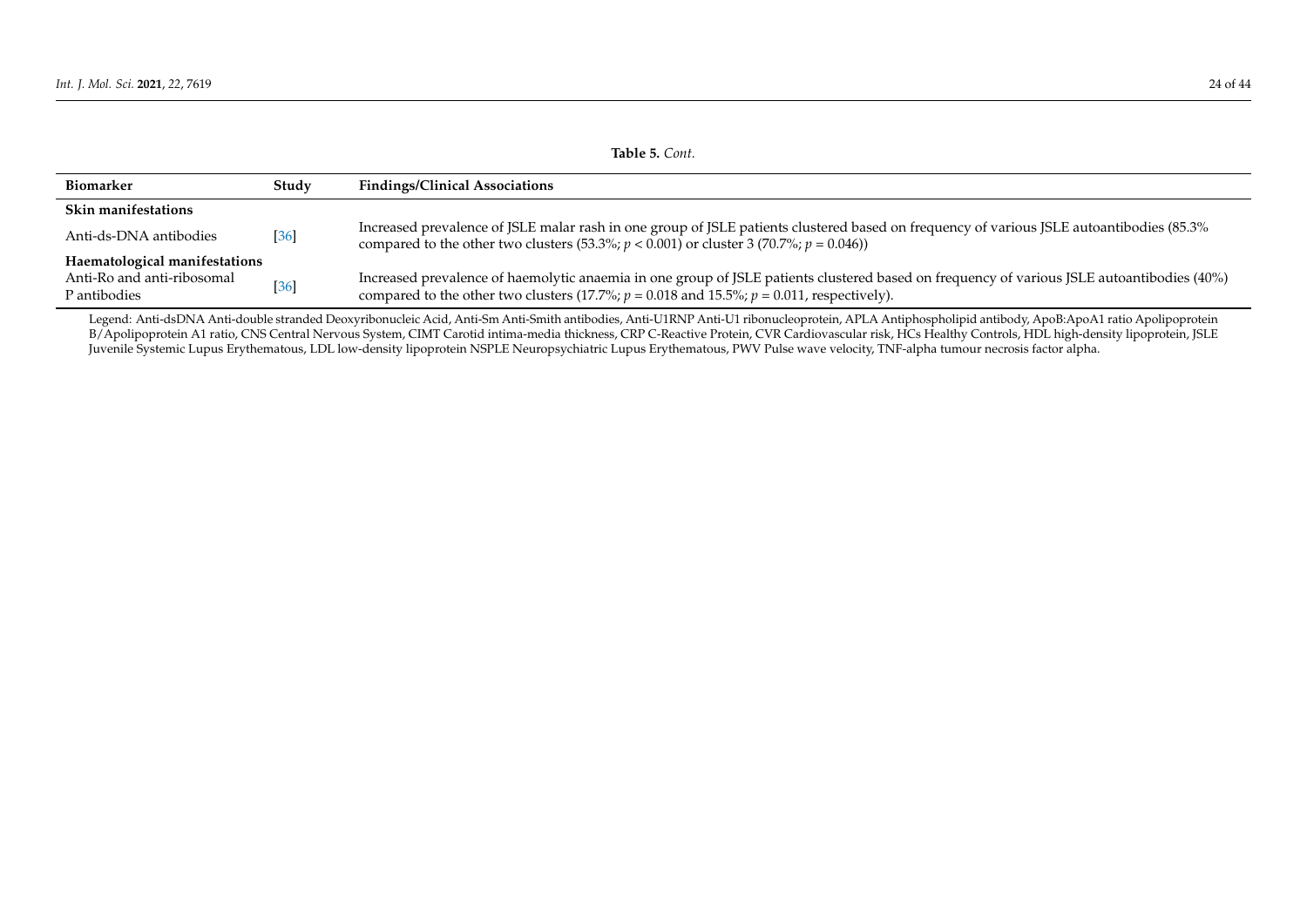### 4.3.2. Cardiovascular Biomarkers

Patients with adult-onset SLE are at an increased risk of developing cardiovascular disease (CVD) through rapidly progressive atherosclerosis compared to healthy individuals of the same age and gender [\[123,](#page-38-0)[124\]](#page-38-1). JSLE has an increased CVD and mortality risk compared to adult-onset SLE [\[12](#page-33-10)[,125,](#page-38-2)[126\]](#page-38-3). Investigating the development of atherosclerosis and CVD in these younger, more severely affected patients, has potential clinical value in identifying early mechanisms of vascular damage and biomarkers to guide management strategies [\[114\]](#page-37-24). Whilst traditional risk factors such as hypertension, diabetes and high cholesterol contribute to the increased cardiovascular risk (CVR) in SLE overall, they fail to fully account for it [\[127\]](#page-38-4). Ideally, all patients with SLE should receive monitoring and treatment for modifiable CVR factors [\[114,](#page-37-24)[126\]](#page-38-3). The interplay between traditional CVR factors, increased disease associated inflammation and treatment burden in these younger patients could contribute to early, accelerated atherosclerosis in JSLE [\[125,](#page-38-2)[127,](#page-38-4)[128\]](#page-38-5). Despite this, no guidelines exist for CVR management in JSLE and it is not possible to predict the CVR of JSLE patients using traditional risk factors.

The most established and direct methods of quantifying CVR is through non-invasive vascular measurements. These include ultrasound methods such carotid intima media thickness (CIMT) and flow mediated dilation (FMD) and electrocardiogram methods such as pulse wave velocity (PWV), which can detect subclinical atherosclerosis and assess endothelial function. Assessing the arterial functional impairment led the way to identify early evidence of CVD in JSLE. Various serological and imaging biomarkers have been tested in a quest to establish the best ones likely to associated with clinical relevance for increased CVR in JSLE patients (Table [5\)](#page-23-0). In a study of 45 children with JSLE a significantly higher CIMT was detected compared to matched healthy controls (HCs) [0.45 vs. 0.37 mm, respectively, *p* < 0.0001] [\[114\]](#page-37-24); however the PWV was not shown to be significantly different in JSLE compared to HCs. These findings have been validated in a separate study of 24 JSLE patients which showed increased CIMT and PWV in JSLE patients compared to age and sexmatched HCs [\[115\]](#page-37-25). Increased PWV in JSLE patients was also identified in a larger study including 88 patients [\[129\]](#page-38-6). Because of the large heterogeneity of the disease presentation, duration and impact of medications used, not all studies validated these findings [\[130](#page-38-7)[,131\]](#page-38-8). Although less used in JSLE, cardiac MRI has been associated with good sensitivity for the detection of silent CVD with structural and functional myocardial impairment in patients with adult-onset SLE even at diagnosis [\[132\]](#page-38-9) or in the absence of clinical criteria for cardiac involvement [\[133\]](#page-38-10). Longitudinal studies are needed to provide answers related to clinical implications of monitoring subclinical atherosclerosis and managing CVR in these patients from an early age.

Studies have demonstrated that changes in CIMT and PWV can predict future cardiovascular events [\[134\]](#page-38-11). Despite the variability of findings in various JSLE cohorts, it became clear for clinicians and scientists that vascular assessments were useful tools to measure the development of subclinical atherosclerosis in JSLE and could be used as endpoints in studies that seek to validate new biomarkers. A study employing a multivariate analysis showed that lymphopenia was consistently associated with the progression of atherosclerosis assessed by CIMT in JSLE [\[116\]](#page-37-26). Another study showed that nephrotic range proteinuria was associated with significantly increased CIMT, however, this association was probably confounded by the fact that these JSLE patents also had increased SLEDAI score and higher levels of serum cholesterol [\[135\]](#page-38-12).

Clinical trials targeting atherosclerosis progression by use of statins have reported mixed results in SLE. Some have shown a reduction in vascular inflammation and mortality in adult patients [\[136](#page-38-13)[,137\]](#page-38-14), whilst others showed no effect on the progression of subclinical atherosclerosis in adult-onset SLE [\[138\]](#page-38-15), as well as JSLE [\[139\]](#page-38-16). The success of future trials will likely depend on correct stratification of patients and therefore it is important to invest in research leading to the discovery of more precise CVR biomarkers which can drive personalised therapeutic approaches.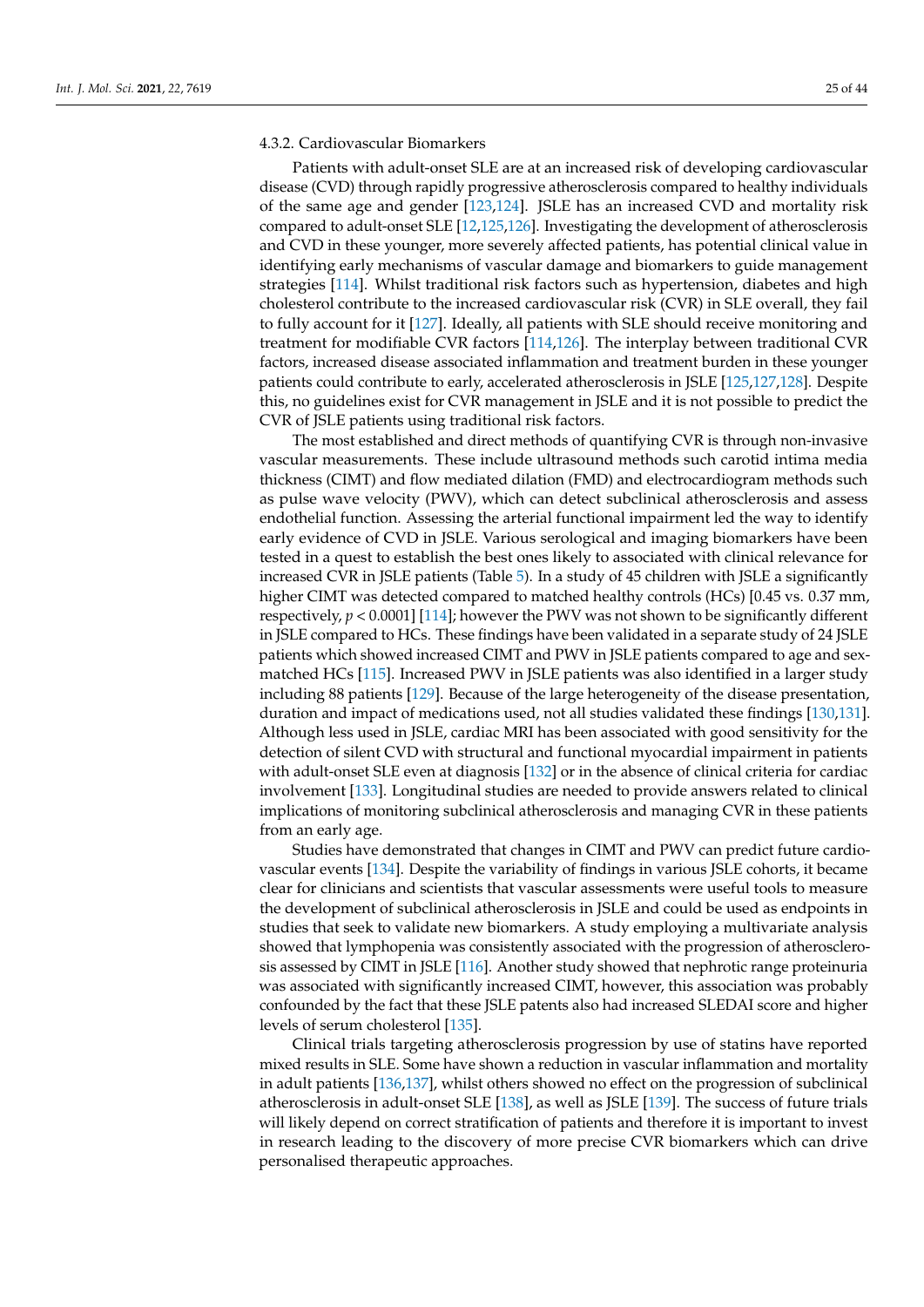Despite not meeting the primary endpoint, which was reduced CIMT in JSLE patients treated with atorvastatin versus placebo, the secondary analysis of the APPLE trial found evidence that statins may reduce the progression of atherosclerosis in JSLE patients with lower vitamin-D levels and higher levels of high sensitivity CRP [\[140,](#page-38-17)[141\]](#page-38-18). Several studies have supported a role for CRP as a biomarker for CVR detection in JSLE [\[116](#page-37-26)[,117\]](#page-37-27). This highlights the importance of combining conventional routine measured biomarkers for CVR detection as well as patient stratification strategies using new biomarkers in the design of interventional clinical trials addressing CVD in JSLE. Follow up studies to investigate the pathogenic relevance of vitamin D in atherosclerosis progression in JSLE are highly warranted.

Dyslipidaemia, a conventional risk factor for atherosclerosis and CVD, is a common feature of patients with both adult-SLE and JSLE, and includes elevated triglycerides and apolipoprotein(Apo)-B expressing low-density lipoproteins (LDL), alongside reduced highdensity lipoproteins (HDL) expressing ApoA1 [\[142–](#page-38-19)[145\]](#page-39-0). Evidence suggests that lipoprotein biomarkers could be used predict atherosclerotic risk in adults with SLE [\[146,](#page-39-1)[147\]](#page-39-2). A study using in-depth metabolomics by Robinson et al. identified that the ApoB:ApoA1 ratio was a strong biomarker of CVD in JSLE, independent of clinical disease measures and body mass index (BMI) [\[118\]](#page-37-28). This finding has been validated in 2 separate cohorts using ultrasound evidence for the presence of subclinical atherosclerotic plaque in adult SLE patients [\[146\]](#page-39-1). A multivariate linear regression study investigating laboratory lipid biomarkers from JSLE patients recruited to the APPLE trial identified a positive association between SLEDAI, prednisolone dose, hypertension and renal injury (proteinuria and creatinine) and higher LDL levels, and a negative association between higher CRP and creatinine levels with HDL in JSLE patients [\[148\]](#page-39-3). Together, these findings suggest that serum biomarkers associated with dyslipidaemia could hold promise for patient stratification in JSLE to improve the success of therapies targeting lipid metabolism to reduce CVR in these patients.

As atherosclerosis is a well-defined inflammatory process, there is an interest in research investigating inflammatory biomarkers of CVD in JSLE. Endothelial cells present within the lining of large blood vessels allow for vascular integrity, function, repair and protection against atherosclerosis. Endothelial progenitor cells have been shown to be reduced in number and function in JSLE, largely through impaired differentiation to mature endothelial cells, suggesting an increased CVR through vascular damage [\[149\]](#page-39-4). This could be due to an increased cellular production of inflammatory cytokines. Several studies in JSLE have found a significant positive correlation between TNF-α levels (a strong pro-inflammatory cytokine) and atherogenic biomarkers including increased triglyceride levels and expression of adhesion molecules on endothelial cell membranes (which are involved in recruitment of inflammatory cells to atherosclerotic plaques) [\[117,](#page-37-27)[150\]](#page-39-5). Inflammatory cytokines produced by adipocytes (adipokines) can also alter lipid metabolism and atherosclerotic plaque development. A study in JSLE highlighted a positive correlation between adiponectin levels and circulating cholesterol, suggesting that adipokines could be novel biomarkers of CVR associated with JSLE [\[119\]](#page-37-29).

Despite progress achieved in understanding the pathogenesis of CVD in JSLE and identification of biomarkers with potential use for patient stratification, future studies are required to establish the pathogenic link between various biomarkers and clinical endpoints, as well as investigate their usefulness in guiding personalised CVR management strategies in JSLE.

### **5. Central Nervous System [CNS] Biomarkers**

Neuropsychiatric systemic lupus erythematous [NPSLE] is often considered a 'diagnosis of exclusion' [\[151,](#page-39-6)[152\]](#page-39-7), and it encompasses a wide range of both psychiatric and neurological syndromes observed in SLE patients [\[121](#page-37-30)[,151\]](#page-39-6). Differentiating NPSLE from an alternative aetiology that is unrelated to SLE is difficult and poses a diagnostic challenge [\[151\]](#page-39-6).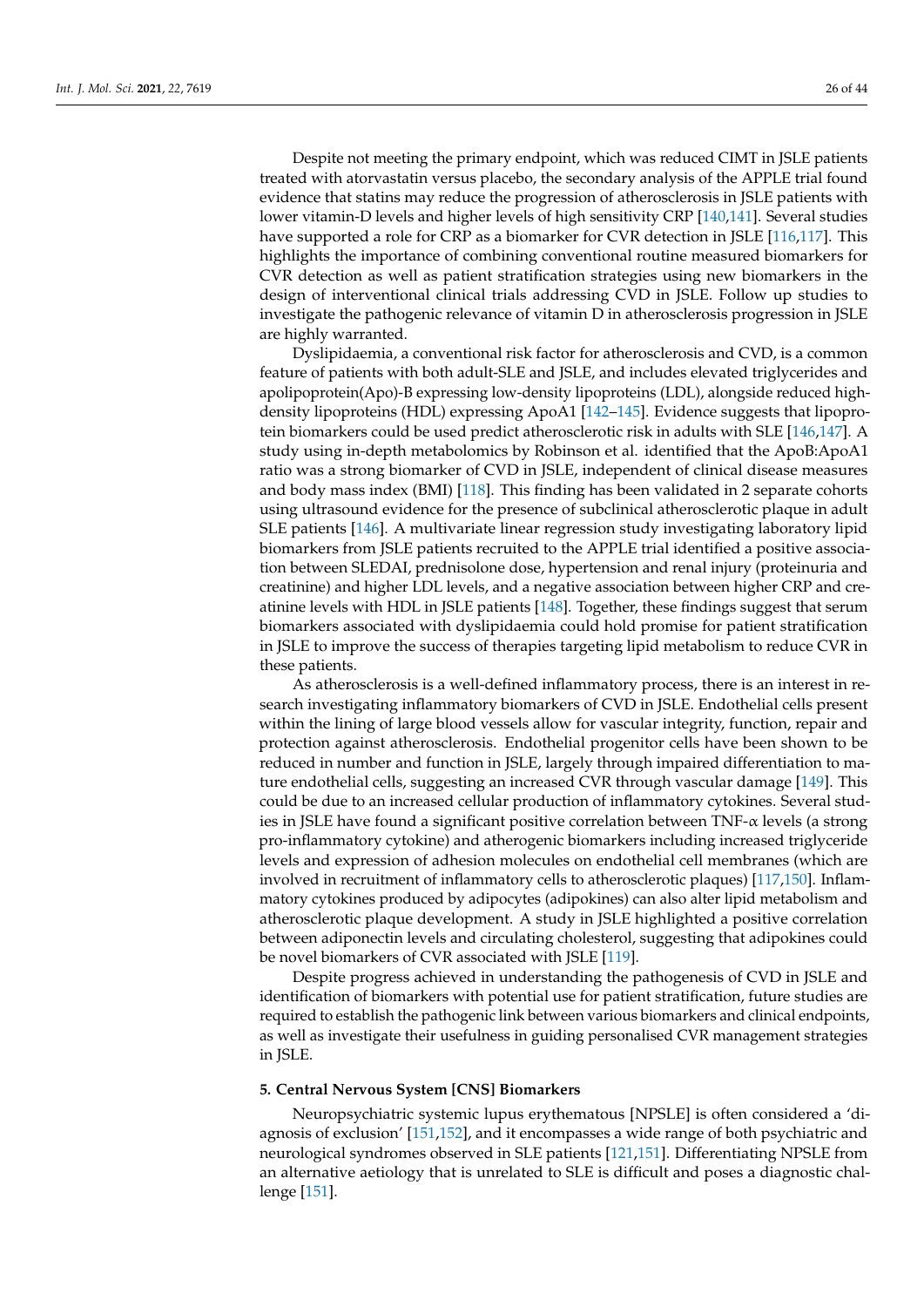NPSLE is incredibly heterogenous, and thus clinical presentations are diverse, and can include headaches, mood disorders, cognitive dysfunction, psychosis, seizures, and cerebrovascular disease, with the American College of Rheumatology (1999) identifying 19 neuropsychiatric syndromes that may occur in SLE [\[40](#page-34-13)[,153–](#page-39-8)[156\]](#page-39-9). The severity and presentation of CNS disease fluctuates over time and the literature suggests that it often occurs independently of disease activity in other organs and systems [\[157\]](#page-39-10). The pathophysiology of NPSLE is not fully understood but the disease manifestations are considered a direct consequence of either an underlying ischaemic, thrombotic or inflammatory process [\[158\]](#page-39-11).

There is a higher prevalence of CNS involvement in patients with JSLE compared to patients with adult-onset SLE [\[7,](#page-33-5)[155,](#page-39-12)[156](#page-39-9)[,159](#page-39-13)[–161\]](#page-39-14), and this is often indicative of a greater severity in the disease course and an increased morbidity and mortality in younger patients [\[7](#page-33-5)[,156](#page-39-9)[,161](#page-39-14)[–165\]](#page-39-15). Because of the challenges in recognising and classifying NPSLE, current research is very limited and there is no 'gold standard' approach for the diagnosis and management of NPSLE in children. A few serological markers have been investigated in NPSLE (Table [5\)](#page-23-0).

Antiphospholipid antibodies (APLAs) are a well-established marker of hypercoagulability and increased risk of thrombosis and focal neurological symptoms amongst adult patients with SLE, with the triple positive patients (positive for anticardiolipin and β2-glycoprotein 1 antibodies, as well as lupus anticoagulant-LAC) having the highest risk [\[157,](#page-39-10)[158,](#page-39-11)[166](#page-39-16)[,167\]](#page-39-17).

There appears to be a high prevalence of APLAs in children with NPSLE [\[7,](#page-33-5)[167](#page-39-17)[–169\]](#page-40-0) with evidence to suggest a significant association with focal neurological symptoms (including cerebrovascular disease) [\[151,](#page-39-6)[168\]](#page-39-18), but the specific APLAs associated with this heightened risk remains unclear [\[1](#page-33-0)[,151](#page-39-6)[,158\]](#page-39-11). LAC [\[9](#page-33-7)[,169\]](#page-40-0) and anti-cardiolipin [\[1](#page-33-0)[,162](#page-39-19)[,167\]](#page-39-17) antibodies are frequently mentioned in the literature as risk factors for vascular thrombosis in children with JSLE. However, data are lacking to suggest an association of APLAs with other frequently observed neurological manifestations of JSLE [\[151,](#page-39-6)[167,](#page-39-17)[168\]](#page-39-18).

Anti-ribosomal P and anti-ganglioside M1 are other autoantibodies that have been reported in children with NPSLE, however the literature pertaining to their potential pathogenic role is conflicting. A recent prospective study by Hanly et al. found a significant association between anti-ribosomal P seropositivity and psychosis in adults with SLE [\[153\]](#page-39-8). Although the literature suggests that these autoantibodies are more prevalent in JSLE [\[7](#page-33-5)[,151\]](#page-39-6), no significant association with psychosis was found in paediatric studies to date [\[170\]](#page-40-1). Antibodies associated with autoimmune encephalitis, e.g., NMDAR antibodies measured by cell based assay, have not been found [\[171\]](#page-40-2).

There is evidence that a small number of JSLE patients with antibodies against aquaporin 4 (a water channel) experienced neurological manifestations, and that these autoantibodies were correlated with increased likelihood to experience neurological symptoms (*p* = 0.002), less likelihood to have skin involvement (*p* = 0.045), or detectable anti-dsDNA antibodies ( $p = 0.022$ ) [\[122\]](#page-37-31). Aquaporin 4 antibodies have been found in those with lupus and optic neuropathy and myelitis [\[122\]](#page-37-31) and represent a treatable condition, neuromyelitis optica, and so are clinically useful investigations, and also antibodies to myelin oligodendrocyte glycoprotein (MOG) [\[120\]](#page-37-32).

Cognitive impairment is a common clinical manifestation of NPSLE [\[159\]](#page-39-13), and psychometric testing is a useful non-invasive method to assess and monitor cognitive dysfunction in patients with SLE [\[1](#page-33-0)[,151\]](#page-39-6). However, this is a comprehensive and laborious set of tests that requires the input of a specialist neuropsychologist as it must be tailored to patients' age. The Montreal Cognitive Assessment (MOCA) and the Mini Mental State Examination (MMSE) are cognitive screening tools that are used in the assessment of cognitive function in adults with SLE [\[151\]](#page-39-6). However, the latter is known to be an insensitive test in detecting mild cognitive dysfunction, and both tests have not been validated in children with JSLE. The Paediatric Automated Neuropsychological Assessment Metrics (PedANAM) has been identified as a useful screening tool that can be used by non-specialists to identify cognitive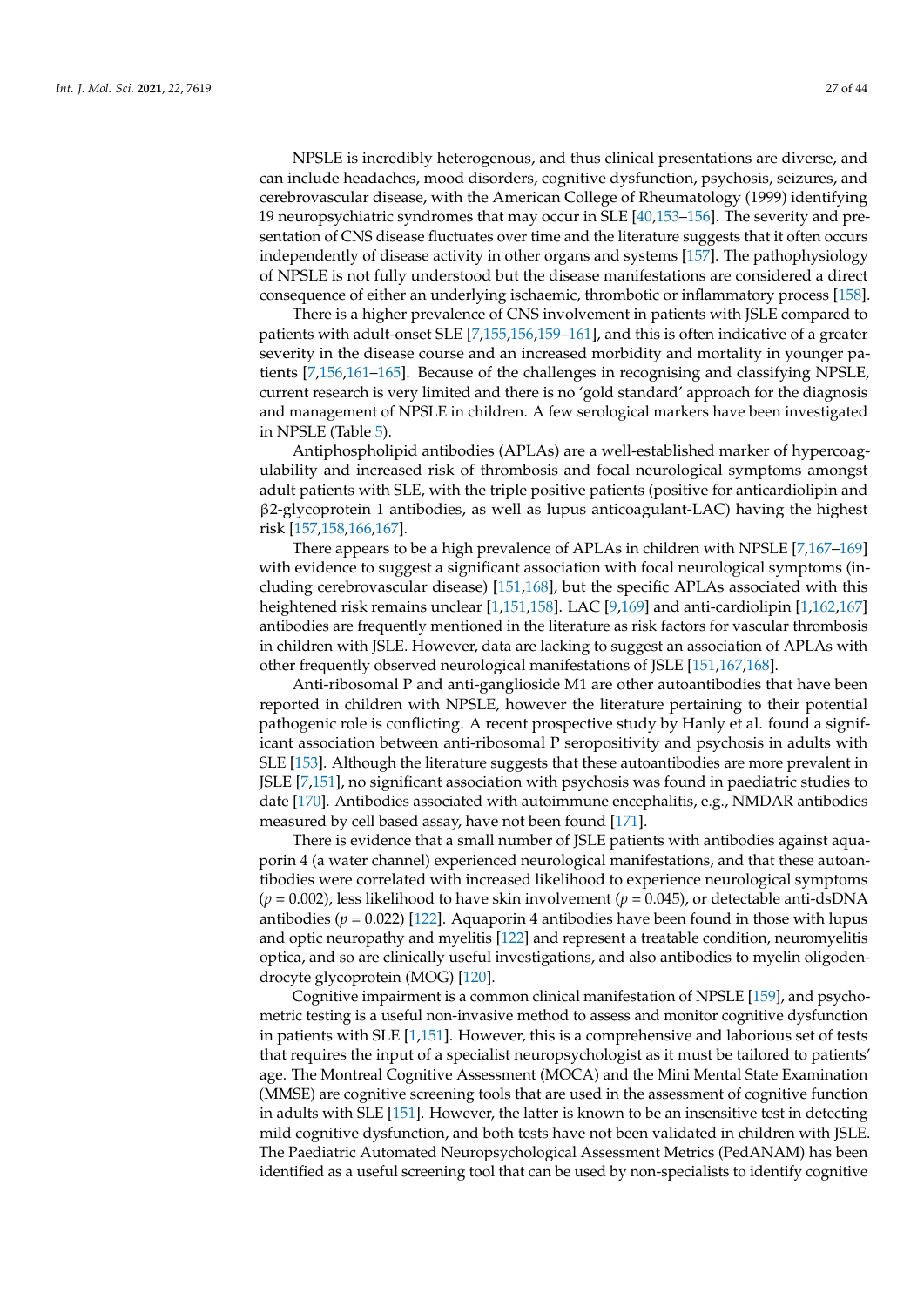dysfunction in children with JSLE [\[9,](#page-33-7)[172,](#page-40-3)[173\]](#page-40-4). A reported limitation is that this test is lengthily and requires special computer software that is not always easily accessible [\[174\]](#page-40-5).

MRI is the most utilised imaging modality in the investigation and diagnosis of juvenile NSPLE, and it is important in helping to rule out alternative diagnoses [\[151\]](#page-39-6). However, there is no single imaging finding that is diagnostic for NPSLE, and also MRI examinations can be normal, especially in patients with diffuse syndromes that include headaches, cognitive dysfunction, and psychiatric disease [\[166](#page-39-16)[,175\]](#page-40-6). When neuroimaging abnormalities are present, common findings in JSLE patients include, white matter hyperintensities seen on T2-weighted images, cerebral atrophy, and small cortical infarcts [\[151](#page-39-6)[,162\]](#page-39-19). A retrospective study by Yu et al. of 185 JSLE patients described abnormal MRI findings in 92.5% patients who developed NPSLE, with brain atrophy and infarction being the most common observed [\[162\]](#page-39-19). However, the prevalence of abnormalities has been reported as lower in other studies [\[175,](#page-40-6)[176\]](#page-40-7), and abnormal findings have also been observed in children prior to the onset of NPSLE, as well as in children with JSLE without CNS involvement. This suggests that MRI findings are generally non-specific in JSLE, while in some cases they could reflect sub-clinical or evolving NPSLE, requiring sequential imaging for diagnosis.

Functional MRI (fMRI) is a type of 'advanced brain MRI modality' that is known to be more sensitive in detecting early microstructural brain damage. This technique is commonly used to measure brain functionality during cognitive and sensory testing; however, its use in NPSLE is limited and not yet validated. A small pilot study by DiFrancesco et al. (2007) observed differences in neuronal network activation patterns using fMRI in children with JSLE compared to healthy controls, highlighting it as a promising approach to further our understanding of the brain areas and mechanisms involved in the development and progression of cognitive dysfunction in JSLE [\[1](#page-33-0)[,177\]](#page-40-8). A further cross-sectional study by DiFrancesco et al. (2013) identified an association between differences in brain activation patterns and specific changes in cognitive function in JSLE. Authors postulated that patients with JSLE initially compensate well for disease induced changes in brain function by increasing the activation of certain areas of the brain. However, cognitive dysfunction becomes clinically apparent when these compensatory mechanisms fail. These studies are suggestive that fMRI could potentially be used as a biomarker to predict and monitor cognitive dysfunction in this cohort of patients [\[178](#page-40-9)[,179\]](#page-40-10).

The pathogenesis of NPSLE is poorly understood but the heterogenicity of the disease suggests that the aetiology is diverse and multifactorial. The identification and correlation of biomarkers with specific phenotypes requires further research into understanding the pathophysiology and disease progression of NPSLE. This will ultimately help facilitate early diagnosis, targeted treatments, and improved monitoring of children with NPSLE.

### **6. Arthritis Biomarkers**

The musculoskeletal (MSK) system is commonly affected in patients with SLE [\[180](#page-40-11)[–183\]](#page-40-12), and involvement can vary from mild arthralgia to a deforming arthropathy in rare cases [\[180,](#page-40-11)[183](#page-40-12)[,184\]](#page-40-13). However, arthritis in children with JSLE is most commonly polyarticular and almost always non-deforming and non-erosive [\[180\]](#page-40-11).

A variable proportion between 20–30% patients with adult-onset SLE are positive for rheumatoid factor and this correlated with clinical features of arthritis [\[185](#page-40-14)[,186\]](#page-40-15). In contrast, a smaller proportion of adults with SLE have been found positive for anti-citrullinated cyclic peptides (CCP) antibodies, but this biomarker was associated with erosive arthritis in adults with SLE [\[187\]](#page-40-16), in particular in SLE patients with higher titres [\[188\]](#page-40-17). Because of lower prevalence of arthritis in JSLE compared to adult-onset SLE [\[12\]](#page-33-10), there are no studies looking into the diagnostic and prognostic value or RF and anti CCP antibodies in JSLE.

Recent studies have investigated the potential role of musculoskeletal ultrasound (MSUS) in the evaluation and monitoring of articular [\[183,](#page-40-12)[184,](#page-40-13)[189,](#page-40-18)[190\]](#page-40-19) and periarticular [\[184](#page-40-13)[,191\]](#page-40-20) changes in adults with SLE, both with or without clinical evidence of MSK involvement. A study by Yoon et al., demonstrated subclinical synovitis in 58.3% (28/48) of SLE patients, with a significant positive correlation between ultrasound severity index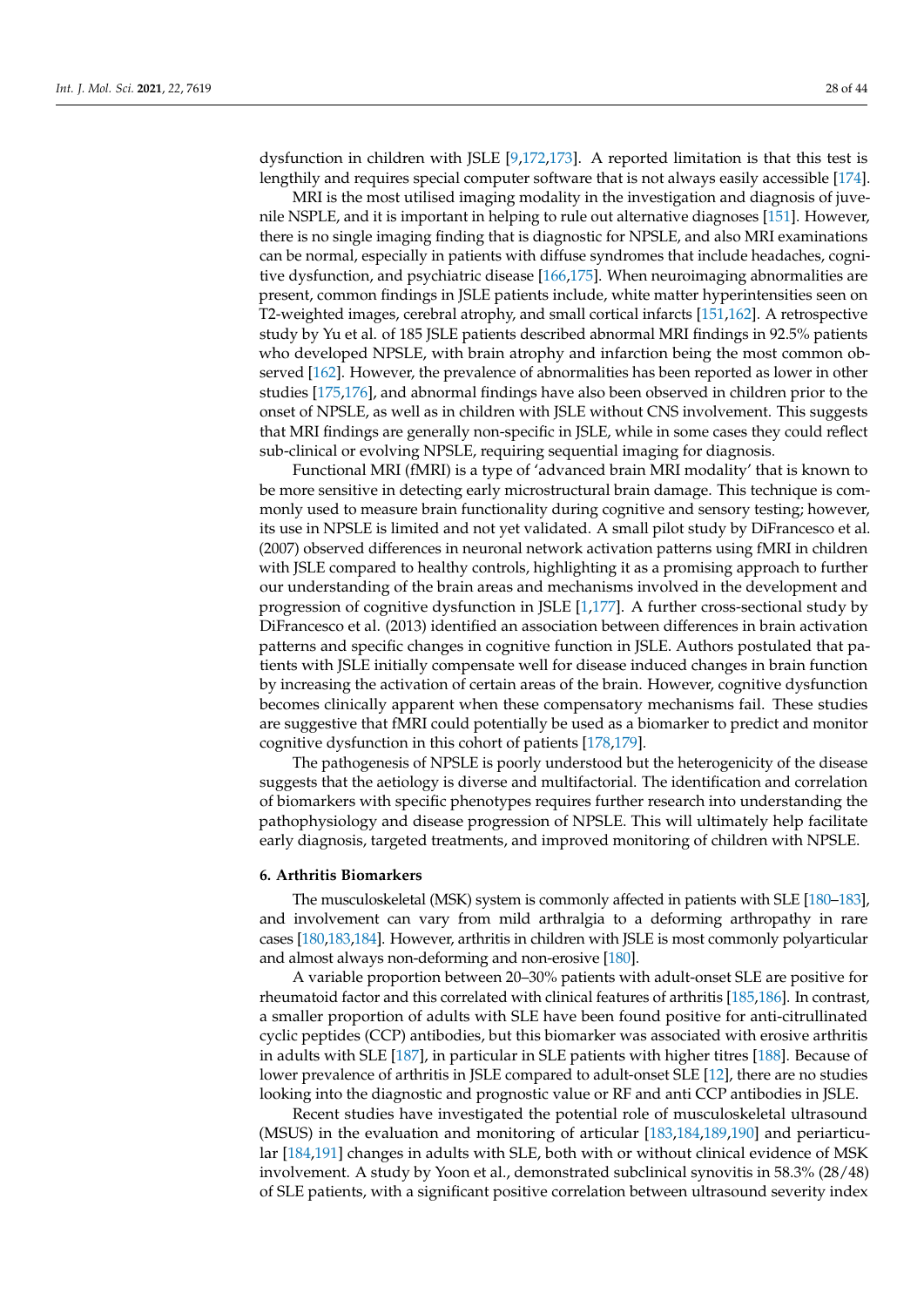scores (USSI) and ESR levels ( $r = 0.30$ ,  $p < 0.05$ ) and anti-dsDNA antibody titres ( $r = 0.34$ , *p* < 0.05). Higher USSI scores (OR 12.93, 95% CI 1.023–163.503, *p* = 0.048) were also independently associated with the development of new MSK symptoms in these individuals [\[189\]](#page-40-18). There is also evidence that MSUS has a role in guiding therapeutic decisions, as SLE patients with MSUS detected subclinical synovitis respond better to steroid treatment [\[192\]](#page-40-21).

There are very few studies evaluating the use of MSUS in children with JSLE. One study by Demirkaya et al., identified decreased flexor tendon thickness at metacarpophalangeal joint level in children with JSLE compared to healthy controls, however tendon thickness did not correlate with JSLE disease duration or activity [*p* > 0.05] [\[193\]](#page-40-22). Further research is needed to verify and standardise the role of US in the assessment and management of both adults and children with SLE, alongside exploring possible associations between specific US findings and clinical and serological markers of SLE disease activity.

### **7. Skin Disease Biomarkers**

Cutaneous lupus erythematosus [CLE] refers to skin manifestations which can be limited to the skin or seen in the context of systemic disease. CLE is relatively well characterised in adults, with 5–25% of patients presenting with CLE eventually developing SLE, with a higher risk within the first-year post diagnosis [\[194\]](#page-41-0). CLE is less well characterised in children; studies suggested a higher prevalence of systemic manifestations in children with CLE features at disease onset, ranging from 66% [\[195\]](#page-41-1) to 89% [\[196\]](#page-41-2).

JSLE patients can have CLE specific manifestations, which include acute, subacute and chronic CLE, as well as non-specific manifestations, which can manifest in clinical settings other than CLE (such as alopecia, purpura, melasma or linear morphea, etc.), posing at times diagnostic challenges [\[196\]](#page-41-2). Children with JSLE frequently have mucocutaneous signs and symptoms as part of their initial presentation, and therefore if recognised, they can serve as important diagnostic clues [\[197\]](#page-41-3). Mucocutaneous lesions comprise four diagnostic criteria within the revised ACR/EULAR 2019 SLE classification criteria [\[198\]](#page-41-4), with malar rash considered the most common specific dermatological manifestation in JSLE. Other frequently observed but nonspecific findings include, oral ulcers, photosensitivity, non-scarring alopecia, and vasculitis [\[195–](#page-41-1)[197,](#page-41-3)[199,](#page-41-5)[200\]](#page-41-6).

A large UK national cohort study of JSLE patients identified that individuals who fulfilled the ACR 1997 classification criteria but without any of the mucocutaneous criteria at diagnosis, had an increased risk of major organ involvement, including neurological, renal, and haematological involvement, respectively [\[201\]](#page-41-7). However, the presence of a malar rash has been shown in some studies to be suggestive of more severe systemic disease in both adults [\[202\]](#page-41-8) and children with SLE [\[196\]](#page-41-2).

A retrospective review of 337 patients with adult-onset SLE found that cutaneous manifestations may have prognostic implications related to long term systemic involvement in SLE. Multivariate analysis of a JSLE subgroup revealed an association between acute lupus erythematous and non-scarring alopecia and an increased risk of arthralgia, mucosal ulcers, leukopenia, cutaneous vasculitis and seizures [\[203\]](#page-41-9). However, these results have not been validated in other cohort studies. A retrospective study of 40 children with discoid lupus [DL] revealed that 15 children fulfilled the 1982 ACR criteria either concurrently  $(6/15)$  or following their DL diagnosis  $(9/15)$  within a median follow-up of 5 years [\[204\]](#page-41-10). These patients fulfilled the mucocutaneous criteria, haematological or immunological but did not exhibit other end-organ damage, suggesting a possible milder course of JSLE in those patients.

Skin biopsy can be useful tool for CLE diagnosis; however, the biopsy often is not diagnostic, especially in the context of CLE-nonspecific manifestations. Characteristic histopathological and immunofluorescent findings are usually only evident in CLE-specific lesions [\[205\]](#page-41-11), with immunofluorescence often showing antibody deposition [IgG and/or IgM] and complement components along the dermal-epidermal junction [lupus band test] [\[206,](#page-41-12)[207\]](#page-41-13). Despite the good diagnostic yield of skin biopsy in the context of specific CLE lesions, this invasive procedure carry an additional risk of infection and scarring,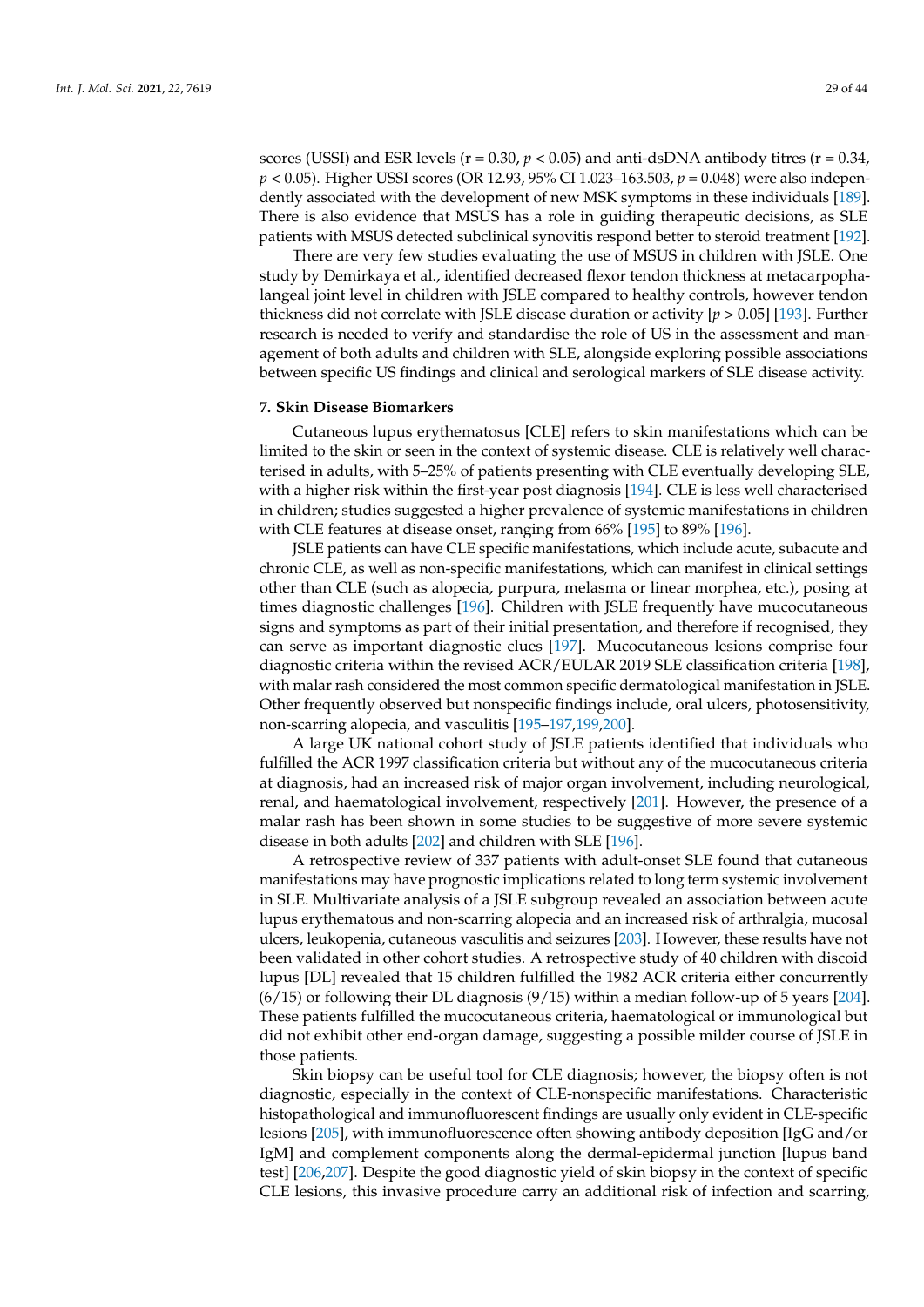and not always easy to recommend in children [\[197\]](#page-41-3). A recent review on biomarkers for CLE has described the increased expression of type I interferon-related proteins, as well as raised mRNA expression of type 1 interferon-related genes in the skin lesions of patients with CLE compared to control groups, which could be of diagnostic value [\[208\]](#page-41-14). Some of these type I interferon-related proteins have also been used to assess treatment response. In a randomized, double-blind, placebo-controlled trial for the drug BIIB059, which is a humanized monoclonal antibody binding to the blood plasmacytoid dendritic cells antigen 2 (BDCA2), the expression of IFN-regulated myxovirus resistance *protein* 1(MxA) was measured using immunohistochemistry at baseline and repeat punch biopsies at week 4. Six of 8 SLE patients who were considered responders, based on the Cutaneous Lupus Erythematosus Disease Area and Severity Index Activity (CLASI-A) score, demonstrated a significant reduction of MxA expression in the skin lesion.

A panel of autoantibodies and proteins were tested in a cohort of SLE patients to identify system-specific markers of disease activity [\[209\]](#page-41-15). This study identified that a selection of IgA antibodies were more elevated in patients with DL and there was a correlation between the total IgA level and the skin component of lupus activity index [LAI]. Moreover IL-23 was also higher in these patients and there was a higher expression of IL-23A mRNA in the discoid lesions than in healthy donors' skin punch biopsy samples.

An autoantibody cluster analysis study found association between malar rash and presence of anti-dsDNA antibodies alone in JSLE [\[36\]](#page-34-9).

Considering the significant impact on patients' quality of life [\[210\]](#page-41-16), further research is needed to find alternative non-invasive biomarkers that can predict skin manifestation severity, risk of re-occurrence and association with systemic disease severity and response to available therapies.

#### **8. Biomarkers for Haematological Manifestations**

Haematological abnormalities are common in individuals with SLE. Leukopenia (with our without lymphopenia), thrombocytopenia, and autoimmune haemolytic anaemia are included in the disease activity scores as well as in various classification criteria for SLE [\[23](#page-33-21)[,24](#page-33-22)[,211\]](#page-41-17). However, it is important to be aware that these abnormalities may not be a directly associated with SLE, but instead could be a consequence of SLE treatment, or a manifestation of a separate pathology [\[24,](#page-33-22)[212\]](#page-41-18). To our knowledge there are no paediatric studies that have identified biomarkers to predict haematological involvement in JSLE, as such, although there is evidence in a JSLE cluster analysis study that anti-Ro and antiribosomal P antibodies correlated with the presence of haemolytic anaemia [\[36\]](#page-34-9), similarly to older adult SLE studies [\[213](#page-41-19)[,214\]](#page-41-20).

Lymphopenia is extremely common in SLE, and it is historically used as a marker in clinical practice to aid diagnosis and monitor disease activity. However, it is notoriously non-specific, and was subsequently voted to be excluded from the revised ACR/EULAR 2019 classification criteria for the diagnosis of SLE [\[24\]](#page-33-22). Nevertheless, lymphopenia should still be monitored, but not overinterpreted in the diagnosis of SLE [\[24\]](#page-33-22), with some adult and paediatric observational studies suggesting an association between lymphopenia and increased disease activity and organ damage [\[215,](#page-41-21)[216\]](#page-41-22).

Some observational studies found acute thrombocytopaenia to be an important predictor of disease damage [\[217,](#page-41-23)[218\]](#page-41-24), and a marker of poor prognosis in children with JSLE [\[217\]](#page-41-23) (Table [5\)](#page-23-0).

### **9. Other Biomarkers**

### *9.1. IFN Signature and IFN Associated Proteins*

The role of IFN in JSLE and SLE pathogenesis is relatively well established, as various studies showed increased expression of genes related to type I IFN signalling pathway [IFN signature], however the role of type I IFN signature in defining certain subgroups of patients or predicting disease activity is more controversial [\[219](#page-42-0)[–221\]](#page-42-1).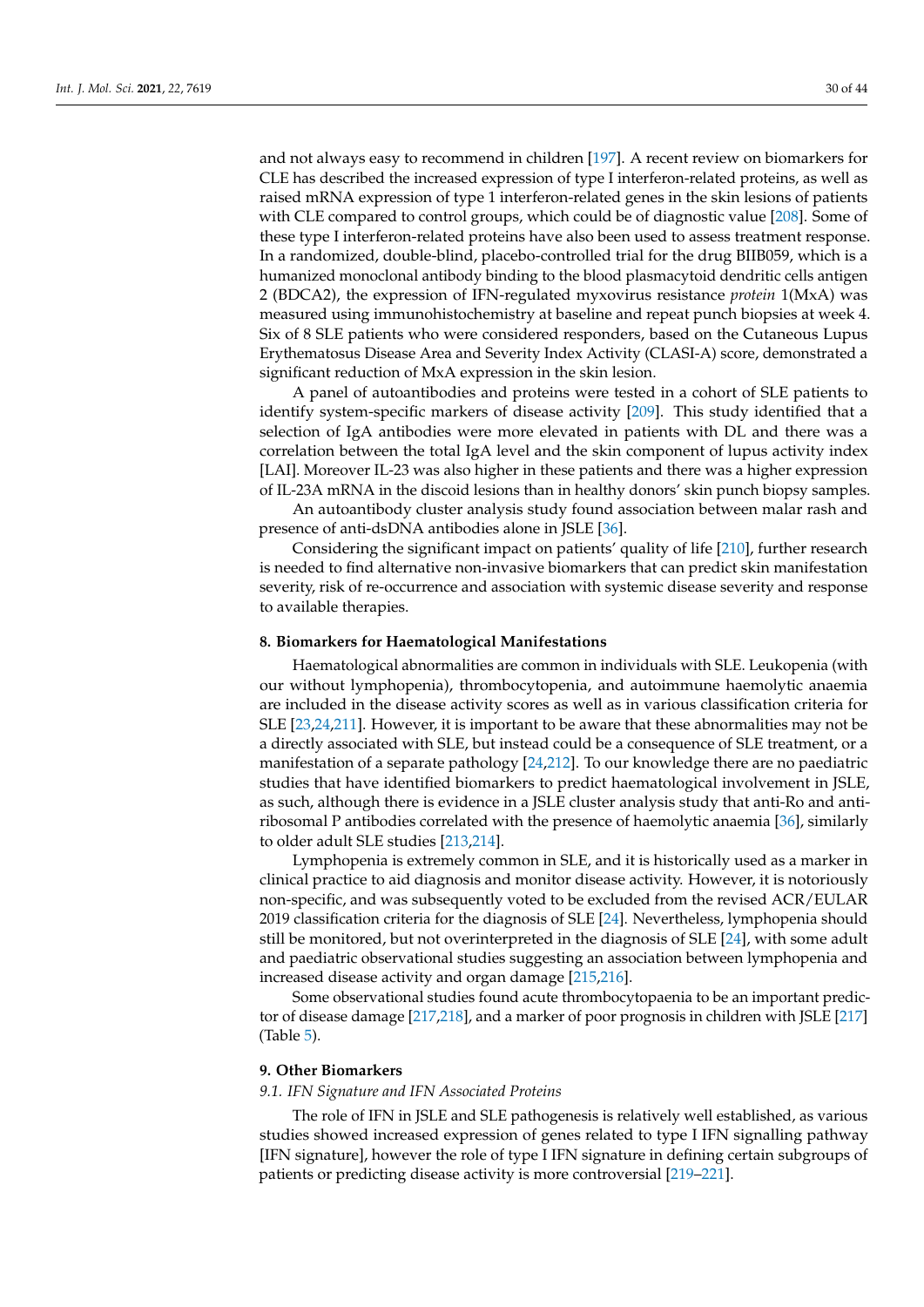Type 1 IFNs comprise a family of related proteins with immunomodulatory properties acting on the same receptor, the type I IFN receptor (IFNAR) and encoded by 13 different genes clustered on chromosome 9, which have a key role in immune inflammation and anti-viral defence [\[222\]](#page-42-2). IFN $\alpha$  subtypes are the most important members of type 1 IFN family and are produced through TLR signaling. TLR 7 is activated single-stranded RNA molecules. SLE is characterised by the production of antibodies against RNA-containing protein complexes such as Sm, RNP, Ro, and La, which subsequently promotes the TLF-7 medicated production of IFN*α* [\[223\]](#page-42-3). IFNα contributes to SLE pathogenesis through CD4+ T cell activation in the presence of IFN $\alpha$  producing dendritic cells, while regulatory T cell development is inhibited. In addition, IFN $\alpha$  prevents B cell apoptosis and enhance their proliferation and differentiation into antibody producing plasma cells, therefore leading to abnormal SLE autoimmune activation [\[224\]](#page-42-4).

Studies in children with JSLE found a variable proportion of patients with an increased IFN signature: e.g., 57% in one study [\[225\]](#page-42-5), and 87% in another [\[226\]](#page-42-6) compared to agematched children, however this did not correlate with the disease activity but classified JSLE patients based on their C3 and dsDNA levels [\[226\]](#page-42-6). This is somehow similar to more recent adult studies in which the IFN signature reflected a serological signature of SLE without being able to stratify patients based in disease activity scores [\[227\]](#page-42-7), while other studies correlated IFN signature and its related proteins, such as sialic acid-binding Ig-like lectin 1 (SIGLEC-1) were associated with future flares [\[228\]](#page-42-8) as well as ethnicity and renal involvement [\[229\]](#page-42-9).

The expression of tetherin, an IFN-induced protein ubiquitously expressed on leukocytes, was investigated as another biomarker of SLE activity in adults. Memory B cell tetherin expression was found to associate with SLE diagnosis and disease activity, as well as predicted future flares [\[230\]](#page-42-10). The ex-vivo expression of tetherin on B cells and plasmacytoid dendritic cells was higher in adolescent girls compared to boys, suggesting that it may contribute to the female-bias seen in JSLE [\[231\]](#page-42-11).

Treatment with anifrolumab, a human monoclonal antibody to type I interferon receptor subunit 1 was associated with decreased IFN signature in adult-onset SLE and clinical benefit in a phase 3 RCT [\[232\]](#page-42-12), despite initially not meeting the primary endpoint, SLE responder index 4 (SRI4) [\[233\]](#page-42-13). Future research is required to assess this treatment efficacy in JSLE.

### *9.2. Long Non-Coding and Micro RNAs*

Long non-coding RNA (lncRNA) and microRNA (miRNA) are non-protein-coding RNAs involved in the regulation of various biologic processes, including chronic inflammation, degenerative and metabolic disease and malignancy [\[234\]](#page-42-14), through regulation of gene transcription and protein functions.

Recent research showed that lncRNAs are likely to be associated with cell differentiation and activation and play an important regulatory role in the differentiation and activation of immune cells in congenital and acquired immune conditions, including SLE [\[235\]](#page-42-15).

MiRNAs are evolutionally conserved single-stranded noncoding RNAs with role in the post-transcriptional regulation of gene expression and RNA silencing as they negatively regulate gene expression at the messenger RNA (mRNA) and protein level. The control of miRNA mediated gene expression is critical for normal cellular functions, such as cell cycle, differentiation, apoptosis, metabolism among others, and therefore involved in maintaining the normal immune system development and function, as well as in the risk of developing SLE [\[236\]](#page-42-16).

Although data about their biomarker performance in JSLE is limited, both lncRNA and miRNA were differentially expressed in JSLE patients compared to age matched healthy children [\[237\]](#page-42-17), suggesting their contribution to JSLE pathogenesis.

Several studies reported their role in the non-invasive diagnosis of SLE, providing evidence for their ability to differentiate with high accuracy SLE patients from patients with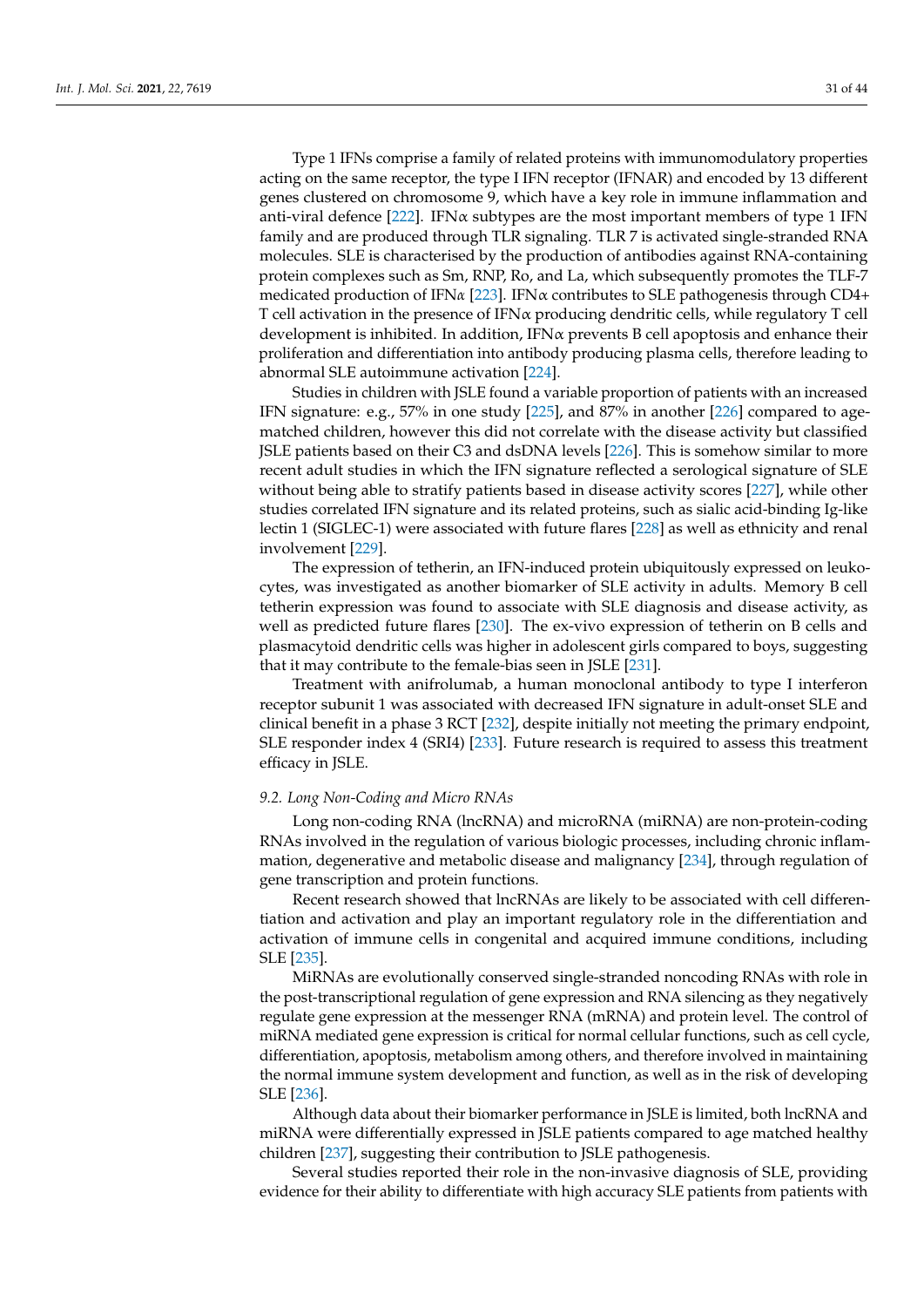other ARDs [\[238\]](#page-42-18). In addition, various lncRNAs have been investigated as biomarkers for SLE nephritis in adults; the expression of certain lncRNAs was increased in kidney biopsies from LN patients and positively correlated with disease activity and interferon [IFN] scores [\[239\]](#page-42-19), while the neutrophil lncRNA expression profile was validated as predictor marker for development of nephritis in SLE patients [\[240\]](#page-42-20).

### **10. Discussion**

JSLE is a complex ARD with heterogeneous clinical manifestations and unpredictable outcome, requiring tailored management strategies. Recent research efforts have been directed towards identifying biomarkers with various clinical uses in a quest to improve the recognition, diagnosis, prognosis as well as personalised management approaches in adult-onset SLE, with some evidence of emerging from JSLE studies. This narrative review summarises the literature supporting the validity and potential clinical applications of many JSLE biomarkers, comprising a large array of clinical tests (e.g., PedANAM test in NPSLE), serum biomarkers (e.g., ApoB:ApoA1 ratio in CVD), urinary biomarkers (e.g., urinary NGAL in LN), combination biomarker panels (e.g., AGP-1/ceruloplamin/L-PGDS/transferrin in LN), tissue biopsy (e.g., renal biopsy in LN) and radiological biomarkers (US in arthritis).

Clinical, radiological and tissue specific biomarkers of JSLE specific organ involvement require adequate training, can be time-consuming to perform and interpret and, if performed regularly and on a large scale, may prove expensive. Additionally, clinical and radiological assessments are less objective due to inter-observer variability. Serum and urinary biomarkers, however, do not require trained clinicians and, if reproducible assays are made available outside of a research setting, they may prove cheaper and more scalable. Additionally, laboratory quantifiable biomarkers if well standardised could have the advantage of being more objective. Urinary biomarkers are a particularly promising as they may potentially reduce the need for invasive investigations such as blood tests and renal biopsies in a young patient population experiencing a heavy burden of medical care from early age. However, while some biomarkers are promising in terms of accessibility and cost, the evidence for their clinical utility is still limited. In addition, some reflect only specific disease manifestations and cannot be used widely (e.g., there is only evidence for a role for urinary biomarkers in JSLE nephritis assessment, while they do not correlate with extrarenal disease activity).

There is a large amount of variation in the level of evidence related to the validity and sensitivity to change of various biomarkers tested in JSLE. The evidence for potential clinical utility is strongest for renal biomarkers, which have been most widely studied, with some externally validated in multiple JSLE cohorts. For example, there have been nine studies that have investigated the role of the urinary biomarker NGAL, including a large sample size of 581 JSLE patients. However, most of these studies have been focused on UK and US cohorts, with a few studies including Egyptian [\[57](#page-35-29)[,58\]](#page-35-13) and South African [\[59,](#page-35-27)[60\]](#page-35-26) JSLE patients; therefore the impact of genetic background and ethnicity has not been evaluated.

The evidence is less strong for the utility of biomarkers for extra-renal JSLE, as they have been investigated in fewer studies, with smaller sample size and only few have been validated in other JSLE cohorts. There are multiple possible explanations for this. LN is the most common, severe organ manifestation in JSLE, occurring in up to half of children [\[6\]](#page-33-4), whereas other organ involvement (especially CNS) is rarer, or poses less clinical challenges in terms of morbidity and mortality risk (e.g., arthritis and cutaneous manifestations), although significantly impacting patients' quality of life. Furthermore, there is higher disease heterogenicity in NPSLE compared to LN, and the absence of a 'gold-standard' diagnostic test in NPSLE compared to the renal biopsy in LN impacts the ability to design good quality studies with large sample size. Various JSLE biomarkers are associated with different degrees of technical challenges, cost and accessibility (such as carotid ultrasound, fMRI, MSUS), which limits their widespread use.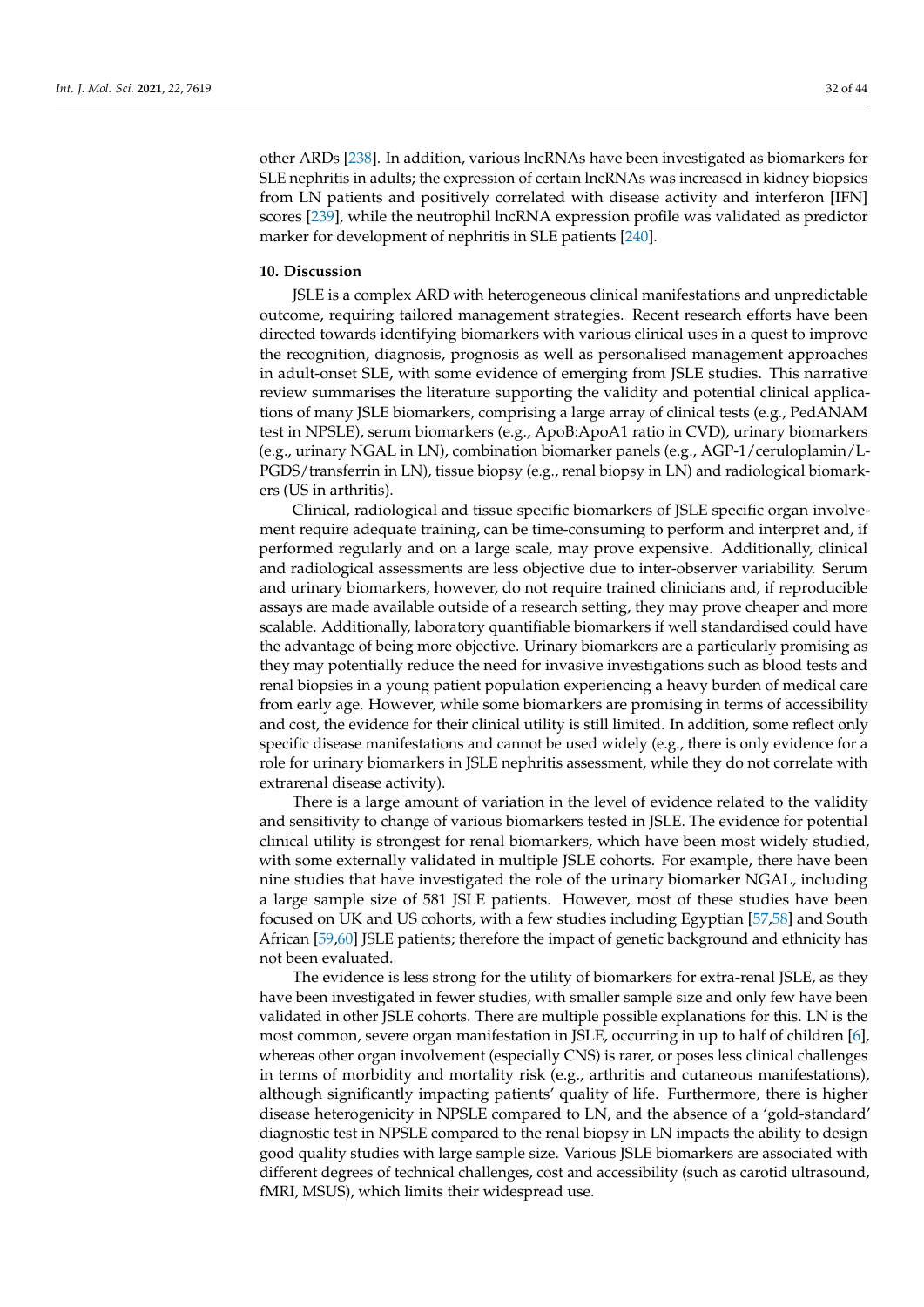The limitations in the current use of organ-specific biomarkers in clinical and therapeutic decisions in JSLE are related to the lack of cross-validation across ethically and racially diverse cohorts, as well as difficulty in standardising the assays used for their detection across the globe. For example, significant differences in the sensitivity of various assays used for ANA and anti-ds-DNA antibody detection exist [\[241\]](#page-43-0), which prompted the suggestion of implementation of computer-aided automated immunofluorescence analysis [\[242\]](#page-43-1). Further research into improving methodological aspects of biomarker detection is required.

### **11. Conclusions**

This review identified numerous biomarkers for organ involvement in JSLE, suggesting a substantial research investment in a better understanding and management of this rare disease, which is still associated with increased morbidity and mortality and an unmet need for better patient management and improved long-term outcomes. Evaluating biomarkers associated with other JSLE co-morbidities and complications (such as bone health, puberty-related outcomes, obesity, response to certain therapies used in JSLE, treatment related toxicity or JSLE damage) was beyond the purpose of this review. Although the evidence for biomarker clinical utility in large cohort studies with long-term follow-up is lacking, the progress achieved in identifying and validating biomarkers for JSLE has been significant.

As far as LN is concerned, further research is needed to validate biomarkers in international multi-ethnic cohorts and to establish their role in the pathogenesis of disease, sensitivity to change overtime as well as their potential as therapeutic targets. Long-term follow-up studies are required, in particular for CVD biomarkers, as the clinical significance of accelerated atherosclerosis may not be apparent for years.

It is unlikely that a single 'gold standard' biomarker will be proven as clinically useful in assessing JSLE organ involvement; instead, different biomarkers, or possibly composite biomarker panels like those suggested for assessment of LN, may be used in various clinical scenarios. Highly sensitive biomarkers will be needed for early detection of organ involvement, but highly specific biomarkers are needed to confirm the diagnosis. Biomarkers that can predict JSLE severity and response to treatment are needed, so that patients can be stratified according to risk and adequate therapeutic strategy. Sensitive biomarkers can help evaluating the disease dynamic and progression over time, as well as guide treatment optimisation as required. Additionally, biomarkers suitable for organ damage detection in the absence of active disease are required to facilitate differentiation between various disease states. Further experience derived from real life clinical practice will drive the selection of the best biomarker candidates based on cost, speed, ease of use, availability and reliability across different SLE populations and ages.

**Author Contributions:** Conceptualisation, C.C., J.G.-B. and G.D., data extraction J.G.-B., G.D., D.S., S.V., G.A.R., V.C., N.G., N.d.G., E.R., M.A.-O., M.L., M.S.Z., R.J.P., A.S., E.C.J. and C.C.; writing—original draft preparation, J.G.-B., G.D., D.S., S.V., G.A.R., V.C. and C.C.; writing—review and editing, J.G.-B., G.D., D.S., S.V., G.A.R., V.C., N.G., N.d.G., E.R., M.A.-O., M.L., M.S.Z., R.J.P., A.S., E.C.J. and C.C.; supervision, C.C.; funding acquisition, C.C. and E.C.J. All authors have read and agreed to the published version of the manuscript.

**Funding:** This research was funded by NIHR UCLH Biomedical Research Centre (BRC525/III/CC/ 191350, BRC 773III/CC/101350) and Lupus UK. This work was performed within the Centre for Adolescent Rheumatology Versus Arthritis at UCL UCLH and GOSH supported by grants from Versus Arthritis (21593 and 20164). The views expressed are those of the authors and not necessarily those of the NHS, the NIHR or the Department of Health. MZ is supported by UCL and UCLH NIHR BRC and the National Brain Appeal.

**Institutional Review Board Statement:** Not applicable.

**Conflicts of Interest:** All the other authors declared no conflict of interest. M.S.Z. received honoraria for lecturing from UCB Pharma and Eisai.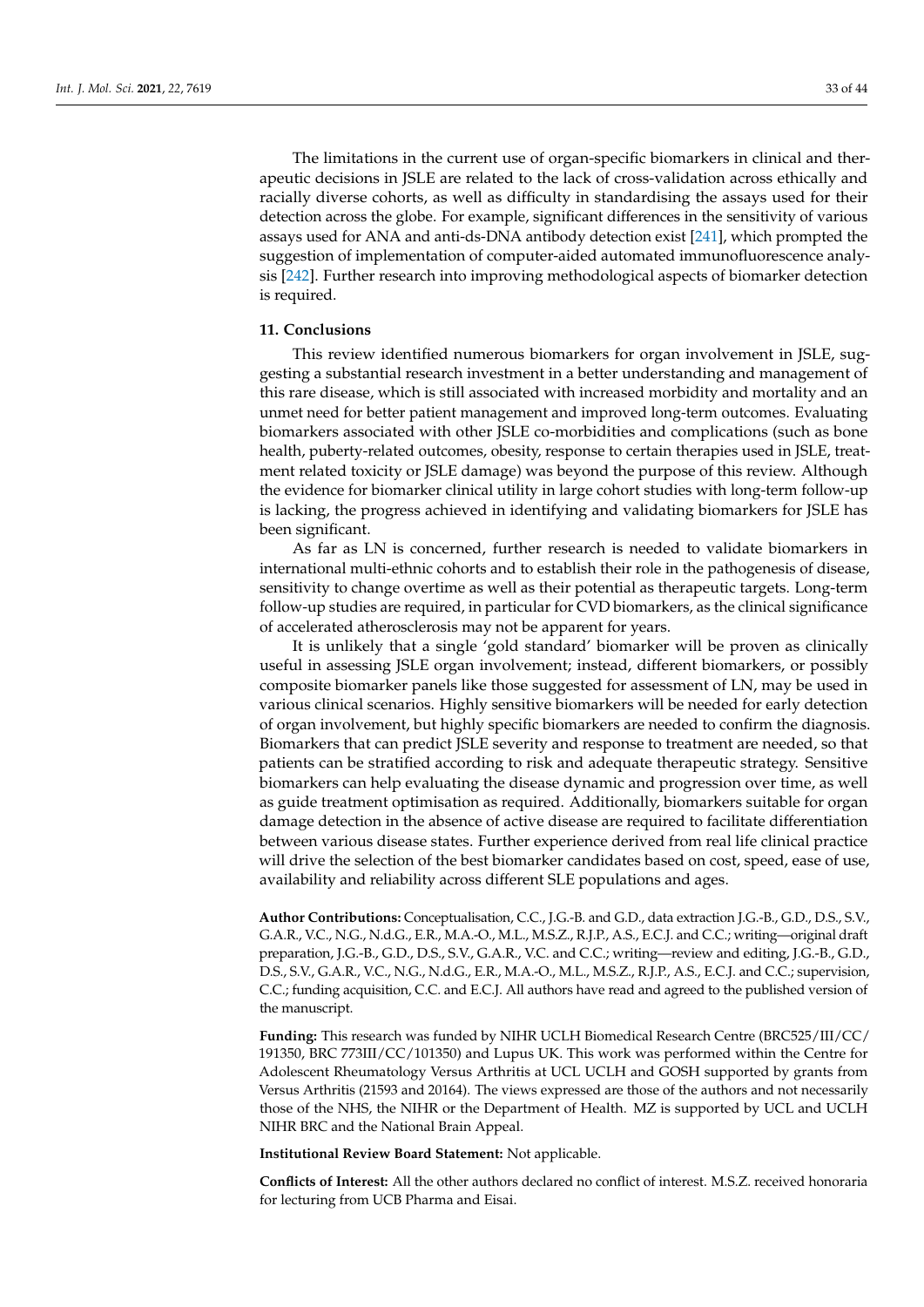### **References**

- <span id="page-33-0"></span>1. Abulaban, K.M.; Brunner, H.I. Biomarkers for Childhood-Onset Systemic Lupus Erythematosus. *Curr. Rheumatol. Rep.* **2015**, *17*, 1–8. [\[CrossRef\]](http://doi.org/10.1007/s11926-014-0471-2)
- <span id="page-33-25"></span>2. Rodriguez-Smith, J.; Brunner, H.I. Update on the treatment and outcome of systemic lupus erythematous in children. *Curr. Opin. Rheumatol.* **2019**, *31*, 464–470. [\[CrossRef\]](http://doi.org/10.1097/BOR.0000000000000621)
- <span id="page-33-2"></span>3. Smith, E.M.D.; Lythgoe, H.; Midgley, A.; Beresford, M.W.; Hedrich, C.M. Juvenile-onset systemic lupus erythematosus: Update on clinical presentation, pathophysiology and treatment options. *Clin. Immunol.* **2019**, *209*, 108274. [\[CrossRef\]](http://doi.org/10.1016/j.clim.2019.108274) [\[PubMed\]](http://www.ncbi.nlm.nih.gov/pubmed/31678365)
- <span id="page-33-1"></span>4. Massias, J.S.; Smith, E.M.D.; Al-Abadi, E.; Armon, K.; Bailey, K.; Ciurtin, C.; Davidson, J.; Gardner-Medwin, J.; Haslam, K.; Hawley, D.P.; et al. Clinical and laboratory characteristics in juvenile-onset systemic lupus erythematosus across age groups. *Lupus* **2020**, *29*, 474–481. [\[CrossRef\]](http://doi.org/10.1177/0961203320909156) [\[PubMed\]](http://www.ncbi.nlm.nih.gov/pubmed/32233733)
- <span id="page-33-3"></span>5. Hedrich, C.M.; Smith, E.; Beresford, M.W. Juvenile-onset systemic lupus erythematosus (jSLE)–Pathophysiological concepts and treatment options. *Best Pr. Res. Clin. Rheumatol.* **2017**, *31*, 488–504. [\[CrossRef\]](http://doi.org/10.1016/j.berh.2018.02.001) [\[PubMed\]](http://www.ncbi.nlm.nih.gov/pubmed/29773269)
- <span id="page-33-4"></span>6. Oni, L.; Wright, R.; Marks, S.; Beresford, M.W.; Tullus, K. Kidney outcomes for children with lupus nephritis. *Pediatr. Nephrol.* **2021**, *36*, 1377–1385. [\[CrossRef\]](http://doi.org/10.1007/s00467-020-04686-1) [\[PubMed\]](http://www.ncbi.nlm.nih.gov/pubmed/32725543)
- <span id="page-33-5"></span>7. Malattia, C.; Martini, A. Paediatric-onset systemic lupus erythematosus. *Best Pr. Res. Clin. Rheumatol.* **2013**, *27*, 351–362. [\[CrossRef\]](http://doi.org/10.1016/j.berh.2013.07.007) [\[PubMed\]](http://www.ncbi.nlm.nih.gov/pubmed/24238692)
- <span id="page-33-6"></span>8. Liu, C.-C.; Kao, A.H.; Manzi, S.; Ahearn, J.M. Biomarkers in systemic lupus erythematosus: Challenges and prospects for the future. *Ther. Adv. Musculoskelet. Dis.* **2013**, *5*, 210–233. [\[CrossRef\]](http://doi.org/10.1177/1759720X13485503)
- <span id="page-33-7"></span>9. Groot, N.; de Graeff, N.; Avcin, T.; Bader-Meunier, B.; Brogan, P.; Doležalová, P.; Feldman, B.; Kone-Paut, I.; Lahdenne, P.; Marks, S.D.; et al. European evidence-based recommendations for diagnosis and treatment of childhood-onset systemic lupus erythematosus: The SHARE initiative. *Ann. Rheum. Dis.* **2017**, *76*, 1788–1796. [\[CrossRef\]](http://doi.org/10.1136/annrheumdis-2016-210960) [\[PubMed\]](http://www.ncbi.nlm.nih.gov/pubmed/28630236)
- <span id="page-33-8"></span>10. Smith, E.M.D.; Rasul, S.; Ciurtin, C.; Al-Abadi, E.; Armon, K.; Bailey, K.; Brennan, M.; Gardner-Medwin, J.; Haslam, K.; Hawley, D.P.; et al. Limited sensitivity and specificity of the ACR/EULAR-2019 classification criteria for SLE in JSLE?—observations from the UK JSLE Cohort Study. *Rheumatology* **2021**. [\[CrossRef\]](http://doi.org/10.1093/rheumatology/keab210)
- <span id="page-33-9"></span>11. Watson, L.; Leone, V.; Pilkington, C.; Tullus, K.; Rangaraj, S.; McDonagh, J.; Gardner-Medwin, J.; Wilkinson, N.; Riley, P.; Tizard, J.; et al. Disease activity, severity, and damage in the UK juvenile-onset systemic lupus erythematosus cohort. *Arthritis Rheum.* **2012**, *64*, 2356–2365. [\[CrossRef\]](http://doi.org/10.1002/art.34410) [\[PubMed\]](http://www.ncbi.nlm.nih.gov/pubmed/22294381)
- <span id="page-33-10"></span>12. Ambrose, N.; Morgan, A.T.; Galloway, J.; Ionnoau, Y.; Beresford, M.W.; Isenberg, A.D. Differences in disease phenotype and severity in SLE across age groups. *Lupus* **2016**, *25*, 1542–1550. [\[CrossRef\]](http://doi.org/10.1177/0961203316644333) [\[PubMed\]](http://www.ncbi.nlm.nih.gov/pubmed/27147622)
- <span id="page-33-11"></span>13. Robinson, G.A.; Peng, J.; Dönnes, P.; Coelewij, L.; Naja, M.; Radziszewska, A.; Wincup, C.; Peckham, H.; Isenberg, D.A.; Ioannou, Y.; et al. Disease-associated and patient-specific immune cell signatures in juvenile-onset systemic lupus erythematosus: Patient stratification using a machine-learning approach. *Lancet Rheumatol.* **2020**, *2*, e485–e496. [\[CrossRef\]](http://doi.org/10.1016/S2665-9913(20)30168-5)
- <span id="page-33-12"></span>14. Binder, E.; Edelbauer, M. Use of Biomarkers in the Management of Children with Lupus. *Curr. Rheumatol. Rep.* **2013**, *15*. [\[CrossRef\]](http://doi.org/10.1007/s11926-012-0312-0) [\[PubMed\]](http://www.ncbi.nlm.nih.gov/pubmed/23355230)
- <span id="page-33-13"></span>15. Liu, C.-C.; Ahearn, J.M. The search for lupus biomarkers. *Best Pr. Res. Clin. Rheumatol.* **2009**, *23*, 507–523. [\[CrossRef\]](http://doi.org/10.1016/j.berh.2009.01.008) [\[PubMed\]](http://www.ncbi.nlm.nih.gov/pubmed/19591781)
- <span id="page-33-14"></span>16. Greenberg, J.H.; Parikh, C.R. Biomarkers for Diagnosis and Prognosis of AKI in Children: One Size Does Not Fit All. *Clin. J. Am. Soc. Nephrol.* **2017**, *12*, 1551–1557. [\[CrossRef\]](http://doi.org/10.2215/CJN.12851216) [\[PubMed\]](http://www.ncbi.nlm.nih.gov/pubmed/28667085)
- <span id="page-33-15"></span>17. Goldman, J.; Becker, M.L.; Jones, B.; Clements, M.; Leeder, J.S. Development of biomarkers to optimize pediatric patient management: What makes children different? *Biomark. Med.* **2011**, *5*, 781–794. [\[CrossRef\]](http://doi.org/10.2217/bmm.11.96)
- <span id="page-33-16"></span>18. Strimbu, K.; Tavel, J.A. What are biomarkers? *Curr. Opin. HIV AIDS* **2010**, *5*, 463. [\[CrossRef\]](http://doi.org/10.1097/COH.0b013e32833ed177) [\[PubMed\]](http://www.ncbi.nlm.nih.gov/pubmed/20978388)
- <span id="page-33-17"></span>19. Liang, M.H.; Simard, J.F.; Costenbader, K.; Dore, B.T.; Ward, M.; Fortin, P.R.; Illei, G.G.; Manzi, S.; Mittleman, B.; Buyon, J.; et al. Methodologic Issues in the Validation of Putative Biomarkers and Surrogate Endpoints in Treatment Evaluation for Systemic Lupus Erythematosus. *Endocr. Metab. Immune Disord. Drug Targets* **2009**, *9*, 108–112. [\[CrossRef\]](http://doi.org/10.2174/187153009787582388)
- <span id="page-33-18"></span>20. Illei, G.G.; Lipsky, P.E. Biomarkers in systemic lupus erythematosus. *Curr. Rheumatol. Rep.* **2004**, *6*, 382–390. [\[CrossRef\]](http://doi.org/10.1007/s11926-004-0013-4)
- <span id="page-33-19"></span>21. Schiffenbauer, J.; Hahn, B.; Weisman, M.H.; Simon, L.S. Biomarkers, surrogate markers, and design of clinical trials of new therapies for systemic lupus erythematosus. *Arthritis Rheum.* **2004**, *50*, 2415–2422. [\[CrossRef\]](http://doi.org/10.1002/art.20353)
- <span id="page-33-20"></span>22. Utz, P.J. Multiplexed assays for identification of biomarkers and surrogate markers in systemic lupus erythematosus. *Lupus* **2004**, *13*, 304–311. [\[CrossRef\]](http://doi.org/10.1191/0961203303lu1017oa)
- <span id="page-33-21"></span>23. Petri, M.; Orbai, A.-M.; Alarcón, G.S.; Gordon, C.; Merrill, J.T.; Fortin, P.R.; Bruce, I.N.; Isenberg, D.; Wallace, D.J.; Nived, O.; et al. Derivation and validation of the Systemic Lupus International Collaborating Clinics classification criteria for systemic lupus erythematosus. *Arthritis Rheum.* **2012**, *64*, 2677–2686. [\[CrossRef\]](http://doi.org/10.1002/art.34473)
- <span id="page-33-22"></span>24. Aringer, M.; Costenbader, K.; Daikh, D.; Brinks, R.; Mosca, M.; Ramsey-Goldman, R.; Smolen, J.S.; Wofsy, D.; Boumpas, D.T.; Kamen, D.L.; et al. 2019 European League Against Rheumatism/American College of Rheumatology Classification Criteria for Systemic Lupus Erythematosus. *Arthritis Rheumatol.* **2019**, *71*, 1400–1412. [\[CrossRef\]](http://doi.org/10.1002/art.40930)
- <span id="page-33-23"></span>25. Catalina, M.D.; Owen, K.A.; Labonte, A.C.; Grammer, A.C.; Lipsky, P.E. The pathogenesis of systemic lupus erythematosus: Harnessing big data to understand the molecular basis of lupus. *J. Autoimmun.* **2020**, *110*, 102359. [\[CrossRef\]](http://doi.org/10.1016/j.jaut.2019.102359) [\[PubMed\]](http://www.ncbi.nlm.nih.gov/pubmed/31806421)
- <span id="page-33-24"></span>26. Arriens, C.; Wren, J.; Munroe, M.E.; Mohan, C. Systemic lupus erythematosus biomarkers: The challenging quest. *Rheumatol.* **2016**, *56*, i32–i45. [\[CrossRef\]](http://doi.org/10.1093/rheumatology/kew407)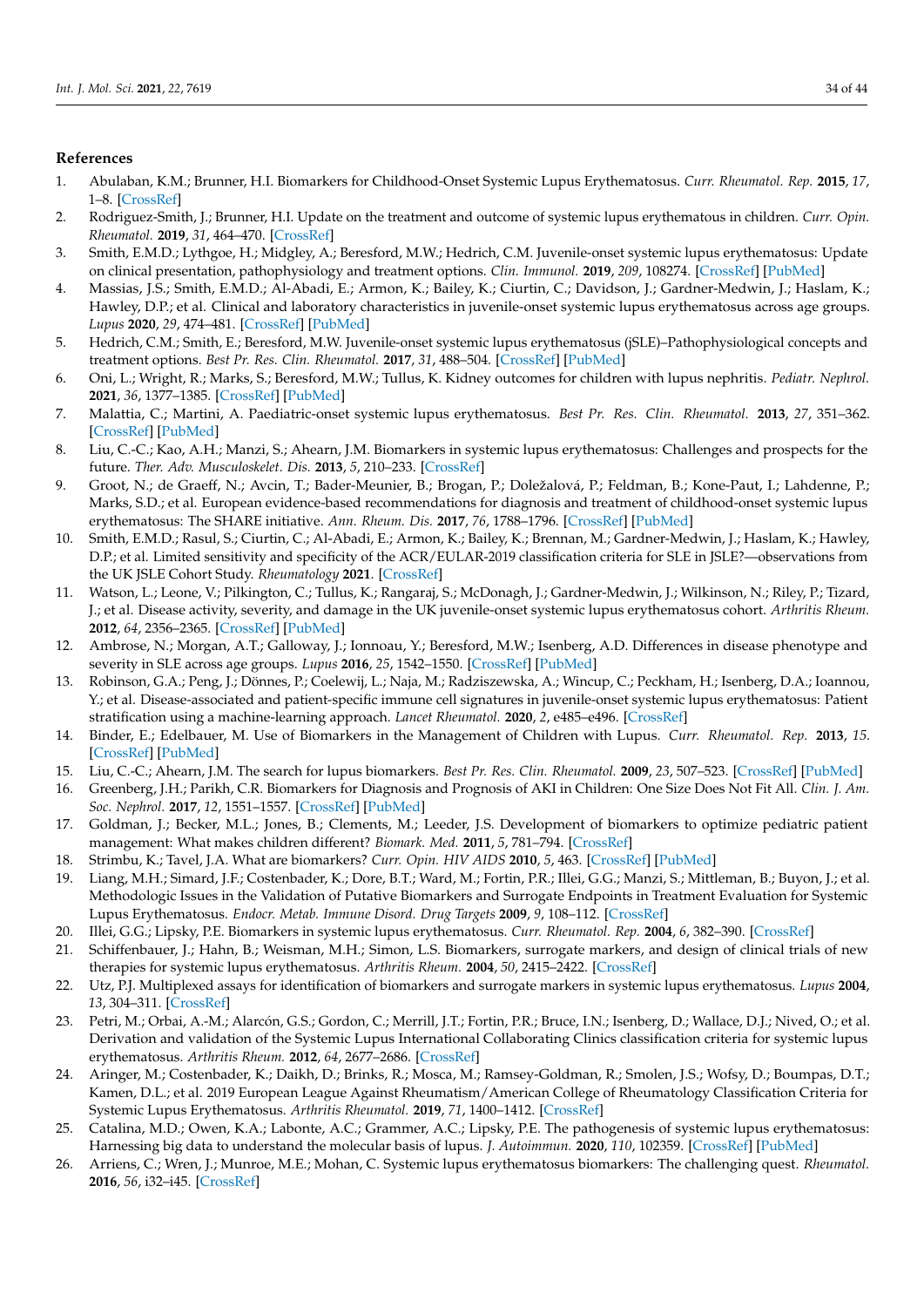- <span id="page-34-33"></span><span id="page-34-0"></span>27. Heidenreich, U.; Mayer, G.; Herold, M.; Klotz, W.; Al-Jazrawi, K.S.; Lhotta, K. Sensitivity and specificity of autoantibody tests in the differential diagnosis of lupus nephritis. *Lupus* **2009**, *18*, 1276–1280. [\[CrossRef\]](http://doi.org/10.1177/0961203309345753)
- <span id="page-34-1"></span>28. Eriksson, C.; Kokkonen, H.; Johansson, M.; Hallmans, G.; Wadell, G.; Rantapää-Dahlqvist, S. Autoantibodies predate the onset of systemic lupus erythematosus in northern Sweden. *Arthritis Res.* **2011**, *13*, R30. [\[CrossRef\]](http://doi.org/10.1186/ar3258) [\[PubMed\]](http://www.ncbi.nlm.nih.gov/pubmed/21342502)
- <span id="page-34-2"></span>29. Arbuckle, M.R.; McClain, M.T.; Rubertone, M.V.; Scofield, R.H.; Dennis, G.J.; James, J.A.; Harley, J.B. Development of Autoantibodies before the Clinical Onset of Systemic Lupus Erythematosus. *N. Engl. J. Med.* **2003**, *349*, 1526–1533. [\[CrossRef\]](http://doi.org/10.1056/NEJMoa021933) [\[PubMed\]](http://www.ncbi.nlm.nih.gov/pubmed/14561795)
- <span id="page-34-3"></span>30. Copple, S.S.; Sawitzke, A.D.; Wilson, A.M.; Tebo, A.E.; Hill, H.R. Enzyme-Linked Immunosorbent Assay Screening Then Indirect Immunofluorescence Confirmation of Antinuclear Antibodies. *Am. J. Clin. Pathol.* **2011**, *135*, 678–684. [\[CrossRef\]](http://doi.org/10.1309/AJCP6R8EELGODAYW)
- <span id="page-34-4"></span>31. Wananukul, S.; Voramethkul, W.; Kaewopas, Y.; Hanvivatvong, O. Prevalence of positive antinuclear antibodies in healthy children. *Asian Pac. J. Allergy Immunol.* **2005**, *23*, 153–157.
- <span id="page-34-5"></span>32. de Jesus, A.A.; Campos, L.M.A.; Liphaus, B.L.; Carneiro-Sampaio, M.; Mangueira, C.L.P.; Rosseto, E.A.; da Silva, C.A.; Scheinberg, M. Anticorpos anti-C1q, anticromatina/nucleossomo e anti-dsDNA em pacientes com lúpus eritematoso sistêmico juvenil. *Rev. Bras. Reumatol.* **2012**, *52*, 976–981. [\[CrossRef\]](http://doi.org/10.1590/S0482-50042012000600015)
- <span id="page-34-6"></span>33. Lehman, T.J.; Hanson, V.; Singsen, B.H.; Kornreich, H.K.; Bernstein, B.; King, K. The role of antibodies directed against doublestranded DNA in the manifestations of systemic lupus erythematosus in childhood. *J. Pediatr.* **1980**, *96*, 657–661. [\[CrossRef\]](http://doi.org/10.1016/S0022-3476(80)80733-5)
- <span id="page-34-7"></span>34. Oshiro, A.C.; Derbes, S.J.; Stopa, A.R.; Gedalia, A. Anti-Ro/SS-A and anti-La/SS-B antibodies associated with cardiac involvement in childhood systemic lupus erythematosus. *Ann. Rheum. Dis.* **1997**, *56*, 272–274. [\[CrossRef\]](http://doi.org/10.1136/ard.56.4.272)
- <span id="page-34-20"></span><span id="page-34-8"></span>35. Shergy, W.J.; Kredich, D.W.; Pisetsky, D.S. The relationship of anticardiolipin antibodies to disease manifestations in pediatric systemic lupus erythematosus. *J. Rheumatol.* **1988**, *15*, 1389–1394.
- <span id="page-34-21"></span><span id="page-34-9"></span>36. Juřenčák, R.; Fritzler, M.; Tyrrell, P.; Hiraki, L.; Benseler, S.; Silverman, E. Autoantibodies in Pediatric Systemic Lupus Erythematosus: Ethnic Grouping, Cluster Analysis, and Clinical Correlations. *J. Rheumatol.* **2009**, *36*, 416–421. [\[CrossRef\]](http://doi.org/10.3899/jrheum.080588)
- <span id="page-34-22"></span><span id="page-34-10"></span>37. To, C.H.; Petri, M. Is antibody clustering predictive of clinical subsets and damage in systemic lupus erythematosus? *Arthritis Rheum.* **2005**, *52*, 4003–4010. [\[CrossRef\]](http://doi.org/10.1002/art.21414)
- <span id="page-34-23"></span><span id="page-34-11"></span>38. Pisetsky, D.S.; Rovin, B.H.; Lipsky, P.E. New Perspectives in Rheumatology: Biomarkers as Entry Criteria for Clinical Trials of New Therapies for Systemic Lupus Erythematosus: The Example of Antinuclear Antibodies and Anti-DNA. *Arthritis Rheumatol.* **2017**, *69*, 487–493. [\[CrossRef\]](http://doi.org/10.1002/art.40008)
- <span id="page-34-24"></span><span id="page-34-12"></span>39. Petri, M.A.; Van Vollenhoven, R.F.; Buyon, J.; Levy, R.A.; Navarra, S.V.; Cervera, R.; Zhong, Z.J.; Freimuth, W.W. Baseline Predictors of Systemic Lupus Erythematosus Flares: Data from the Combined Placebo Groups in the Phase III Belimumab Trials. *Arthritis Rheum.* **2013**, *65*, 2143–2153. [\[CrossRef\]](http://doi.org/10.1002/art.37995)
- <span id="page-34-25"></span><span id="page-34-13"></span>40. Wu, H.; Zeng, J.; Yin, J.; Peng, Q.; Zhao, M.; Lu, Q. Organ-specific biomarkers in lupus. *Autoimmun. Rev.* **2017**, *16*, 391–397. [\[CrossRef\]](http://doi.org/10.1016/j.autrev.2017.02.011)
- <span id="page-34-26"></span><span id="page-34-14"></span>41. Oni, L.; Beresford, M.W.; Witte, D.; Chatzitolios, A.; Sebire, N.; Abulaban, K.; Shukla, R.; Ying, J.; Brunner, H.I. Inter-observer variability of the histological classification of lupus glomerulonephritis in children. *Lupus* **2017**, *26*, 1205–1211. [\[CrossRef\]](http://doi.org/10.1177/0961203317706558)
- <span id="page-34-27"></span><span id="page-34-15"></span>42. Isenberg, D.A.; Rahman, A.; Allen, E.; Farewell, V.; Akil, M.; Bruce, I.N.; D'Cruz, D.; Griffiths, B.; Khamashta, M.; Maddison, P.; et al. BILAG 2004. Development and initial validation of an updated version of the British Isles Lupus Assessment Group's disease activity index for patients with systemic lupus erythematosus. *Rheumatology* **2005**, *44*, 902–906. [\[CrossRef\]](http://doi.org/10.1093/rheumatology/keh624)
- <span id="page-34-16"></span>43. Gladman, D.D.; Ibañez, D.; Urowltz, M.B. Systemic Lupus Erythematosus Disease Activity Index. In *Systemic Lupus Erythematosus*; Elsevier: Amsterdam, The Netherlands, 2007; p. 524.
- <span id="page-34-17"></span>44. Sandhu, V.; Quan, M. SLE and Serum Complement: Causative, Concomitant or Coincidental? *Open Rheumatol. J.* **2017**, *11*, 113–122. [\[CrossRef\]](http://doi.org/10.2174/1874312901711010113)
- <span id="page-34-32"></span>45. Watson, L.; Tullus, K.; Pilkington, C.; Chesters, C.; Marks, S.D.; Newland, P.; Jones, C.A.; Beresford, M.W. Urine biomarkers for monitoring juvenile lupus nephritis: A prospective longitudinal study. *Pediatr. Nephrol.* **2014**, *29*, 397–405. [\[CrossRef\]](http://doi.org/10.1007/s00467-013-2668-4) [\[PubMed\]](http://www.ncbi.nlm.nih.gov/pubmed/24241909)
- <span id="page-34-28"></span>46. Smith, E.M.D.; Jorgensen, A.L.; Beresford, M.W. Do classic blood biomarkers of JSLE identify active lupus nephritis? Evidence from the UK JSLE Cohort Study. *Lupus* **2017**, *26*, 1212–1217. [\[CrossRef\]](http://doi.org/10.1177/0961203317702253) [\[PubMed\]](http://www.ncbi.nlm.nih.gov/pubmed/28385126)
- <span id="page-34-30"></span>47. Brunner, H.I.; Bennett, M.R.; Mina, R.; Suzuki, M.; Petri, M.; Kiani, A.N.; Pendl, J.; Witte, D.P.; Ying, J.; Rovin, B.H.; et al. Association of noninvasively measured renal protein biomarkers with histologic features of lupus nephritis. *Arthritis Rheum.* **2012**, *64*, 2687–2697. [\[CrossRef\]](http://doi.org/10.1002/art.34426)
- <span id="page-34-18"></span>48. Brunner, H.I.; Bennett, M.R.; Abulaban, K.; Klein-Gitelman, M.S.; O'Neil, K.M.; Tucker, L.B.; Ardoin, S.P.; Rouster-Stevens, K.A.; Onel, K.B.; Singer, N.G.; et al. Development of a Novel Renal Activity Index of Lupus Nephritis in Children and Young Adults. *Arthritis Rheum.* **2016**, *68*, 1003–1011. [\[CrossRef\]](http://doi.org/10.1002/acr.22762)
- <span id="page-34-29"></span>49. Suzuki, M.; Wiers, K.; Brooks, E.B.; Greis, K.D.; Haines, K.; Klein-Gitelman, M.S.; Brunner, H.I. Initial Validation of a Novel Protein Biomarker Panel for Active Pediatric Lupus Nephritis. *Pediatr. Res.* **2009**, *65*, 530–536. [\[CrossRef\]](http://doi.org/10.1203/PDR.0b013e31819e4305)
- <span id="page-34-19"></span>50. Watson, L.; Midgley, A.; Pilkington, C.; Tullus, K.; Marks, S.; Holt, R.; Jones, C.; Beresford, M. Urinary monocyte chemoattractant protein 1 and alpha 1 acid glycoprotein as biomarkers of renal disease activity in juvenile-onset systemic lupus erythematosus. *Lupus* **2012**, *21*, 496–501. [\[CrossRef\]](http://doi.org/10.1177/0961203311431249)
- <span id="page-34-31"></span>51. Smith, E.M.D.; Yin, P.; Jorgensen, A.L.; Beresford, M.W.; on behalf of the UK JSLE Study Group. Clinical predictors of proteinuric remission following an LN flare-evidence from the UK JSLE cohort study. *Pediatr. Rheumatol.* **2018**, *16*, 1–9. [\[CrossRef\]](http://doi.org/10.1186/s12969-018-0230-4)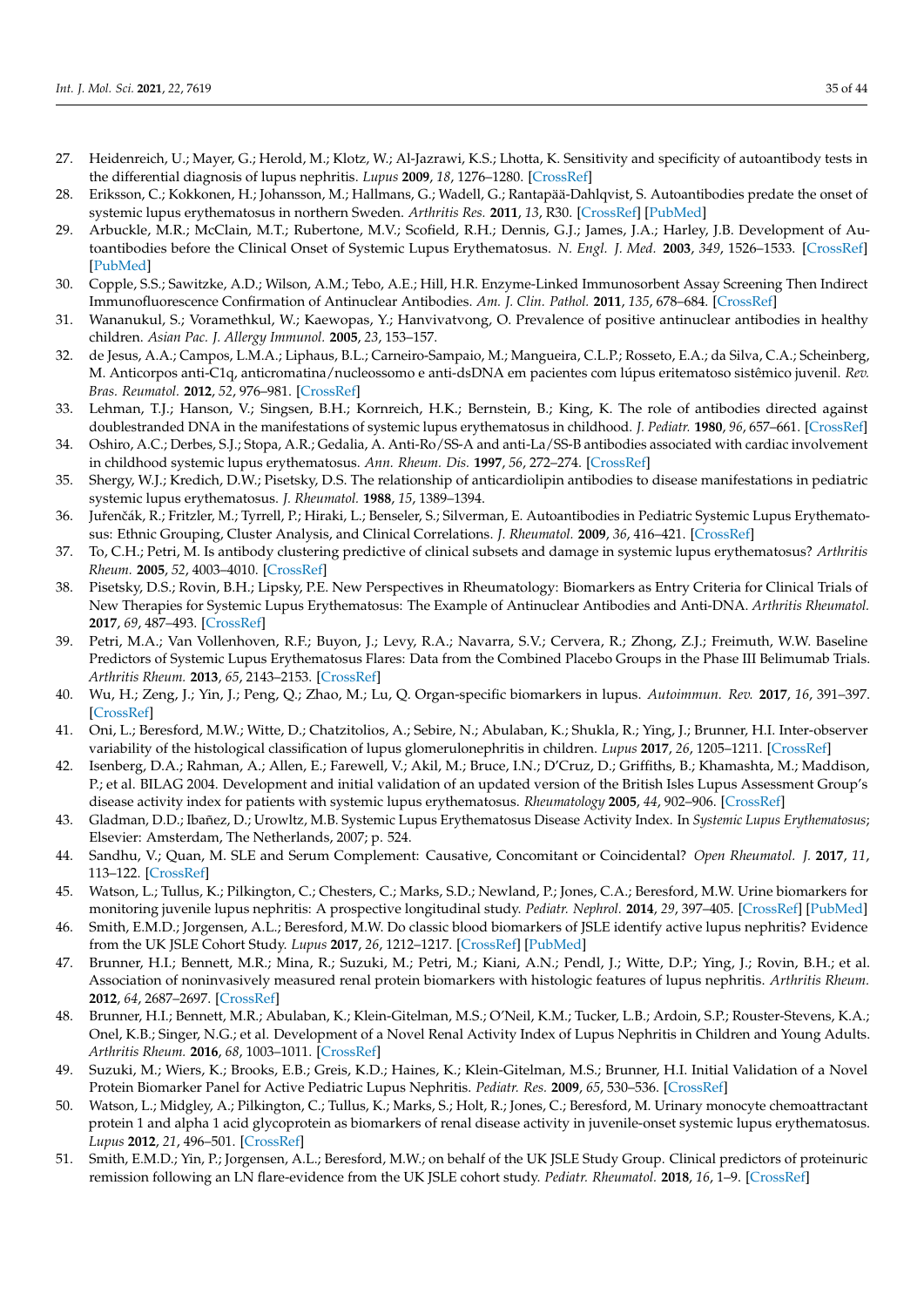- <span id="page-35-8"></span><span id="page-35-7"></span><span id="page-35-6"></span><span id="page-35-5"></span><span id="page-35-4"></span><span id="page-35-3"></span><span id="page-35-2"></span><span id="page-35-0"></span>52. Ho, A.; Magder, L.S.; Barr, S.G.; Petri, M. Decreases in anti-double-stranded DNA levels are associated with concurrent flares in patients with systemic lupus erythematosus. *Arthritis Rheum.* **2001**, *44*, 2342–2349. [\[CrossRef\]](http://doi.org/10.1002/1529-0131(200110)44:10<2342::AID-ART397>3.0.CO;2-8)
- <span id="page-35-1"></span>53. Hemmelgarn, B.R.; Manns, B.J.; Lloyd, A.; James, M.T.; Klarenbach, S.; Quinn, R.R.; Wiebe, N.; Tonelli, M.; Network, F.T.A.K.D. Relation Between Kidney Function, Proteinuria, and Adverse Outcomes. *JAMA* **2010**, *303*, 423–429. [\[CrossRef\]](http://doi.org/10.1001/jama.2010.39)
- <span id="page-35-28"></span><span id="page-35-20"></span>54. Brunner, H.I.; Bennett, M.R.; Gulati, G.; Abulaban, K.; Klein-Gitelman, M.S.; Ardoin, S.P.; Tucker, L.B.; Rouster-Stevens, K.A.; Witte, D.; Ying, J.; et al. Urine Biomarkers to Predict Response to Lupus Nephritis Therapy in Children and Young Adults. *J. Rheumatol.* **2017**, *44*, 1239–1248. [\[CrossRef\]](http://doi.org/10.3899/jrheum.161128)
- <span id="page-35-15"></span>55. Hinze, C.H.; Suzuki, M.; Klein-Gitelman, M.; Passo, M.H.; Olson, J.; Singer, N.; Haines, K.A.; Onel, K.; O'Neil, K.; Silverman, E.D.; et al. Neutrophil gelatinase-associated lipocalin is a predictor of the course of global and renal childhood-onset systemic lupus erythematosus disease activity. *Arthritis Rheum.* **2009**, *60*, 2772–2781. [\[CrossRef\]](http://doi.org/10.1002/art.24751) [\[PubMed\]](http://www.ncbi.nlm.nih.gov/pubmed/19714584)
- <span id="page-35-12"></span>56. Brunner, H.I.; Mueller, M.; Rutherford, C.; Passo, M.H.; Witte, D.; Grom, A.; Mishra, J.; Devarajan, P. Urinary neutrophil gelatinase–associated lipocalin as a biomarker of nephritis in childhood-onset systemic lupus erythematosus. *Arthritis Rheum.* **2006**, *54*, 2577–2584. [\[CrossRef\]](http://doi.org/10.1002/art.22008) [\[PubMed\]](http://www.ncbi.nlm.nih.gov/pubmed/16868980)
- <span id="page-35-29"></span>57. Abd El Baky, A.N.E.D.; Assal, H.; Farid, T.; Rasheed, I.; Thabet, E.; Gheita, T. Serum cystatin C, urinary neutrophil gelatinaseassociated lipocalin and N-acetyl-beta-D-glucosaminidase in juvenile and adult patients with systemic lupus erythematosus: Correlation with clinical manifestations, disease activity and damage. *Saudi J. Kidney Dis. Transpl.* **2015**, *26*, 497. [\[CrossRef\]](http://doi.org/10.4103/1319-2442.157336) [\[PubMed\]](http://www.ncbi.nlm.nih.gov/pubmed/26022020)
- <span id="page-35-13"></span>58. Hammad, A.; Mosaad, Y.; Elhanbly, S.; Youssef, H.; El Refaaey, A.; ElHusseini, F.; Bakr, A. Urinary neutrophil gelatinase-associated lipocalin as a marker of severe lupus nephritis in children. *Lupus* **2013**, *22*, 486–491. [\[CrossRef\]](http://doi.org/10.1177/0961203313479419) [\[PubMed\]](http://www.ncbi.nlm.nih.gov/pubmed/23554037)
- <span id="page-35-27"></span>59. Smith, E.; Eleuteri, A.; Goilav, B.; Lewandowski, L.; Phuti, A.; Rubinstein, T.; Wahezi, D.; Jones, C.; Marks, S.; Corkhill, R.; et al. A Markov Multi-State model of lupus nephritis urine biomarker panel dynamics in children: Predicting changes in disease activity. *Clin. Immunol.* **2019**, *198*, 71–78. [\[CrossRef\]](http://doi.org/10.1016/j.clim.2018.10.021)
- <span id="page-35-26"></span>60. Smith, E.M.D.; Lewandowski, L.B.; Jorgensen, A.L.; Phuti, A.; Nourse, P.; Scott, C.; Beresford, M.W. Growing international evidence for urinary biomarker panels identifying lupus nephritis in children–verification within the South African Paediatric Lupus Cohort. *Lupus* **2018**, *27*, 2190–2199. [\[CrossRef\]](http://doi.org/10.1177/0961203318808376)
- <span id="page-35-9"></span>61. Schrezenmeier, E.V.; Barasch, J.; Budde, K.; Westhoff, T.; Schmidt-Ott, K.M. Biomarkers in acute kidney injury-pathophysiological basis and clinical performance. *Acta Physiol.* **2017**, *219*, 556–574. [\[CrossRef\]](http://doi.org/10.1111/apha.12764) [\[PubMed\]](http://www.ncbi.nlm.nih.gov/pubmed/27474473)
- <span id="page-35-10"></span>62. Zappitelli, M.; Washburn, K.K.; Arikan, A.A.; Loftis, L.; Ma, Q.; Devarajan, P.; Parikh, C.R.; Goldstein, S.L. Urine neutrophil gelatinase-associated lipocalin is an early marker of acute kidney injury in critically ill children: A prospective cohort study. *Crit. Care* **2007**, *11*, R84. [\[CrossRef\]](http://doi.org/10.1186/cc6089)
- <span id="page-35-11"></span>63. Haase-Fielitz, A.; Bellomo, R.; Devarajan, P.; Story, D.; Matalanis, G.; Dragun, D.; Haase, M. Novel and conventional serum biomarkers predicting acute kidney injury in adult cardiac surgery—A prospective cohort study\*. *Crit. Care Med.* **2009**, *37*, 553–560. [\[CrossRef\]](http://doi.org/10.1097/CCM.0b013e318195846e) [\[PubMed\]](http://www.ncbi.nlm.nih.gov/pubmed/19114878)
- <span id="page-35-14"></span>64. Suzuki, M.; Wiers, K.M.; Klein-Gitelman, M.S.; Haines, K.A.; Olson, J.; Onel, K.B.; O'Neil, K.; Passo, M.H.; Singer, N.G.; Tucker, L.; et al. Neutrophil gelatinase-associated lipocalin as a biomarker of disease activity in pediatric lupus nephritis. *Pediatr. Nephrol.* **2008**, *23*, 403–412. [\[CrossRef\]](http://doi.org/10.1007/s00467-007-0685-x)
- <span id="page-35-16"></span>65. Viedt, C.; Dechend, R.; Fei, J.; Hänsch, G.M.; Kreuzer, J.; Orth, S.R. MCP-1 Induces Inflammatory Activation of Human Tubular Epithelial Cells: Involvement of the Transcription Factors, Nuclear Factor-κB and Activating Protein-1. *J. Am. Soc. Nephrol.* **2002**, *13*, 1534–1547. [\[CrossRef\]](http://doi.org/10.1097/01.ASN.0000015609.31253.7F)
- <span id="page-35-17"></span>66. Haller, H.; Bertram, A.; Nadrowitz, F.; Menne, J. Monocyte chemoattractant protein-1 and the kidney. *Curr. Opin. Nephrol. Hypertens.* **2016**, *25*, 42–49. [\[CrossRef\]](http://doi.org/10.1097/MNH.0000000000000186) [\[PubMed\]](http://www.ncbi.nlm.nih.gov/pubmed/26625862)
- <span id="page-35-18"></span>67. Zoja, C.; Liu, X.H.; Donadelli, R.; Abbate, M.; Testa, D.; Corna, D.; Taraboletti, G.; Vecchi, A.; Dong, Q.G.; Rollins, B.J.; et al. Renal expression of monocyte chemoattractant protein-1 in lupus autoimmune mice. *J. Am. Soc. Nephrol.* **1997**, *8*, 720–729. [\[CrossRef\]](http://doi.org/10.1681/ASN.V85720)
- <span id="page-35-19"></span>68. Tesch, G.H.; Maifert, S.; Schwarting, A.; Rollins, B.J.; Kelley, V.R. Monocyte Chemoattractant Protein 1–Dependent Leukocytic Infiltrates Are Responsible for Autoimmune Disease in Mrl-Faslpr Mice. *J. Exp. Med.* **1999**, *190*, 1813–1824. [\[CrossRef\]](http://doi.org/10.1084/jem.190.12.1813)
- <span id="page-35-21"></span>69. Rovin, B.H.; Song, H.; Birmingham, D.J.; Hebert, L.A.; Yu, C.-Y.; Nagaraja, H.N. Urine Chemokines as Biomarkers of Human Systemic Lupus Erythematosus Activity. *J. Am. Soc. Nephrol.* **2004**, *16*, 467–473. [\[CrossRef\]](http://doi.org/10.1681/ASN.2004080658) [\[PubMed\]](http://www.ncbi.nlm.nih.gov/pubmed/15601744)
- <span id="page-35-22"></span>70. Fournier, T.; Mejdoubi, N.; Monnet, D.; Durand, G.; Porquet, D. Phenobarbital induction of α1-acid glycoprotein in primary rat hepatocyte cultures. *Hepatology* **1994**, *20*, 1584–1588. [\[CrossRef\]](http://doi.org/10.1002/hep.1840200630)
- <span id="page-35-23"></span>71. Fournier, T.; Medjoubi-N, N.; Porquet, D. Alpha-1-acid glycoprotein. *Biochim. Biophys. Acta-Protein Struct. Mol. Enzymol.* **2000**, *1482*, 157–171. [\[CrossRef\]](http://doi.org/10.1016/S0167-4838(00)00153-9)
- <span id="page-35-24"></span>72. Kalmovarin, N.; Friedrichs, W.E.; O'Brien, H.V.; Linehan, L.A.; Bowman, B.H.; Yang, F. Extrahepatic expression of plasma protein genes during inflammation. *Inflammation* **1991**, *15*, 369–379. [\[CrossRef\]](http://doi.org/10.1007/BF00917353)
- 73. Shibata, Y.; Tamura, K.; Ishida, N. Cultured Human Monocytes, Granulocytes and a Monoblastoid Cell Line (THP-1) Synthesize and Secrete Immunosuppressive Acidic Protein (a Type of α1-Acid Glycoprotein). *Microbiol. Immunol.* **1984**, *28*, 99–111. [\[CrossRef\]](http://doi.org/10.1111/j.1348-0421.1984.tb02950.x)
- <span id="page-35-25"></span>74. Sorensen, C.J.; Butler-Dawson, J.; Dally, M.; Krisher, L.; Griffin, B.; Johnson, R.J.; Lemery, J.; Asensio, C.; Tenney, L.; Newman, L.S. Risk Factors and Mechanisms Underlying Cross-Shift Decline in Kidney Function in Guatemalan Sugarcane Workers. *J. Occup. Environ. Med.* **2019**, *61*, 239–250. [\[CrossRef\]](http://doi.org/10.1097/JOM.0000000000001529) [\[PubMed\]](http://www.ncbi.nlm.nih.gov/pubmed/30575695)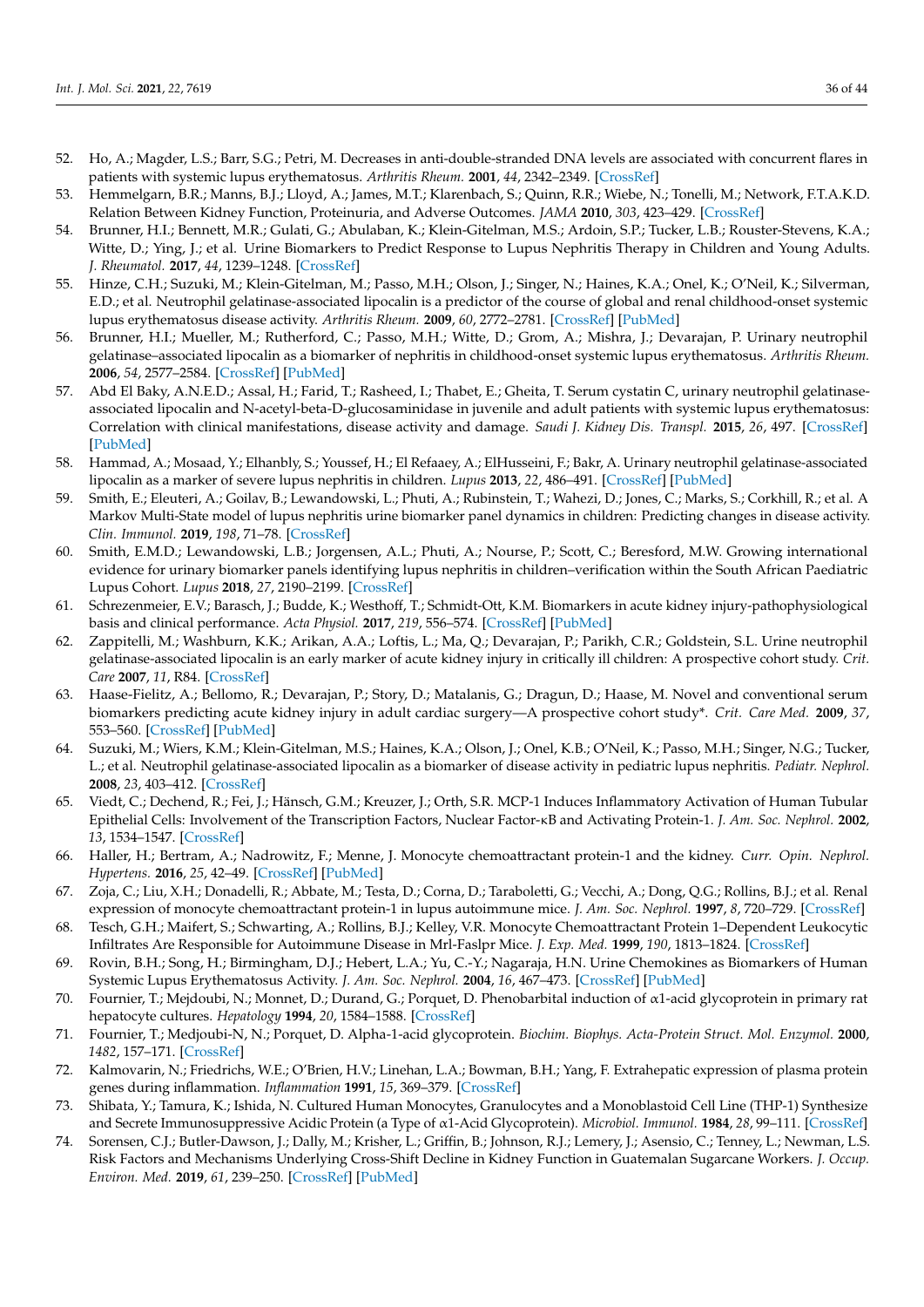- <span id="page-36-0"></span>75. Komori, H.; Watanabe, H.; Shuto, T.; Kodama, A.; Maeda, H.; Watanabe, K.; Hirofumi, K.; Otagiri, M.; Maruyama, T. α1-acid glycoprotein up-regulates CD163 via TLR4/CD14 protein pathway: Possible protection against hemolysis-induced oxidative stress. *J. Biol. Chem.* **2012**, *287*, 30688–30700. [\[CrossRef\]](http://doi.org/10.1074/jbc.M112.353771) [\[PubMed\]](http://www.ncbi.nlm.nih.gov/pubmed/22807450)
- <span id="page-36-1"></span>76. Bi, J.; Watanabe, H.; Fujimura, R.; Nishida, K.; Nakamura, R.; Oshiro, S.; Imafuku, T.; Komori, H.; Miyahisa, M.; Tanaka, M.; et al. A downstream molecule of 1,25-dihydroxyvitamin D3, alpha-1-acid glycoprotein, protects against mouse model of renal fibrosis. *Sci. Rep.* **2018**, *8*, 1–9. [\[CrossRef\]](http://doi.org/10.1038/s41598-018-35339-x) [\[PubMed\]](http://www.ncbi.nlm.nih.gov/pubmed/30478350)
- <span id="page-36-2"></span>77. De Vries, B.; Walter, S.J.; Wolfs, T.G.A.M.; Hochepied, T.; Räbinä, J.; Heeringa, P.; Parkkinen, J.; Libert, C.; Buurman, W. Exogenous alpha-1-acid glycoprotein protects against renal ischemia-reperfusion injury by inhibition of inflammation and apoptosis. *Transplantation* **2004**, *78*, 1116–1124. [\[CrossRef\]](http://doi.org/10.1097/01.TP.0000138096.14126.CA)
- <span id="page-36-3"></span>78. Gitlin, J.D. Transcriptional regulation of ceruloplasmin gene expression during inflammation. *J. Biol. Chem.* **1988**, *263*, 6281–6287. [\[CrossRef\]](http://doi.org/10.1016/S0021-9258(18)68783-6)
- <span id="page-36-4"></span>79. Orzheshkovskyi, V.V.; Trishchynska, M.A. *Ceruloplasmin: Its Role in the Physiological and Pathological Processes Neurophysiology*; Springer: New York, NY, USA, 2019; Volume 51, pp. 141–149.
- <span id="page-36-5"></span>80. Jiang, B.; Liu, G.; Zheng, J.; Chen, M.; Maimaitiming, Z.; Chen, M.; Liu, S.; Jiang, R.; Fuqua, B.K.; Dunaief, J.L.; et al. Hephaestin and ceruloplasmin facilitate iron metabolism in the mouse kidney. *Sci. Rep.* **2016**, *6*, 39470. [\[CrossRef\]](http://doi.org/10.1038/srep39470)
- <span id="page-36-6"></span>81. Urade, Y.; Eguchi, N. Lipocalin-type and hematopoietic prostaglandin D synthases as a novel example of functional convergence. *Prostaglandins Other Lipid Mediat.* **2002**, *68–69*, 375–382. [\[CrossRef\]](http://doi.org/10.1016/S0090-6980(02)00042-4)
- <span id="page-36-7"></span>82. Kannaian, B.; Sharma, B.; Phillips, M.; Chowdhury, A.; Manimekalai, M.S.S.; Adav, S.S.; Ng, J.T.Y.; Kumar, A.; Lim, S.; Mu, Y.; et al. Abundant neuroprotective chaperone Lipocalin-type prostaglandin D synthase (L-PGDS) disassembles the Amyloid-β fibrils. *Sci. Rep.* **2019**, *9*, 1–17. [\[CrossRef\]](http://doi.org/10.1038/s41598-019-48819-5)
- <span id="page-36-8"></span>83. Mase, M.; Yamada, K.; Shimazu, N.; Seiki, K.; Oda, H.; Nakau, H.; Inui, T.; Li, W.; Eguchi, N.; Urade, Y. Lipocalin-type prostaglandin D synthase (beta-trace) in cerebrospinal fluid: A useful marker for the diagnosis of normal pressure hydrocephalus. *Neurosci. Res.* **2003**, *47*, 455–459. [\[CrossRef\]](http://doi.org/10.1016/j.neures.2003.08.009)
- <span id="page-36-19"></span><span id="page-36-18"></span><span id="page-36-9"></span>84. Eguchi, Y.; Eguchi, N.; Oda, H.; Seiki, K.; Kijima, Y.; Matsu-Ura, Y.; Urade, Y.; Hayaishi, O. Expression of lipocalin-type prostaglandin D synthase (-trace) in human heart and its accumulation in the coronary circulation of angina patients. *Proc. Natl. Acad. Sci. USA* **1997**, *94*, 14689–14694. [\[CrossRef\]](http://doi.org/10.1073/pnas.94.26.14689)
- <span id="page-36-20"></span><span id="page-36-10"></span>85. Hirawa, N.; Uehara, Y.; Yamakado, M.; Toya, Y.; Gomi, T.; Ikeda, T.; Eguchi, Y.; Takagi, M.; Oda, H.; Seiki, K.; et al. Lipocalin-Type Prostaglandin D Synthase in Essential Hypertension. *Hypertension* **2002**, *39*, 449–454. [\[CrossRef\]](http://doi.org/10.1161/hy0202.102835)
- <span id="page-36-21"></span><span id="page-36-11"></span>86. Tsuchida, T.; Eguchi, N.; Eguchi, Y.; Numabe, A.; Nakajima, H.; Oda, H.; Seiki, K.; Hakamada-Taguchi, R.; Urade, Y.; Uehara, Y. Lipocalin-Type Prostaglandin D Synthase in Urine in Adriamycin-Induced Nephropathy of Mice. *Nephron Physiol.* **2004**, *96*, 42–51. [\[CrossRef\]](http://doi.org/10.1159/000076407)
- <span id="page-36-12"></span>87. Rao, P.S.; Cavanagh, D.; Dietz, J.R.; Marsden, K.A.; O'Brien, W.F.; Spaziani, E. Dose-dependent effects of prostaglandin D2 on hemodynamics, renal function, and blood gas analyses. *Am. J. Obstet. Gynecol.* **1987**, *156*, 843–851. [\[CrossRef\]](http://doi.org/10.1016/0002-9378(87)90340-1)
- <span id="page-36-13"></span>88. Fraij, B.M. Transferrin and albumin excretion as a measure of glomerular function. *Clin. Physiol. Biochem.* **1989**, *7*, 296–302.
- <span id="page-36-14"></span>89. Zhang, D.; Meyron-Holtz, E.; Rouault, T.A. Renal Iron Metabolism: Transferrin Iron Delivery and the Role of Iron Regulatory Proteins. *J. Am. Soc. Nephrol.* **2007**, *18*, 401–406. [\[CrossRef\]](http://doi.org/10.1681/ASN.2006080908)
- <span id="page-36-15"></span>90. Kazumi, T.; Hozumi, T.; Ishida, Y.; Ikeda, Y.; Kishi, K.; Hayakawa, M.; Yoshino, G. Increased urinary transferrin excretion predicts microalbuminuria in patients with type 2 diabetes. *Diabetes Care* **1999**, *22*, 1176–1180. [\[CrossRef\]](http://doi.org/10.2337/diacare.22.7.1176)
- <span id="page-36-16"></span>91. Bajema, I.M.; Wilhelmus, S.; Alpers, C.E.; Bruijn, J.A.; Colvin, R.B.; Cook, H.T.; D'Agati, V.D.; Ferrario, F.; Haas, M.; Jennette, J.C.; et al. Revision of the International Society of Nephrology/Renal Pathology Society classification for lupus nephritis: Clarification of definitions, and modified National Institutes of Health activity and chronicity indices. *Kidney Int.* **2018**, *93*, 789–796. [\[CrossRef\]](http://doi.org/10.1016/j.kint.2017.11.023)
- <span id="page-36-17"></span>92. Hill, G.S.; Delahousse, M.; Nochy, D.; Tomkiewicz, E.; Rémy, P.; Mignon, F.; Méry, J.-P. A new morphologic index for the evaluation of renal biopsies in lupus nephritis. *Kidney Int.* **2000**, *58*, 1160–1173. [\[CrossRef\]](http://doi.org/10.1046/j.1523-1755.2000.00272.x)
- <span id="page-36-24"></span>93. Donohue, S.; Midgley, A.; Davies, J.; Wright, R.; Bruce, I.; Beresford, M.; Hedrich, C. Differential analysis of serum and urine S100 proteins in juvenile-onset systemic lupus erythematosus (jSLE). *Clin. Immunol.* **2020**, *214*, 108375. [\[CrossRef\]](http://doi.org/10.1016/j.clim.2020.108375)
- <span id="page-36-25"></span>94. Turnier, J.L.; Fall, N.; Thornton, S.; Witte, D.; Bennett, M.R.; Appenzeller, S.; Klein-Gitelman, M.S.; Grom, A.A.; Brunner, H.I. Urine S100 proteins as potential biomarkers of lupus nephritis activity. *Arthritis Res.* **2017**, *19*, 1–11. [\[CrossRef\]](http://doi.org/10.1186/s13075-017-1444-4)
- <span id="page-36-26"></span>95. Hassan, W.; Behiry, E.; Mahgoub, M. Urinary Soluble Alpha Chain of the Interleukin-2 Receptor as a Biomarker of Active Lupus Nephritis in Egyptian Children with Juvenile Systemic Lupus Erythematosus. *Arch. Rheumatol.* **2020**, *36*, 47–55. [\[CrossRef\]](http://doi.org/10.46497/ArchRheumatol.2021.8001) [\[PubMed\]](http://www.ncbi.nlm.nih.gov/pubmed/34046568)
- <span id="page-36-27"></span>96. Zahran, A.M.; Abdel-Rahim, M.; Elsayh, K.I.; Hassanien, M.M.; Mahran, S.A.; Hetta, H.F. Natural Killer and Natural Killer T Cells in Juvenile Systemic Lupus Erythematosus: Relation to Disease Activity and Progression. *Arch. Immunol. Ther. Exp.* **2019**, *67*, 161–169. [\[CrossRef\]](http://doi.org/10.1007/s00005-019-00537-6) [\[PubMed\]](http://www.ncbi.nlm.nih.gov/pubmed/30944972)
- <span id="page-36-22"></span>97. Wuthrich, R.P.; Snyder, T.L. Vascular cell adhesion molecule-1 (VCAM-1) expression in murine lupus nephritis. *Kidney Int.* **1992**, *42*, 903–914. [\[CrossRef\]](http://doi.org/10.1038/ki.1992.367) [\[PubMed\]](http://www.ncbi.nlm.nih.gov/pubmed/1280699)
- <span id="page-36-23"></span>98. Singh, S.; Wu, T.; Xie, C.; Vanarsa, K.; Han, J.; Mahajan, T.; Oei, H.B.; Ahn, C.; Zhou, X.J.; Putterman, C.; et al. Urine VCAM-1 as a marker of renal pathology activity index in lupus nephritis. *Arthritis Res. Ther.* **2012**, *14*, R164. [\[CrossRef\]](http://doi.org/10.1186/ar3912)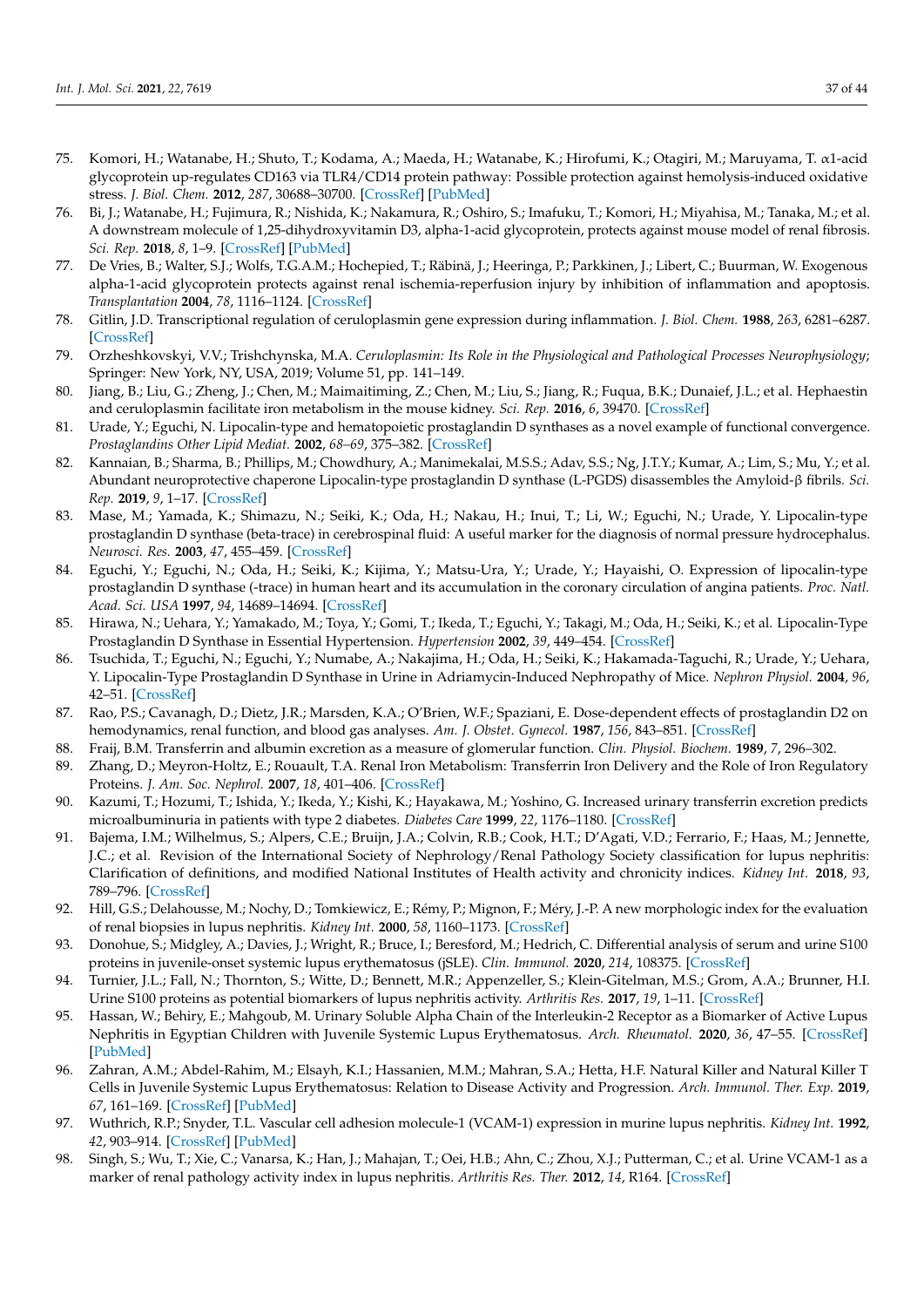- <span id="page-37-0"></span>99. Kawano, J.; Arora, R. The Role of Adiponectin in Obesity, Diabetes, and Cardiovascular Disease. *J. CardioMetabolic Syndr.* **2009**, *4*, 44–49. [\[CrossRef\]](http://doi.org/10.1111/j.1559-4572.2008.00030.x)
- <span id="page-37-1"></span>100. Rovin, B.H.; Song, H.; Hebert, L.A.; Nadasdy, T.; Nadasdy, G.; Birmingham, D.J.; Yu, C.-Y.; Nagaraja, H.N. Plasma, urine, and renal expression of adiponectin in human systemic lupus erythematosus. *Kidney Int.* **2005**, *68*, 1825–1833. [\[CrossRef\]](http://doi.org/10.1111/j.1523-1755.2005.00601.x) [\[PubMed\]](http://www.ncbi.nlm.nih.gov/pubmed/16164660)
- <span id="page-37-2"></span>101. Zager, R.A.; Johnson, A.C.M.; Becker, K. Renal cortical hemopexin accumulation in response to acute kidney injury. *Am. J. Physiol. Physiol.* **2012**, *303*, F1460–F1472. [\[CrossRef\]](http://doi.org/10.1152/ajprenal.00426.2012) [\[PubMed\]](http://www.ncbi.nlm.nih.gov/pubmed/22993068)
- <span id="page-37-3"></span>102. Ganz, T.; Nemeth, E. Iron Balance and the Role of Hepcidin in Chronic Kidney Disease. *Semin. Nephrol.* **2016**, *36*, 87–93. [\[CrossRef\]](http://doi.org/10.1016/j.semnephrol.2016.02.001) [\[PubMed\]](http://www.ncbi.nlm.nih.gov/pubmed/27236128)
- <span id="page-37-4"></span>103. Song, J.; Yu, J.; Prayogo, G.W.; Cao, W.; Wu, Y.; Jia, Z.; Zhang, A. Understanding kidney injury molecule 1: A novel immune factor in kidney pathophysiology. *Am. J. Transl. Res.* **2019**, *11*, 1219–1229.
- <span id="page-37-15"></span><span id="page-37-5"></span>104. Meng, X.-M.; Nikolic-Paterson, D.J.; Lan, H.Y. TGF-β: The master regulator of fibrosis. *Nat. Rev. Nephrol.* **2016**, *12*, 325–338. [\[CrossRef\]](http://doi.org/10.1038/nrneph.2016.48) [\[PubMed\]](http://www.ncbi.nlm.nih.gov/pubmed/27108839)
- <span id="page-37-16"></span><span id="page-37-6"></span>105. Lorenzen, J.; Shah, R.; Biser, A.; Staicu, S.A.; Niranjan, T.; Garcia, A.M.; Gruenwald, A.; Thomas, D.B.; Shatat, I.F.; Supe, K.; et al. The Role of Osteopontin in the Development of Albuminuria. *J. Am. Soc. Nephrol.* **2008**, *19*, 884–890. [\[CrossRef\]](http://doi.org/10.1681/ASN.2007040486) [\[PubMed\]](http://www.ncbi.nlm.nih.gov/pubmed/18443355)
- <span id="page-37-7"></span>106. Nykjaer, A.; Dragun, D.; Walther, D.; Vorum, H.; Jacobsen, C.; Herz, J.; Melsen, F.; Christensen, E.I.; Willnow, T.E. An Endocytic Pathway Essential for Renal Uptake and Activation of the Steroid 25-(OH) Vitamin D3. *Cell* **1999**, *96*, 507–515. [\[CrossRef\]](http://doi.org/10.1016/S0092-8674(00)80655-8)
- <span id="page-37-17"></span><span id="page-37-8"></span>107. Xu, Y.; Xie, Y.; Shao, X.; Ni, Z.; Mou, S. L-FABP: A novel biomarker of kidney disease. *Clin. Chim. Acta* **2015**, *445*, 85–90. [\[CrossRef\]](http://doi.org/10.1016/j.cca.2015.03.017) [\[PubMed\]](http://www.ncbi.nlm.nih.gov/pubmed/25797895)
- <span id="page-37-18"></span><span id="page-37-9"></span>108. Kessel, C.; Holzinger, D.; Foell, D. Phagocyte-derived S100 proteins in autoinflammation: Putative role in pathogenesis and usefulness as biomarkers. *Clin. Immunol.* **2013**, *147*, 229–241. [\[CrossRef\]](http://doi.org/10.1016/j.clim.2012.11.008)
- <span id="page-37-10"></span>109. Kar, S.; Paglialunga, S.; Islam, R. Cystatin C Is a More Reliable Biomarker for Determining eGFR to Support Drug Development Studies. *J. Clin. Pharmacol.* **2018**, *58*, 1239–1247. [\[CrossRef\]](http://doi.org/10.1002/jcph.1132)
- <span id="page-37-19"></span><span id="page-37-11"></span>110. Zhang, R.J.; Zhang, X.; Chen, J.; Shao, M.; Yang, Y.; Balaubramaniam, B.; Sun, X.L.; Ambrus, J.J.L.; He, J.; Li, Z.G. Serum soluble CD25 as a risk factor of renal impairment in systemic lupus erythematosus—A prospective cohort study. *Lupus* **2018**, *27*, 1100–1106. [\[CrossRef\]](http://doi.org/10.1177/0961203318760993)
- <span id="page-37-20"></span><span id="page-37-12"></span>111. Gupta, R.; Yadav, A.; Misra, R.; Aggarwal, A. Urinary sCD25 as a biomarker of lupus nephritis disease activity. *Lupus* **2015**, *24*, 273–279. [\[CrossRef\]](http://doi.org/10.1177/0961203314555174)
- <span id="page-37-21"></span><span id="page-37-13"></span>112. Chan, A.; Hong, D.-L.; Atzberger, A.; Kollnberger, S.; Filer, A.D.; Buckley, C.D.; McMichael, A.; Enver, T.; Bowness, P. CD56bright Human NK Cells Differentiate into CD56dim Cells: Role of Contact with Peripheral Fibroblasts. *J. Immunol.* **2007**, *179*, 89–94. [\[CrossRef\]](http://doi.org/10.4049/jimmunol.179.1.89)
- <span id="page-37-22"></span><span id="page-37-14"></span>113. Davies, J.C.; Carlsson, E.; Midgley, A.; Smith, E.M.D.; Bruce, I.N.; Beresford, M.W.; Hedrich, C.M. A panel of urinary proteins predicts active lupus nephritis and response to rituximab treatment. *Rheumatology* **2020**. [\[CrossRef\]](http://doi.org/10.1093/rheumatology/keaa851) [\[PubMed\]](http://www.ncbi.nlm.nih.gov/pubmed/33313921)
- <span id="page-37-24"></span><span id="page-37-23"></span>114. Quinlan, C.; Kari, J.; Pilkington, C.; Deanfield, J.; Shroff, R.; Marks, S.D.; Tullus, K. The vascular phenotype of children with systemic lupus erythematosus. *Pediatr. Nephrol.* **2015**, *30*, 1307–1316. [\[CrossRef\]](http://doi.org/10.1007/s00467-015-3059-9) [\[PubMed\]](http://www.ncbi.nlm.nih.gov/pubmed/26001699)
- <span id="page-37-25"></span>115. Canpolat, N.; Kasapcopur, O.; Çalışkan, S.; Gokalp, S.; Bor, M.; Tasdemir, M.; Sever, L.; Arisoy, N. Ambulatory blood pressure and subclinical cardiovascular disease in patients with juvenile-onset systemic lupus erythematosus. *Pediatr. Nephrol.* **2012**, *28*, 305–313. [\[CrossRef\]](http://doi.org/10.1007/s00467-012-2317-3)
- <span id="page-37-26"></span>116. Huang, Y.-L.; Chung, H.-T.; Chang, C.-J.; Yeh, K.-W.; Chen, L.-C.; Huang, J.-L. Lymphopenia is a risk factor in the progression of carotid intima-media thickness in juvenile-onset systemic lupus erythematosus. *Arthritis Rheum.* **2009**, *60*, 3766–3775. [\[CrossRef\]](http://doi.org/10.1002/art.25019) [\[PubMed\]](http://www.ncbi.nlm.nih.gov/pubmed/19950269)
- <span id="page-37-27"></span>117. Salomão, R.G.; De Carvalho, L.M.; Izumi, C.; Czernisz, É.S.; Rosa, J.C.; Antonini, S.R.R.; Bueno, A.C.; Almada, M.O.R.D.V.; Coelho-Landell, C.D.A.; Jordão, A.A.; et al. Homocysteine, folate, hs-C-reactive protein, tumor necrosis factor alpha and inflammatory proteins: Are these biomarkers related to nutritional status and cardiovascular risk in childhood-onset systemic lupus erythematosus? *Pediatr. Rheumatol.* **2018**, *16*, 4. [\[CrossRef\]](http://doi.org/10.1186/s12969-017-0220-y) [\[PubMed\]](http://www.ncbi.nlm.nih.gov/pubmed/29316941)
- <span id="page-37-28"></span>118. Robinson, G.A.; Waddington, K.E.; Coelewij, L.; Peng, J.; Naja, M.; Wincup, C.; Radziszewska, A.; Peckham, H.; Isenberg, D.A.; Ioannou, Y.; et al. Increased apolipoprotein-B:A1 ratio predicts cardiometabolic risk in patients with juvenile onset SLE. *EBioMedicine* **2021**, *65*, 103243. [\[CrossRef\]](http://doi.org/10.1016/j.ebiom.2021.103243)
- <span id="page-37-29"></span>119. Al, M.; Ng, L.; Tyrrell, P.; Bargman, J.; Bradley, T.; Silverman, E. A dipokines as novel biomarkers in paediatric systemic lupus erythematosus. *Rheumatology* **2009**, *48*, 497–501. [\[CrossRef\]](http://doi.org/10.1093/rheumatology/kep030)
- <span id="page-37-32"></span>120. Bilodeau, P.A.; Kumar, V.; Rodriguez, A.E.; Li, C.T.; Sanchez-Alvarez, C.; Thanarajasingam, U.; Zalewski, N.L.; Flanagan, E.P. MOG-IgG myelitis coexisting with systemic lupus erythematosus in the post-partum setting. *Mult. Scler. J.* **2020**, *26*, 97–1000. [\[CrossRef\]](http://doi.org/10.1177/1352458519872895)
- <span id="page-37-30"></span>121. Mostafa, G.A.; Ibrahim, D.H.; Shehab, A.A.; Mohammed, A.K. The role of measurement of serum autoantibodies in prediction of pediatric neuropsychiatric systemic lupus erythematosus. *J. Neuroimmunol.* **2010**, *227*, 195–201. [\[CrossRef\]](http://doi.org/10.1016/j.jneuroim.2010.07.014)
- <span id="page-37-31"></span>122. Moraitis, E.; Stathopoulos, Y.; Hong, Y.; Al-Obaidi, M.; Mankad, K.; Hacohen, Y.; Sen, D.; Hemingway, C.; Eleftheriou, D. Aquaporin-4 IgG antibody-related disorders in patients with juvenile systemic lupus erythematosus. *Lupus* **2019**, *28*, 1243–1249. [\[CrossRef\]](http://doi.org/10.1177/0961203319855125)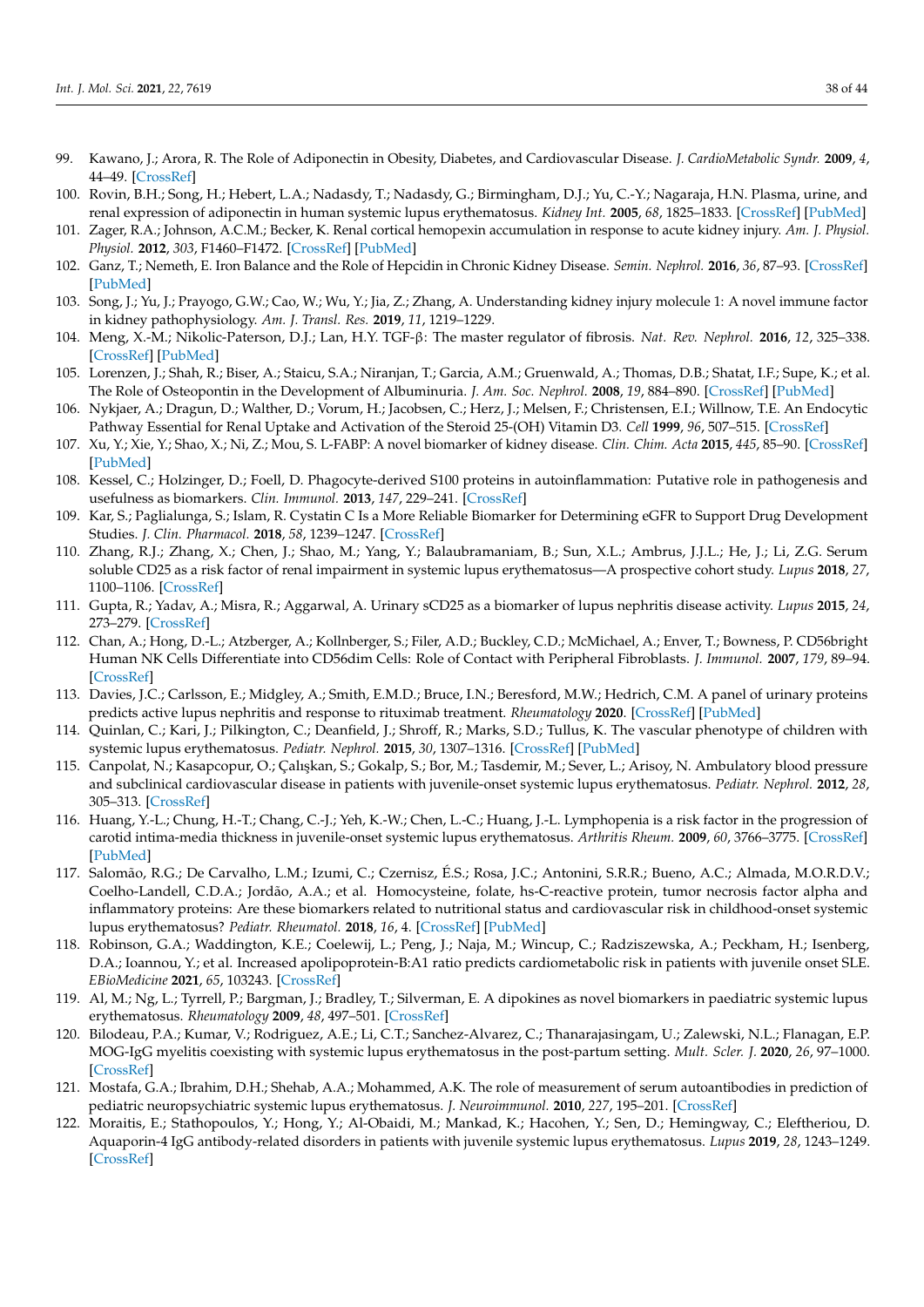- <span id="page-38-0"></span>123. Manzi, S.; Meilahn, E.N.; Rairie, J.E.; Conte, C.G.; Medsger, T.A.; Jansen-McWilliams, L.; D'Agostino, R.B.; Kuller, L.H. Agespecific Incidence Rates of Myocardial Infarction and Angina in Women with Systemic Lupus Erythematosus: Comparison with the Framingham Study. *Am. J. Epidemiol.* **1997**, *145*, 408–415. [\[CrossRef\]](http://doi.org/10.1093/oxfordjournals.aje.a009122)
- <span id="page-38-1"></span>124. Bernatsky, S.; Boivin, J.-F.; Joseph, L.; Manzi, S.; Ginzler, E.; Gladman, D.D.; Urowitz, M.; Fortin, P.R.; Petri, M.; Barr, S.; et al. Mortality in systemic lupus erythematosus. *Arthritis Rheum.* **2006**, *54*, 2550–2557. [\[CrossRef\]](http://doi.org/10.1002/art.21955) [\[PubMed\]](http://www.ncbi.nlm.nih.gov/pubmed/16868977)
- <span id="page-38-2"></span>125. Barsalou, J.; Bradley, T.J.; Silverman, E.D. Cardiovascular risk in pediatric-onset rheumatological diseases. *Arthritis Res. Ther.* **2013**, *15*, 1–12. [\[CrossRef\]](http://doi.org/10.1186/ar4212)
- <span id="page-38-3"></span>126. Hersh, A.O.; Trupin, L.; Yazdany, J.; Panopalis, P.; Julian, L.; Katz, P.; Criswell, L.A.; Yelin, E. Childhood-onset disease as a predictor of mortality in an adult cohort of patients with systemic lupus erythematosus. *Arthritis Rheum.* **2010**, *62*, 1152–1159. [\[CrossRef\]](http://doi.org/10.1002/acr.20179) [\[PubMed\]](http://www.ncbi.nlm.nih.gov/pubmed/20235215)
- <span id="page-38-4"></span>127. Bruce, I.N. 'Not only . . . but also': Factors that contribute to accelerated atherosclerosis and premature coronary heart disease in systemic lupus erythematosus. *Rheumatology* **2005**, *44*, 1492–1502. [\[CrossRef\]](http://doi.org/10.1093/rheumatology/kei142) [\[PubMed\]](http://www.ncbi.nlm.nih.gov/pubmed/16234277)
- <span id="page-38-5"></span>128. Schanberg, L.E.; Sandborg, C.; Barnhart, H.X.; Ardoin, S.P.; Yow, E.; Evans, G.W.; Mieszkalski, K.L.; Ilowite, N.; Eberhard, A.; Levy, D.M.; et al. Premature atherosclerosis in pediatric systemic lupus erythematosus: Risk factors for increased carotid intima-media thickness in the atherosclerosis prevention in pediatric lupus erythematosus cohort. *Arthritis Rheum.* **2009**, *60*, 1496–1507. [\[CrossRef\]](http://doi.org/10.1002/art.24469) [\[PubMed\]](http://www.ncbi.nlm.nih.gov/pubmed/19404953)
- <span id="page-38-6"></span>129. Bradley, T.; Tyrell, P.; Ng, L.; Slorach, C.; Beyene, J.; Schneider, R.; Feldman, B.; Silverman, E. 6.3 DETERMINING EARLY CARDIOVASCULAR RISK PROFILES IN PAEDIATRIC RHEUMATIC DISEASE. *Artery Res.* **2009**, *3*, 157–158. [\[CrossRef\]](http://doi.org/10.1016/j.artres.2009.10.168)
- <span id="page-38-7"></span>130. Su-Angka, N.; Khositseth, A.; Vilaiyuk, S.; Tangnararatchakit, K.; Prangwatanagul, W. Carotid intima-media thickness and arterial stiffness in pediatric systemic lupus erythematosus. *Lupus* **2017**, *26*, 989–995. [\[CrossRef\]](http://doi.org/10.1177/0961203317692434)
- <span id="page-38-8"></span>131. Nascif, A.K.S.; Hilário, M.O.E.; Terrer, M.T.R.A.; Ajzen, S.A.; D'Almeida, V.; Plavnik, F.L.; Christofalo, D.M.D.J. Endothelial function analysis and atherosclerotic risk factors in adolescents with systemic lupus erythematosus. *Int. J. Adolesc. Med. Health* **2007**, *19*. [\[CrossRef\]](http://doi.org/10.1515/IJAMH.2007.19.4.497)
- <span id="page-38-9"></span>132. Guo, Q.; Wu, L.M.; Wang, Z.; Shen, J.Y.; Su, X.; Wang, C.Q.; Gong, X.R.; Yan, Q.R.; He, Q.; Zhang, W.; et al. Early Detection of Silent Myocardial Impairment in Drug-Naive Patients with New-Onset Systemic Lupus Erythematosus: A Three-Center Prospective Study. *Arthritis Rheumatol.* **2018**, *70*, 2014–2024. [\[CrossRef\]](http://doi.org/10.1002/art.40671)
- <span id="page-38-10"></span>133. Singh, J.A.; Woodard, P.K.; Dávila-Román, V.G.; Waggoner, A.D.; Gutierrez, F.R.; Zheng, J.; Eisen, S.A. Cardiac magnetic resonance imaging abnormalities in systemic lupus erythematosus: A preliminary report. *Lupus* **2005**, *14*, 137–144. [\[CrossRef\]](http://doi.org/10.1191/0961203305lu2050oa) [\[PubMed\]](http://www.ncbi.nlm.nih.gov/pubmed/15751818)
- <span id="page-38-11"></span>134. Khoshdel, A.R.; Carney, S.L.; Nair, B.R.; Gillies, A. Better Management of Cardiovascular Diseases by Pulse Wave Velocity: Combining Clinical Practice with Clinical Research using Evidence-Based Medicine. *Clin. Med. Res.* **2007**, *5*, 45–52. [\[CrossRef\]](http://doi.org/10.3121/cmr.2007.708)
- <span id="page-38-12"></span>135. Falaschi, F.; Ravelli, A.; Martignoni, A.; Migliavacca, D.; Sartori, M.; Pistorio, A.; Perani, G.; Martini, A. Nephrotic-range proteinuria, the major risk factor for early atherosclerosis in juvenile-onset systemic lupus erythematosus. *Arthritis Rheum.* **2000**, *43*, 1405–1409. [\[CrossRef\]](http://doi.org/10.1002/1529-0131(200006)43:6<1405::AID-ANR26>3.0.CO;2-V)
- <span id="page-38-13"></span>136. Yu, H.-H.; Chen, P.-C.; Yang, Y.-H.; Wang, L.-C.; Lee, J.-H.; Lin, Y.-T.; Chiang, B.-L. Statin reduces mortality and morbidity in systemic lupus erythematosus patients with hyperlipidemia: A nationwide population-based cohort study. *Atherosclerosis* **2015**, *243*, 11–18. [\[CrossRef\]](http://doi.org/10.1016/j.atherosclerosis.2015.08.030) [\[PubMed\]](http://www.ncbi.nlm.nih.gov/pubmed/26342937)
- <span id="page-38-14"></span>137. Ruiz-Limon, P.; Barbarroja, N.; Perez-Sanchez, C.; Aguirre, M.A.; Bertolaccini, M.L.; Khamashta, M.A.; Rodriguez-Ariza, A.; Almadén, Y.; Segui, P.; Khraiwesh, H.; et al. Atherosclerosis and cardiovascular disease in systemic lupus erythematosus: Effects of in vivo statin treatment. *Ann. Rheum. Dis.* **2015**, *74*, 1450–1458. [\[CrossRef\]](http://doi.org/10.1136/annrheumdis-2013-204351)
- <span id="page-38-15"></span>138. Petri, M.A.; Kiani, A.N.; Post, W.; Christopher-Stine, L.; Magder, L.S. Lupus Atherosclerosis Prevention Study (LAPS). *Ann. Rheum. Dis.* **2010**, *70*, 760–765. [\[CrossRef\]](http://doi.org/10.1136/ard.2010.136762) [\[PubMed\]](http://www.ncbi.nlm.nih.gov/pubmed/21177297)
- <span id="page-38-16"></span>139. Schanberg, L.E.; Sandborg, C.; Barnhart, H.X.; Ardoin, S.P.; Yow, E.; Evans, G.W.; Mieszkalski, K.L.; Ilowite, N.T.; Eberhard, A.; Imundo, L.F.; et al. Use of atorvastatin in systemic lupus erythematosus in children and adolescents. *Arthritis Rheum.* **2011**, *64*, 285–296. [\[CrossRef\]](http://doi.org/10.1002/art.30645)
- <span id="page-38-17"></span>140. Robinson, A.; Tangpricha, V.; Yow, E.; Gurion, R.; Schanberg, L.E.; McComsey, G. A31: Vitamin D Status is a Determinant of the Effect of Atorvastatin on Carotid Intima Medial Thickening Progression Rate in Children with Lupus: An Atherosclerosis Prevention in Pediatric Lupus Erythematosus Substudy. *Arthritis Rheumatol.* **2014**, *66*, S47–S48. [\[CrossRef\]](http://doi.org/10.1002/art.38447)
- <span id="page-38-18"></span>141. Ardoin, S.P.; Schanberg, L.E.; Sandborg, C.I.; Barnhart, H.X.; Evans, G.W.; Yow, E.; Mieszkalski, K.L.; Ilowite, N.; Eberhard, A.; Imundo, L.F.; et al. Secondary analysis of APPLE study suggests atorvastatin may reduce atherosclerosis progression in pubertal lupus patients with higher C reactive protein. *Ann. Rheum. Dis.* **2013**, *73*, 557–566. [\[CrossRef\]](http://doi.org/10.1136/annrheumdis-2012-202315)
- <span id="page-38-19"></span>142. Tyrrell, P.N.; Beyene, J.; Benseler, S.M.; Sarkissian, T.; Silverman, E.D. Predictors of lipid abnormalities in children with new-onset systemic lupus erythematosus. *J. Rheumatol.* **2007**, *34*, 2112–2119.
- 143. Posadas-Romero, C.; Torres-Tamayo, M.; Zamora-González, J.; Aguilar-Herrera, B.E.; Posadas-Sánchez, R.; Cardoso-Saldaña, G.; De Guevara, G.L.; Solis-Vallejo, E.; El Hafidi, M. High insulin levels and increased low-density lipoprotein oxidizability in pediatric patients with systemic lupus erythematosus. *Arthritis Rheum.* **2004**, *50*, 160–165. [\[CrossRef\]](http://doi.org/10.1002/art.11472) [\[PubMed\]](http://www.ncbi.nlm.nih.gov/pubmed/14730612)
- 144. Ardoin, S.P.; Sandborg, C.; Schanberg, L.E. Review: Management of dyslipidemia in children and adolescents with systemic lupus erythematosus. *Lupus* **2007**, *16*, 618–626. [\[CrossRef\]](http://doi.org/10.1177/0961203307079566) [\[PubMed\]](http://www.ncbi.nlm.nih.gov/pubmed/17711898)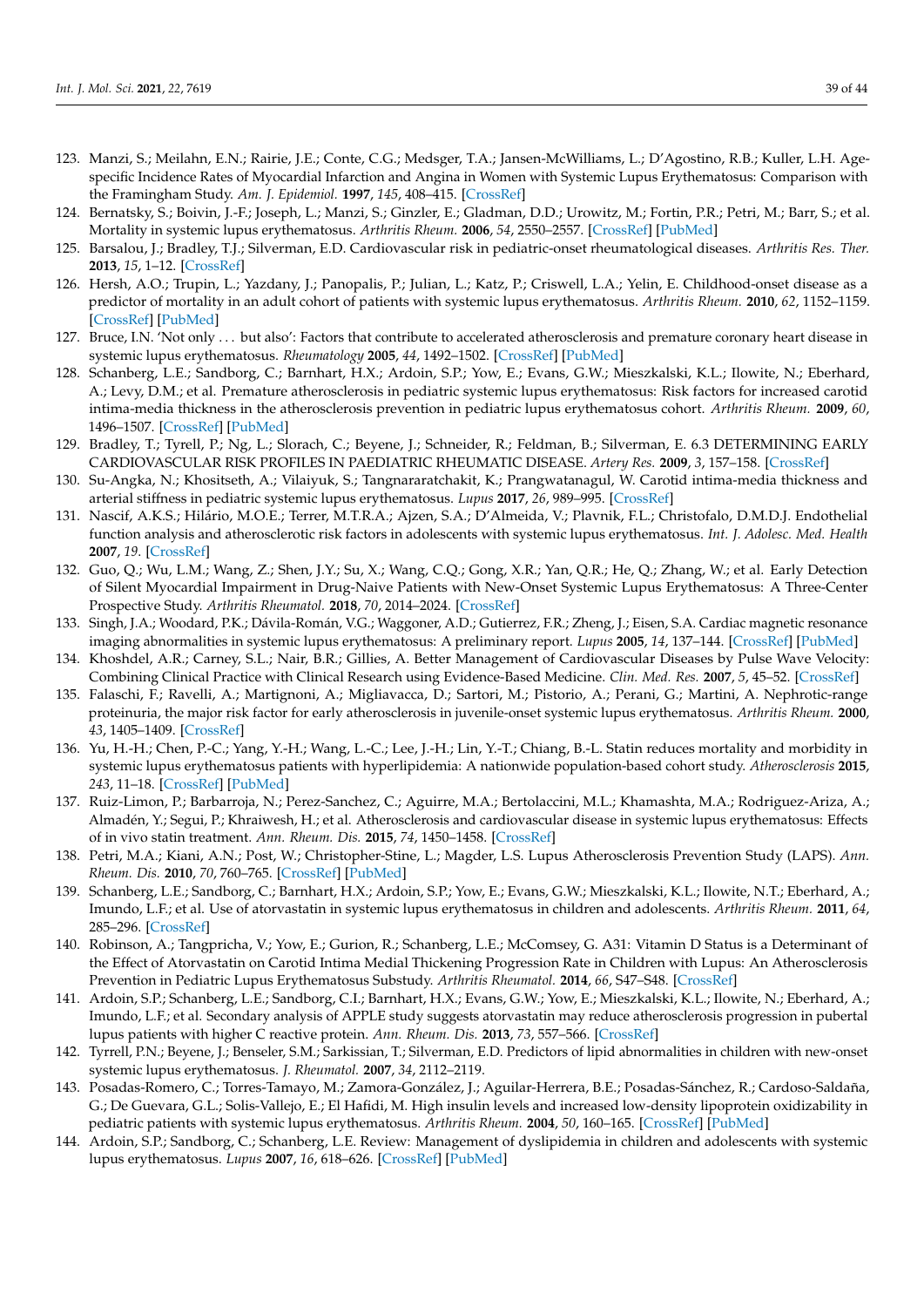- <span id="page-39-0"></span>145. Soep, J.B.; Mietus-Snyder, M.; Malloy, M.J.; Witztum, J.L.; Von Scheven, E. Assessment of atherosclerotic risk factors and endothelial function in children and young adults with pediatric-onset systemic lupus erythematosus. *Arthritis Rheum.* **2004**, *51*, 451–457. [\[CrossRef\]](http://doi.org/10.1002/art.20392) [\[PubMed\]](http://www.ncbi.nlm.nih.gov/pubmed/15188333)
- <span id="page-39-1"></span>146. Smith, E.; Croca, S.; Waddington, K.; Sofat, R.; Griffin, M.; Nicolaides, A.; Isenberg, D.A.; Torra, I.P.; Rahman, A.; Jury, E.C. Cross-talk between iNKT cells and monocytes triggers an atheroprotective immune response in SLE patients with asymptomatic plaque. *Sci. Immunol.* **2016**, *1*, eaah4081. [\[CrossRef\]](http://doi.org/10.1126/sciimmunol.aah4081) [\[PubMed\]](http://www.ncbi.nlm.nih.gov/pubmed/28783690)
- <span id="page-39-2"></span>147. Coelewij, L.; Waddington, K.E.; Robinson, G.A.; Chocano, E.; McDonnell, T.; Farinha, F.; Peng, J.; Dönnes, P.; Smith, E.; Croca, S.; et al. Serum Metabolomic Signatures Can Predict Subclinical Atherosclerosis in Patients With Systemic Lupus Erythematosus. *Arter. Thromb. Vasc. Biol.* **2021**, *41*, 1446–1458. [\[CrossRef\]](http://doi.org/10.1161/ATVBAHA.120.315321) [\[PubMed\]](http://www.ncbi.nlm.nih.gov/pubmed/33535791)
- <span id="page-39-3"></span>148. Ardoin, S.P.; Schanberg, L.E.; Sandborg, C.; Yow, E.; Barnhart, H.X.; Mieszkalski, K.L.; Ilowite, N.T.; Scheven, E.; Eberhard, A.; Levy, D.M.; et al. Laboratory markers of cardiovascular risk in pediatri SLE: The APPLE baseline cohort. *Lupus.* **2010**, *19*, 1315–1325. [\[CrossRef\]](http://doi.org/10.1177/0961203310373937)
- <span id="page-39-4"></span>149. Mohan, S.; Barsalou, J.; Bradley, T.; Slorach, C.; Reynolds, J.; Hasni, S.; Thompson, B.; Ng, L.; Levy, D.M.; Silverman, E.D.; et al. Brief Report: Endothelial Progenitor Cell Phenotype and Function Are Impaired in Childhood-Onset Systemic Lupus Erythematosus. *Arthritis Rheumatol.* **2015**, *67*, 2257–2262. [\[CrossRef\]](http://doi.org/10.1002/art.39149)
- <span id="page-39-5"></span>150. Gattorno, M.; Vignola, S.; Barbano, G.; Sormani, M.P.; Sabatini, F.; Buoncompagni, A.; Picco, P.; Pistoia, V. Tumor necrosis factor induced adhesion molecule serum concentrations in Henoch-Schönlein purpura and pediatric systemic lupus erythematosus. *J. Rheumatol.* **2000**, *27*, 2251–2255.
- <span id="page-39-6"></span>151. Rubinstein, T.B.; Putterman, C.; Goilav, B. Biomarkers for CNS involvement in pediatric lupus. *Biomark. Med.* **2015**, *9*, 545–558. [\[CrossRef\]](http://doi.org/10.2217/bmm.15.26)
- <span id="page-39-7"></span>152. Steens, S.C.A.; Bosma, G.P.T.; Cate, R.T.; Doornbos, J.; Kros, J.M.; Van Der Laan, L.J.W.; Steup-Beekman, G.M.; Van Buchem, M.A.; Huizinga, T.W.J. A neuroimaging follow up study of a patient with juvenile central nervous system systemic lupus erythematosus. *Ann. Rheum. Dis.* **2003**, *62*, 583–586. [\[CrossRef\]](http://doi.org/10.1136/ard.62.6.583)
- <span id="page-39-8"></span>153. Hanly, J.G.; Urowitz, M.B.; Su, L.; Bae, S.-C.; Gordon, C.; Clarke, A.; Bernatsky, S.; Vasudevan, A.; Isenberg, D.; Rahman, A.; et al. Autoantibodies as biomarkers for the prediction of neuropsychiatric events in systemic lupus erythematosus. *Ann. Rheum. Dis.* **2011**, *70*, 1726–1732. [\[CrossRef\]](http://doi.org/10.1136/ard.2010.148502) [\[PubMed\]](http://www.ncbi.nlm.nih.gov/pubmed/21893582)
- 154. Liang, M.H.; Corzillius, M.; Bae, S.; Lew, R.A.; Fortin, P.R.; Gordon, C.; Isenberg, D.; Alarcon, G.; Straaton, K.V.; Denburg, J.; et al. The American College of Rheumatology nomenclature and case definitions for neuropsychiatric lupus syndromes. *Arthritis Rheum.* **1999**, *42*, 599–608.
- <span id="page-39-12"></span>155. Muscal, E.; Myones, B.L. The role of autoantibodies in pediatric neuropsychiatric systemic lupus erythematosus. *Autoimmun. Rev.* **2007**, *6*, 215–217. [\[CrossRef\]](http://doi.org/10.1016/j.autrev.2006.08.003)
- <span id="page-39-9"></span>156. Kaleda, M.I.; Nikishina, I.P. Neuropsychiatric involvement in juvenile-onset systemic lupus erythematosus. *Rheumatol. Sci. Pr.* **2020**, *58*, 437–442. [\[CrossRef\]](http://doi.org/10.47360/1995-4484-2020-437-442)
- <span id="page-39-10"></span>157. Jeltsch-David, H.; Muller, S. Neuropsychiatric systemic lupus erythematosus: Pathogenesis and biomarkers. *Nat. Rev. Neurol.* **2014**, *10*, 579–596. [\[CrossRef\]](http://doi.org/10.1038/nrneurol.2014.148)
- <span id="page-39-11"></span>158. Fanouriakis, A.; Kostopoulou, M.; Alunno, A.; Aringer, M.; Bajema, I.; Boletis, J.N.; Cervera, R.; Doria, A.; Gordon, C.; Govoni, M.; et al. 2019 update of the EULAR recommendations for the management of systemic lupus erythematosus. *Ann. Rheum. Dis.* **2019**, *78*, 736–745. [\[CrossRef\]](http://doi.org/10.1136/annrheumdis-2019-215089)
- <span id="page-39-13"></span>159. Aldar, H.; Lapa, A.; Belini, B.; Sinicato, N.; Postal, M.; Fernandes, P.; Marini, R.; Appenzeller, S. AB1200 Cognitive impairment associated with S100β protein in childhood-onset systemic lupus erythematosus. *Ann. Rheum. Dis.* **2013**, *71*, 706. [\[CrossRef\]](http://doi.org/10.1136/annrheumdis-2012-eular.1198)
- 160. Sibbitt, W.L.; Brandt, J.R.; Johnson, C.R.; Maldonado, M.E.; Patel, S.R.; Ford, C.C.; Bankhurst, A.D.; Brooks, W.M. The incidence and prevalence of neuropsychiatric syndromes in pediatric onset systemic lupus erythematosus. *J. Rheumatol.* **2002**, *29*, 1536–1542.
- <span id="page-39-14"></span>161. Lee, W.-F.; Wu, C.-Y.; Yang, H.-Y.; Lee, W.-I.; Chen, L.-C.; Ou, L.-S.; Huang, J.-L. Biomarkers associating endothelial dysregulation in pediatric-onset systemic lupus erythematous. *Pediatr. Rheumatol.* **2019**, *17*, 1–10. [\[CrossRef\]](http://doi.org/10.1186/s12969-019-0369-7) [\[PubMed\]](http://www.ncbi.nlm.nih.gov/pubmed/31651352)
- <span id="page-39-19"></span>162. Yu, H.-H.; Lee, J.-H.; Wang, L.-C.; Yang, Y.-H.; Chiang, B.-L. Neuropsychiatric manifestations in pediatric systemic lupus erythematosus: A 20-year study. *Lupus* **2006**, *15*, 651–657. [\[CrossRef\]](http://doi.org/10.1177/0961203306070990) [\[PubMed\]](http://www.ncbi.nlm.nih.gov/pubmed/17120591)
- 163. Gordon, C.; Amissah-Arthur, M.B.; Gayed, M.; Brown, S.; Bruce, I.N.; D'Cruz, D.; Empson, B.; Griffiths, B.; Jayne, D.; Khamashta, M.; et al. The British Society for Rheumatology guideline for the management of systemic lupus erythematosus in adults. *Rheumatology* **2018**, *57*, e1–e45. [\[CrossRef\]](http://doi.org/10.1093/rheumatology/kex286)
- 164. Gazar, Y.; Rashed, S. AB0978 Neurological Manifestations of Pediatric Systemic Lupus Erythemtosus in Egyption patients. *Ann. Rheum. Dis.* **2019**, *78*, 1955–1956.
- <span id="page-39-15"></span>165. Duzova, A.; Bakkaloglu, A. Central Nervous System Involvement in Pediatric Rheumatic Diseases: Current Concepts in Treatment. *Curr. Pharm. Des.* **2008**, *14*, 1295–1301. [\[CrossRef\]](http://doi.org/10.2174/138161208799316339)
- <span id="page-39-16"></span>166. Joseph, F.G.; Scolding, N.J. Neurolupus. *Pract. Neurol.* **2010**, *10*, 4–15. [\[CrossRef\]](http://doi.org/10.1136/jnnp.2009.200071) [\[PubMed\]](http://www.ncbi.nlm.nih.gov/pubmed/20130291)
- <span id="page-39-17"></span>167. Harel, L.; Sandborg, C.; Lee, T.; Von Scheven, E. Neuropsychiatric manifestations in pediatric systemic lupus erythematosus and association with antiphospholipid antibodies. *J. Rheumatol.* **2006**, *33*, 1873–1877. [\[PubMed\]](http://www.ncbi.nlm.nih.gov/pubmed/16845706)
- <span id="page-39-18"></span>168. Singh, S.; Gupta, M.K.; Ahluwalia, J.; Singh, P.; Malhi, P. Neuropsychiatric manifestations and antiphospholipid antibodies in pediatric onset lupus: 14 years of experience from a tertiary center of North India. *Rheumatol. Int.* **2009**, *29*, 1455–1461. [\[CrossRef\]](http://doi.org/10.1007/s00296-009-0887-6) [\[PubMed\]](http://www.ncbi.nlm.nih.gov/pubmed/19306097)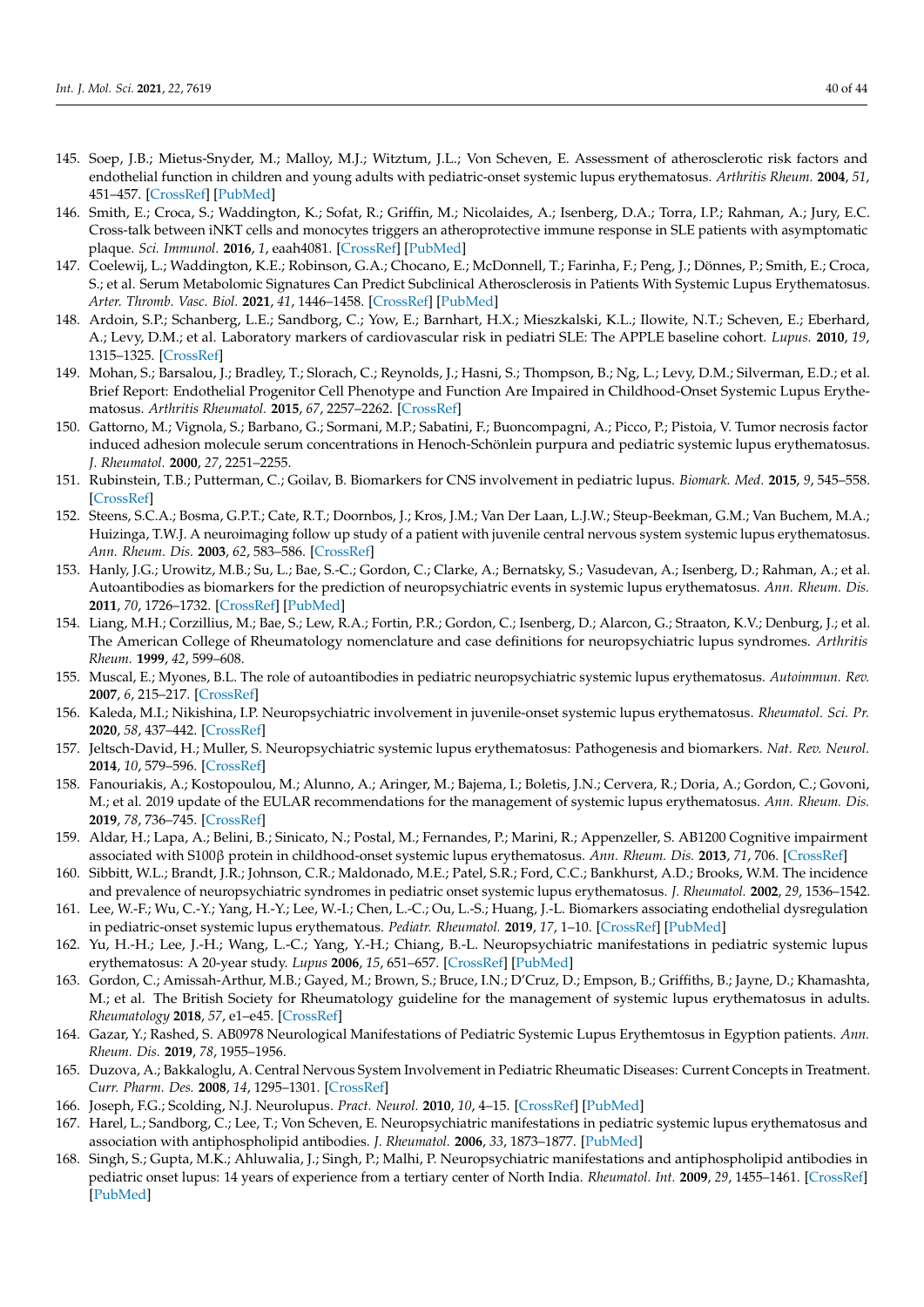- <span id="page-40-0"></span>169. Avčin, T.; Benseler, S.M.; Tyrrell, P.N.; Čučnik, S.; Silverman, E.D. A followup study of antiphospholipid antibodies and associated neuropsychiatric manifestations in 137 children with systemic lupus erythematosus. *Arthritis Rheum.* **2008**, *59*, 206–213. [\[CrossRef\]](http://doi.org/10.1002/art.23334)
- <span id="page-40-1"></span>170. Press, J.; Palayew, K.; Laxer, R.M.; Elkon, K.; Eddy, A.; Rakoff, D.; Silverman, E.D. Antiribosomal P antibodies in pediatric patients with systemic lupus erythematosus and psychosis. *Arthritis Rheum.* **1996**, *39*, 671–676. [\[CrossRef\]](http://doi.org/10.1002/art.1780390420)
- <span id="page-40-2"></span>171. Abrol, E.; Coutinho, E.; Chou, M.; Hart, M.; Vincent, A.; Howard, R.; Zandi, M.S.; Isenberg, D. Psychosis in systemic lupus erythematosus (SLE): 40-year experience of a specialist centre. *Rheumatology* **2021**, keab160. [\[CrossRef\]](http://doi.org/10.1093/rheumatology/keab160) [\[PubMed\]](http://www.ncbi.nlm.nih.gov/pubmed/33629101)
- <span id="page-40-3"></span>172. Vega-Fernandez, P.; White, S.V.; Zelko, F.; Ruth, N.M.; Levy, D.M.; Muscal, E.; Klein-Gitelman, M.S.; Huber, A.M.; Tucker, L.B.; Roebuck-Spencer, T.; et al. Cognitive Performance Scores for the Pediatric Automated Neuropsychological Assessment Metrics in Childhood-Onset Systemic Lupus Erythematosus. *Arthritis Rheum.* **2015**, *67*, 1119–1127. [\[CrossRef\]](http://doi.org/10.1002/acr.22571)
- <span id="page-40-4"></span>173. De Amorim, J.; Kishimoto, S.; Fernandes, P.; Silva, C.; Marini, R.; Appenzeller, S. 243 Validation of pedanam as an instrument of cognitive evaluation in neuropsychiatric SLE. *Lupus Sci. Med.* **2019**, *6*. [\[CrossRef\]](http://doi.org/10.1136/lupus-2019-lsm.243)
- <span id="page-40-5"></span>174. AlE'Ed, A.; Vega-Fernandez, P.; Muscal, E.; Hinze, C.H.; Tucker, L.B.; Appenzeller, S.; Bader-Meunier, B.; Roth, J.; Torrente-Segarra, V.; Klein-Gitelman, M.S.; et al. Challenges of Diagnosing Cognitive Dysfunction with Neuropsychiatric Systemic Lupus Erythematosus in Childhood. *Arthritis Rheum.* **2017**, *69*, 1449–1459. [\[CrossRef\]](http://doi.org/10.1002/acr.23163) [\[PubMed\]](http://www.ncbi.nlm.nih.gov/pubmed/27992660)
- <span id="page-40-6"></span>175. Sarbu, N.; Bargalló, N.; Cervera, R. Advanced and conventional magnetic resonance imaging in neuropsychiatric lupus [version 2; referees: 3 approved]. *F1000Research* **2015**, *4*, 162.
- <span id="page-40-7"></span>176. Silverman, E. Pediatric systemic lupus erythematosus. *Futur. Rheumatol.* **2007**, *2*, 23–50. [\[CrossRef\]](http://doi.org/10.2217/17460816.2.1.23)
- <span id="page-40-8"></span>177. DiFrancesco, M.W.; Holland, S.K.; Ris, M.D.; Adler, C.M.; Nelson, S.; DelBello, M.P.; Altaye, M.; Brunner, H.I. Functional magnetic resonance imaging assessment of cognitive function in childhood-onset systemic lupus erythematosus: A pilot study. *Arthritis Rheum.* **2007**, *56*, 4151–4163. [\[CrossRef\]](http://doi.org/10.1002/art.23132)
- <span id="page-40-9"></span>178. Barraclough, M.; Elliott, R.; McKie, S.; Parker, B.; Bruce, I. Cognitive dysfunction and functional magnetic resonance imaging in systemic lupus erythematosus. *Lupus* **2015**, *24*, 1239–1247. [\[CrossRef\]](http://doi.org/10.1177/0961203315593819)
- <span id="page-40-10"></span>179. DiFrancesco, M.W.; Gitelman, D.R.; Klein-Gitelman, M.S.; Sagcal-Gironella, A.C.P.; Zelko, F.; Beebe, D.; Parrish, T.; Hummel, J.; Ying, J.; I Brunner, H. Functional neuronal network activity differs with cognitive dysfunction in childhood-onset systemic lupus erythematosus. *Arthritis Res. Ther.* **2013**, *15*, R40. [\[CrossRef\]](http://doi.org/10.1186/ar4197)
- <span id="page-40-11"></span>180. Navallas, M.; Clemente, E.J.I.; Iglesias, E.; Rebollo-Polo, M.; Antón, J.; Navarro, O. Connective Tissue Disorders in Childhood: Are They All the Same? *Radiographics* **2019**, *39*, 229–250. [\[CrossRef\]](http://doi.org/10.1148/rg.2019180078) [\[PubMed\]](http://www.ncbi.nlm.nih.gov/pubmed/30620697)
- 181. Tani, C.; Carli, L.; Stagnaro, C.; Elefante, E.; Signorini, V.; Balestri, F.; Sedie, A.D.; Mosca, M. Imaging of joints in systemic lupus erythematosus. *Clin. Exp. Rheumatol.* **2018**, *36*, 68–73.
- 182. Di Matteo, A.; Isidori, M.; Corradini, D.; Cipolletta, E.; McShane, A.; De Angelis, R.; Filippucci, E.; Grassi, W. Ultrasound in the assessment of musculoskeletal involvement in systemic lupus erythematosus: State of the art and perspectives. *Lupus.* **2019**, *28*, 583–590. [\[CrossRef\]](http://doi.org/10.1177/0961203319834671) [\[PubMed\]](http://www.ncbi.nlm.nih.gov/pubmed/30841789)
- <span id="page-40-12"></span>183. Ruano, C.A.; Malheiro, R.; Oliveira, J.F.; Pinheiro, S.; Vieira, L.S.; Moraes-Fontes, M.F. Ultrasound detects subclinical joint inflammation in the hands and wrists of patients with systemic lupus erythematosus without musculoskeletal symptoms. *Lupus Sci. Med.* **2017**, *4*, e000184. [\[CrossRef\]](http://doi.org/10.1136/lupus-2016-000184)
- <span id="page-40-13"></span>184. Gabba, A.; Piga, M.; Vacca, A.; Porru, G.; Garau, P.; Cauli, A.; Mathieu, A. Joint and tendon involvement in systemic lupus erythematosus: An ultrasound study of hands and wrists in 108 patients. *Rheumatology* **2012**, *51*, 2278–2285. [\[CrossRef\]](http://doi.org/10.1093/rheumatology/kes226)
- <span id="page-40-14"></span>185. Witte, T.; Hartung, K.; Sachse, C.; Matthias, T.; Fricke, M.; Kalden, J.R.; Lakomek, H.J.; Peter, H.H.; Schmidt, R.E. Rheumatoid factors in systemic lupus erythematosus: Association with clinical and laboratory parameters. *Rheumatol. Int.* **2000**, *19*, 107–111. [\[CrossRef\]](http://doi.org/10.1007/s002960050112) [\[PubMed\]](http://www.ncbi.nlm.nih.gov/pubmed/10776689)
- <span id="page-40-15"></span>186. Fedrigo, A.; Santos, T.A.F.G.D.; Nisihara, R.; Skare, T. The lupus patient with positive rheumatoid factor. *Lupus* **2018**, *27*, 1368–1373. [\[CrossRef\]](http://doi.org/10.1177/0961203318759607) [\[PubMed\]](http://www.ncbi.nlm.nih.gov/pubmed/29460700)
- <span id="page-40-16"></span>187. Zhao, Y.; Li, J.; Li, X.-X.; Li, C.; Li, L.; Li, Z.-G. What can we learn from the presence of anti-cyclic citrullinated peptide antibodies in systemic lupus erythematosus? *Jt. Bone Spine* **2009**, *76*, 501–507. [\[CrossRef\]](http://doi.org/10.1016/j.jbspin.2008.11.007) [\[PubMed\]](http://www.ncbi.nlm.nih.gov/pubmed/19289297)
- <span id="page-40-17"></span>188. Qing, Y.-F.; Zhang, Q.-B.; Zhou, J.-G.; Yuan, G.-H.; Wei, J.; Xing, Y.; Liu, J.-P.; Jiang, L.; Chen, J.-P. The detecting and clinical value of anti-cyclic citrullinated peptide antibodies in patients with systemic lupus erythematosus. *Lupus* **2009**, *18*, 713–717. [\[CrossRef\]](http://doi.org/10.1177/0961203309102817)
- <span id="page-40-18"></span>189. Yoon, H.-S.; Kim, K.-J.; Baek, I.-W.; Park, Y.-J.; Kim, W.-U.; Yoon, C.-H.; Cho, C.-S. Ultrasonography is useful to detect subclinical synovitis in SLE patients without musculoskeletal involvement before symptoms appear. *Clin. Rheumatol.* **2014**, *33*, 341–348. [\[CrossRef\]](http://doi.org/10.1007/s10067-014-2502-9) [\[PubMed\]](http://www.ncbi.nlm.nih.gov/pubmed/24478125)
- <span id="page-40-19"></span>190. Iagnocco, A.; Ceccarelli, F.; Rizzo, C.; Truglia, S.; Massaro, L.; Spinelli, F.R.; Vavala, C.; Valesini, G.; Conti, F. Ultrasound evaluation of hand, wrist and foot joint synovitis in systemic lupus erythematosus. *Rheumatology* **2013**, *53*, 465–472. [\[CrossRef\]](http://doi.org/10.1093/rheumatology/ket376) [\[PubMed\]](http://www.ncbi.nlm.nih.gov/pubmed/24231444)
- <span id="page-40-20"></span>191. Di Matteo, A.; Satulu, I.; Di Carlo, M.; Lato, V.; Filippucci, E.; Grassi, W. Entheseal involvement in systemic lupus erythematosus: Are we missing something? *Lupus* **2017**, *26*, 320–328. [\[CrossRef\]](http://doi.org/10.1177/0961203316662723)
- <span id="page-40-21"></span>192. Mahmoud, K.; Zayat, A.S.; Yusof, M.Y.M.; Dutton, K.; Teh, L.S.; Yee, C.-S.; D'Cruz, D.; Ng, N.; Isenberg, D.; Ciurtin, C.; et al. Ultrasound to identify SLE patients with musculoskeletal symptoms who respond best to therapy: The USEFUL longitudinal multicentre study. *Rheumatology* **2021**, keab288. [\[CrossRef\]](http://doi.org/10.1093/rheumatology/keab288)
- <span id="page-40-22"></span>193. Demirkaya, E.; Özçakar, L.; Türker, T.; Haghari, S.; Ayaz, N.A.; Bakkaloğlu, A.; Ozen, S. Musculoskeletal sonography in juvenile systemic lupus erythematosus. *Arthritis Care Res.* **2009**, *61*, 58–60. [\[CrossRef\]](http://doi.org/10.1002/art.24090)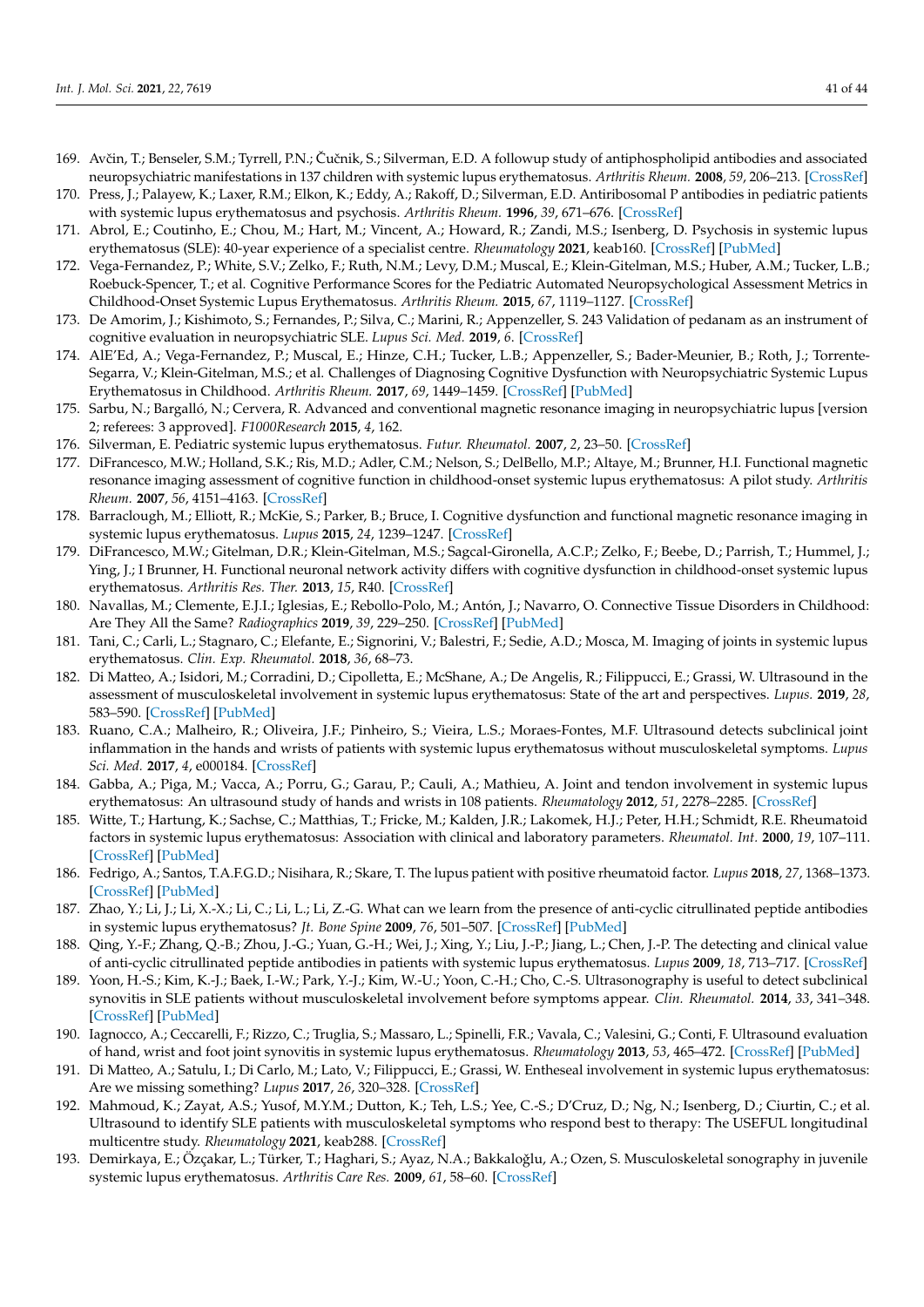- <span id="page-41-0"></span>194. Grönhagen, C.; Fored, C.; Granath, F.; Nyberg, F. Cutaneous lupus erythematosus and the association with systemic lupus erythematosus: A population-based cohort of 1088 patients in Sweden. *Br. J. Dermatol.* **2011**, *164*, 1335–1341. [\[CrossRef\]](http://doi.org/10.1111/j.1365-2133.2011.10272.x)
- <span id="page-41-1"></span>195. Dickey, B.; Holland, K.; Drolet, B.; Galbraith, S.; Lyon, V.; Siegel, D.; Chiu, Y. Demographic and clinical characteristics of cutaneous lupus erythematosus at a paediatric dermatology referral centre. *Br. J. Dermatol.* **2013**, *169*, 428–433. [\[CrossRef\]](http://doi.org/10.1111/bjd.12383)
- <span id="page-41-2"></span>196. AlKharafi, N.N.A.H.; Alsaeid, K.; Alsumait, A.; Al-Sabah, H.; Al-Ajmi, H.; Rahim, J.A.; Al-Enezi, H.; Nanda, A. Cutaneous Lupus Erythematosus in Children: Experience from a Tertiary Care Pediatric Dermatology Clinic. *Pediatr. Dermatol.* **2016**, *33*, 200–208. [\[CrossRef\]](http://doi.org/10.1111/pde.12788) [\[PubMed\]](http://www.ncbi.nlm.nih.gov/pubmed/27001318)
- <span id="page-41-3"></span>197. Chiewchengchol, D.; Murphy, R.; Edwards, S.W.; Beresford, M.W. Mucocutaneous manifestations in juvenile-onset systemic lupus erythematosus: A review of literature. *Pediatr. Rheumatol.* **2015**, *13*, 1. [\[CrossRef\]](http://doi.org/10.1186/1546-0096-13-1) [\[PubMed\]](http://www.ncbi.nlm.nih.gov/pubmed/25587243)
- <span id="page-41-4"></span>198. Aringer, M.; Johnson, S.R. Classifying and diagnosing systemic lupus erythematosus in the 21st century. *Rheumatology* **2020**, *59*, v4–v11. [\[CrossRef\]](http://doi.org/10.1093/rheumatology/keaa379) [\[PubMed\]](http://www.ncbi.nlm.nih.gov/pubmed/33280013)
- <span id="page-41-5"></span>199. Wananukul, S.; Watana, D.; Pongprasit, P. Cutaneous manifestations of childhood systemic lupus erythematosus. *Pediatr. Dermatol.* **1998**, *15*, 342–346. [\[CrossRef\]](http://doi.org/10.1046/j.1525-1470.1998.1998015342.x)
- <span id="page-41-6"></span>200. AlE'Ed, A.; Aydin, P.O.A.; Al Mutairi, N.; Alsaleem, A.; Sonmez, H.E.; Henrickson, M.; Huggins, J.L.; Ozen, S.; Al-Mayouf, S.M.; Brunner, H.I. Validation of the Cutaneous Lupus Erythematosus Disease Area and Severity Index and pSkindex27 for use in childhood-onset systemic lupus erythematosus. *Lupus Sci. Med.* **2018**, *5*, e000275. [\[CrossRef\]](http://doi.org/10.1136/lupus-2018-000275)
- <span id="page-41-7"></span>201. Chiewchengchol, D.; Murphy, R.; Morgan, T.; Edwards, S.W.; Leone, V.; Friswell, M.; Pilkington, C.; Tullus, K.; Rangaraj, S.; McDonagh, J.; et al. Mucocutaneous manifestations in a UK national cohort of juvenile-onset systemic lupus erythematosus patients. *Rheumatology* **2014**, *53*, 1504–1512. [\[CrossRef\]](http://doi.org/10.1093/rheumatology/keu137) [\[PubMed\]](http://www.ncbi.nlm.nih.gov/pubmed/24692572)
- <span id="page-41-8"></span>202. Drucker, A.M.; Su, J.; Mussani, F.; Siddha, S.K.; Gladman, D.D.; Urowitz, M.B. Prognostic implications of active discoid lupus erythematosus and malar rash at the time of diagnosis of systemic lupus erythematosus: Results from a prospective cohort study. *Lupus* **2016**, *25*, 376–381. [\[CrossRef\]](http://doi.org/10.1177/0961203315610645) [\[PubMed\]](http://www.ncbi.nlm.nih.gov/pubmed/26453664)
- <span id="page-41-9"></span>203. Chottawornsak, N.; Rodsaward, P.; Suwannachote, S.; Rachayon, M.; Rattananupong, T.; Deekajorndech, T.; Asawanonda, P.; Chiewchengchol, D.; Rerknimitr, P. Skin signs in juvenile- and adult-onset systemic lupus erythematosus: Clues to different systemic involvement. *Lupus* **2018**, *27*, 2069–2075. [\[CrossRef\]](http://doi.org/10.1177/0961203318805851)
- <span id="page-41-10"></span>204. Arkin, L.M.; Ansell, L.; Rademaker, A.; Curran, M.L.; Miller, M.L.; Wagner, A.; Kenner-Bell, B.M.; Chamlin, S.L.; Mancini, A.J.; Klein-Gitelman, M.; et al. The natural history of pediatric-onset discoid lupus erythematosus. *J. Am. Acad. Dermatol.* **2015**, *72*, 628–633. [\[CrossRef\]](http://doi.org/10.1016/j.jaad.2014.12.028)
- <span id="page-41-11"></span>205. Fenniche, S.; Triki, S.; Benmously, R.; Ben Ammar, H.M.M.F.; Mokhtar, I. Lupus erythematosus in children: A report of six cases. *Dermatol. Online J.* **2005**, *11*. [\[CrossRef\]](http://doi.org/10.5070/D31753D5VC)
- <span id="page-41-12"></span>206. Walling, H.W.; Sontheimer, R.D. Cutaneous Lupus Erythematosus. *Am. J. Clin. Dermatol.* **2009**, *10*, 365–381. [\[CrossRef\]](http://doi.org/10.2165/11310780-000000000-00000)
- <span id="page-41-13"></span>207. Werth, V.P. Clinical manifestations of cutaneous lupus erythematosus. *Autoimmun. Rev.* **2005**, *4*, 296–302. [\[CrossRef\]](http://doi.org/10.1016/j.autrev.2005.01.003)
- <span id="page-41-14"></span>208. Zhu, J.L.; Black, S.M.; Chong, B.F. Role of biomarkers in the diagnosis and prognosis of patients with cutaneous lupus erythematosus. *Ann. Transl. Med.* **2021**, *9*, 429. [\[CrossRef\]](http://doi.org/10.21037/atm-20-5232) [\[PubMed\]](http://www.ncbi.nlm.nih.gov/pubmed/33842650)
- <span id="page-41-15"></span>209. Smith, M.A.; Henault, J.; Karnell, J.L.; Parker, M.L.; Riggs, J.M.; Sinibaldi, D.; Taylor, D.K.; Ettinger, R.; Grant, E.P.; Sanjuan, M.A.; et al. SLE Plasma Profiling Identifies Unique Signatures of Lupus Nephritis and Discoid Lupus. *Sci. Rep.* **2019**, *9*, 1–12. [\[CrossRef\]](http://doi.org/10.1038/s41598-019-50231-y) [\[PubMed\]](http://www.ncbi.nlm.nih.gov/pubmed/31594956)
- <span id="page-41-16"></span>210. Ogunsanya, M.E.; Cho, S.K.; Hudson, A.; Chong, B.F. Factors associated with quality of life in cutaneous lupus erythematosus using the Revised Wilson and Cleary Model. *Lupus* **2020**, *29*, 1691–1703. [\[CrossRef\]](http://doi.org/10.1177/0961203320951842) [\[PubMed\]](http://www.ncbi.nlm.nih.gov/pubmed/32883161)
- <span id="page-41-17"></span>211. Hochberg, M.C. Updating the American college of rheumatology revised criteria for the classification of systemic lupus erythematosus. *Arthritis Rheum.* **1997**, *40*, 1725. [\[CrossRef\]](http://doi.org/10.1002/art.1780400928) [\[PubMed\]](http://www.ncbi.nlm.nih.gov/pubmed/9324032)
- <span id="page-41-18"></span>212. Fayyaz, A.; Igoe, A.; Kurien, B.T.; Danda, D.; James, J.A.; Stafford, H.; Scofield, R.H. Haematological manifestations of lupus. *Lupus Sci. Med.* **2015**, *2*, e000078. [\[CrossRef\]](http://doi.org/10.1136/lupus-2014-000078)
- <span id="page-41-19"></span>213. Isenberg, D.; Garton, M.; Reichlin, M.W. Long-term follow-up of autoantibody profiles in black female lupus patients and clinical comparison with Caucasian and Asian patients. *Rheumatology* **1997**, *36*, 229–233. [\[CrossRef\]](http://doi.org/10.1093/rheumatology/36.2.229)
- <span id="page-41-20"></span>214. Vilá, L.M.; Molina, M.J.; Mayor, A.M.; Peredo, R.A.; Santaella, M.L.; Vilá, S. Clinical and prognostic value of autoantibodies in puerto Ricans with systemic lupus erythematosus. *Lupus* **2006**, *15*, 892–898. [\[CrossRef\]](http://doi.org/10.1177/0961203306069352)
- <span id="page-41-21"></span>215. Yu, H.-H.; Wang, L.-C.; Lee, J.-H.; Lee, C.-C.; Yang, Y.-H.; Chiang, B.-L. Lymphopenia is associated with neuropsychiatric manifestations and disease activity in paediatric systemic lupus erythematosus patients. *Rheumatology* **2007**, *46*, 1492–1494. [\[CrossRef\]](http://doi.org/10.1093/rheumatology/kem182) [\[PubMed\]](http://www.ncbi.nlm.nih.gov/pubmed/17673480)
- <span id="page-41-22"></span>216. Vilá, L.M.; Alarcón, G.S.; McGwin, G.; Bastian, H.M.; Fessler, B.J.; Reveille, J.D. LUMINA Study Group Systemic lupus erythematosus in a multiethnic US cohort, XXXVII: Association of lymphopenia with clinical manifestations, serologic abnormalities, disease activity, and damage accrual. *Arthritis Rheum.* **2006**, *55*, 799–806. [\[CrossRef\]](http://doi.org/10.1002/art.22224) [\[PubMed\]](http://www.ncbi.nlm.nih.gov/pubmed/17013840)
- <span id="page-41-23"></span>217. Brunner, H.I.; Silverman, E.D.; To, T.; Bombardier, C.; Feldman, B.M. Risk factors for damage in childhood-onset systemic lupus erythematosus: Cumulative disease activity and medication use predict disease damage. *Arthritis Rheum.* **2002**, *46*, 436–444. [\[CrossRef\]](http://doi.org/10.1002/art.10072) [\[PubMed\]](http://www.ncbi.nlm.nih.gov/pubmed/11840446)
- <span id="page-41-24"></span>218. Sato, J.O.; Corrente, J.E.; Saad-Magalhães, C. Chronic active disease pattern predicts early damage in juvenile systemic lupus erythematosus. *Lupus* **2015**, *24*, 1421–1428. [\[CrossRef\]](http://doi.org/10.1177/0961203315599449) [\[PubMed\]](http://www.ncbi.nlm.nih.gov/pubmed/26253073)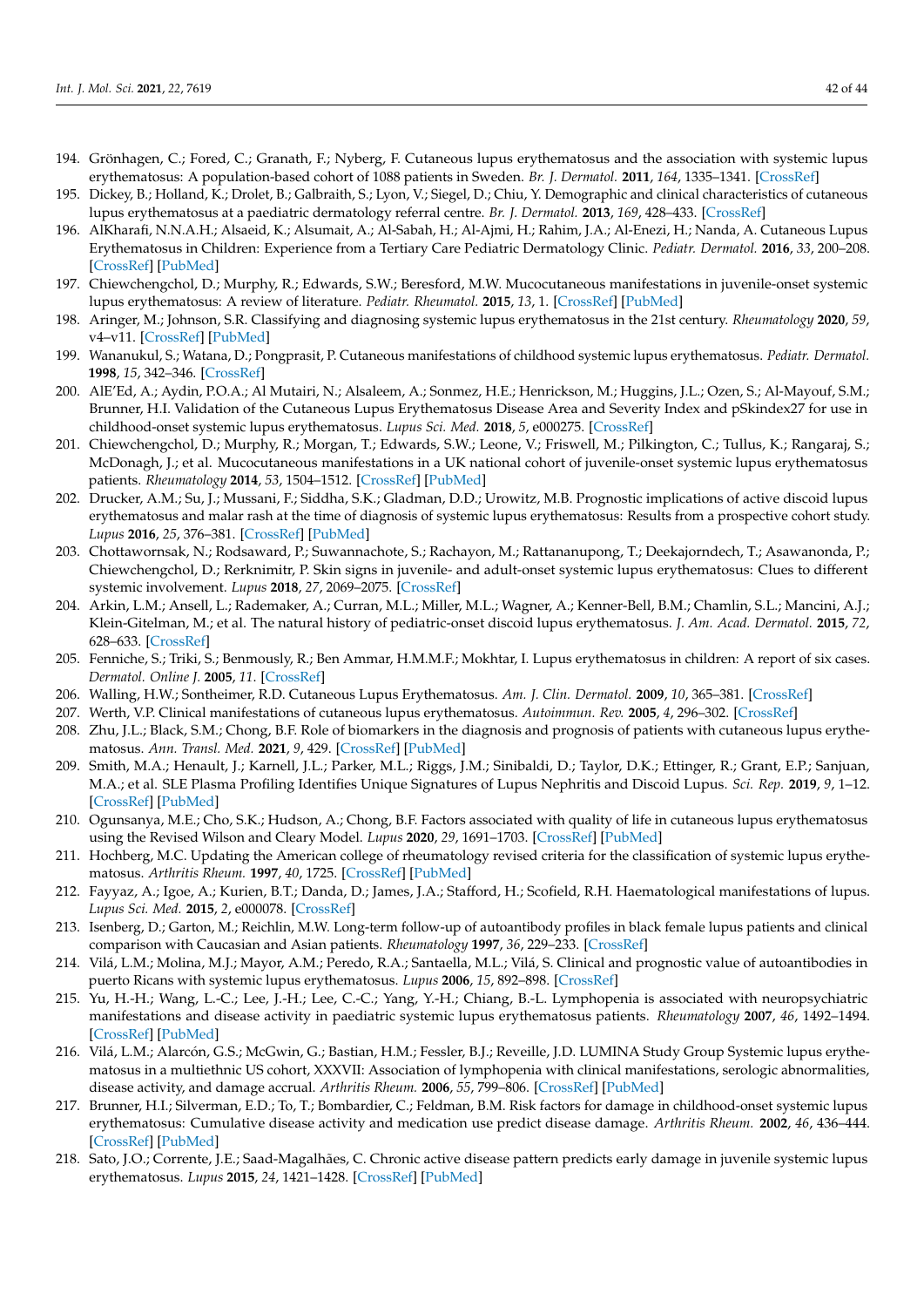- <span id="page-42-0"></span>219. Kirou, K.A.; Lee, C.; George, S.; Louca, K.; Peterson, M.G.E.; Crow, M.K. Activation of the interferon-α pathway identifies a subgroup of systemic lupus erythematosus patients with distinct serologic features and active disease. *Arthritis Rheum.* **2005**, *52*, 1491–1503. [\[CrossRef\]](http://doi.org/10.1002/art.21031) [\[PubMed\]](http://www.ncbi.nlm.nih.gov/pubmed/15880830)
- 220. Landolt-Marticorena, C.; Bonventi, G.; Lubovich, A.; Ferguson, C.; Unnithan, T.; Su, J.; Gladman, D.D.; Urowitz, M.; Fortin, P.R.; Wither, J. Lack of association between the interferon- $\alpha$  signature and longitudinal changes in disease activity in systemic lupus erythematosus. *Ann. Rheum. Dis.* **2008**, *68*, 1440–1446. [\[CrossRef\]](http://doi.org/10.1136/ard.2008.093146) [\[PubMed\]](http://www.ncbi.nlm.nih.gov/pubmed/18772188)
- <span id="page-42-1"></span>221. Petri, M.; Fu, W.; Ranger, A.; Allaire, N.; Cullen, P.; Magder, L.S.; Zhang, Y. Association between changes in gene signatures expression and disease activity among patients with systemic lupus erythematosus. *BMC Med. Genom.* **2019**, *12*, 4. [\[CrossRef\]](http://doi.org/10.1186/s12920-018-0468-1) [\[PubMed\]](http://www.ncbi.nlm.nih.gov/pubmed/30626389)
- <span id="page-42-2"></span>222. Rönnblom, L.; Eloranta, M.-L.; Alm, G.V. The type I interferon system in systemic lupus erythematosus. *Arthritis Rheum.* **2006**, *54*, 408–420. [\[CrossRef\]](http://doi.org/10.1002/art.21571)
- <span id="page-42-3"></span>223. Niewold, T.B.; Clark, D.N.; Salloum, R.; Poole, B.D. Interferon Alpha in Systemic Lupus Erythematosus. *J. Biomed. Biotechnol.* **2010**, *2010*, 948364. [\[CrossRef\]](http://doi.org/10.1155/2010/948364)
- <span id="page-42-4"></span>224. Oka, H.; Hirohata, S. Erratum: Regulation of human B cell responsiveness by interferon-α: Interferon-α-mediated suppression of B cell function is reversed through direct interactions between monocytes and B cells. *Cell. Immunol.* **1993**, *146*, 238–248. [\[CrossRef\]](http://doi.org/10.1006/cimm.1993.1023)
- <span id="page-42-5"></span>225. Wahadat, M.J.; Bodewes, I.L.A.; Maria, N.I.; Van Helden-Meeuwsen, C.G.; Van Dijk-Hummelman, A.; Steenwijk, E.C.; Kamphuis, S.; Versnel, M.A. Type I IFN signature in childhood-onset systemic lupus erythematosus: A conspiracy of DNA- and RNA-sensing receptors? *Arthritis Res.* **2018**, *20*, 1–8. [\[CrossRef\]](http://doi.org/10.1186/s13075-017-1501-z) [\[PubMed\]](http://www.ncbi.nlm.nih.gov/pubmed/29321042)
- <span id="page-42-6"></span>226. Tesser, A.; de Carvalho, L.M.; Sandrin-Garcia, P.; Pin, A.; Pastore, S.; Taddio, A.; Roberti, L.R.; Queiroz, R.G.D.P.; Ferriani, V.P.L.; Crovella, S.; et al. Higher interferon score and normal complement levels may identify a distinct clinical subset in children with systemic lupus erythematosus. *Arthritis Res.* **2020**, *22*, 1–12. [\[CrossRef\]](http://doi.org/10.1186/s13075-020-02161-8) [\[PubMed\]](http://www.ncbi.nlm.nih.gov/pubmed/32334613)
- <span id="page-42-7"></span>227. Kennedy, W.P.; Maciuca, R.; Wolslegel, K.; Tew, W.; Abbas, A.R.; Chaivorapol, C.; Morimoto, A.; McBride, J.M.; Brunetta, P.; Richardson, B.C.; et al. Association of the interferon signature metric with serological disease manifestations but not global activity scores in multiple cohorts of patients with SLE. *Lupus Sci. Med.* **2015**, *2*, e000080. [\[CrossRef\]](http://doi.org/10.1136/lupus-2014-000080) [\[PubMed\]](http://www.ncbi.nlm.nih.gov/pubmed/25861459)
- <span id="page-42-8"></span>228. Rose, T.; Grützkau, A.; Hirseland, H.; Huscher, D.; Dähnrich, C.; Dzionek, A.; Ozimkowski, T.; Schlumberger, W.; Enghard, P.; Radbruch, A.; et al. IFNα and its response proteins, IP-10 and SIGLEC-1, are biomarkers of disease activity in systemic lupus erythematosus. *Ann. Rheum. Dis.* **2012**, *72*, 1639–1645. [\[CrossRef\]](http://doi.org/10.1136/annrheumdis-2012-201586)
- <span id="page-42-9"></span>229. Oliveira, J.J.; Karrar, S.; Rainbow, D.B.; Pinder, C.L.; Clarke, P.; García, A.R.; Al-Assar, O.; Burling, K.; Morris, S.; Stratton, R.; et al. The plasma biomarker soluble SIGLEC-1 is associated with the type I interferon transcriptional signature, ethnic background and renal disease in systemic lupus erythematosus. *Arthritis Res.* **2018**, *20*, 152. [\[CrossRef\]](http://doi.org/10.1186/s13075-018-1649-1)
- <span id="page-42-10"></span>230. El-Sherbiny, Y.M.; Yusof, Y.M.; Psarras, A.; Hensor, E.M.A.; Kabba, K.Z.; Dutton, K.; Mohamed, A.A.A.; Elewaut, D.; McGonagle, D.; Tooze, R.; et al. B Cell Tetherin: A Flow Cytometric Cell-Specific Assay for Response to Type I Interferon Predicts Clinical Features and Flares in Systemic Lupus Erythematosus. *Arthritis Rheumatol.* **2019**, *72*, 769–779. [\[CrossRef\]](http://doi.org/10.1002/art.41187)
- <span id="page-42-11"></span>231. Webb, K.; Peckham, H.; Radziszewska, A.; Menon, M.; Oliveri, P.; Simpson, F.; Deakin, C.T.; Lee, S.; Ciurtin, C.; Butler, G.; et al. Sex and Pubertal Differences in the Type 1 Interferon Pathway Associate With Both X Chromosome Number and Serum Sex Hormone Concentration. *Front. Immunol.* **2019**, *9*, 3167. [\[CrossRef\]](http://doi.org/10.3389/fimmu.2018.03167)
- <span id="page-42-12"></span>232. Morand, E.F.; Furie, R.; Tanaka, Y.; Bruce, I.N.; Askanase, A.D.; Richez, C.; Bae, S.-C.; Brohawn, P.Z.; Pineda, L.; Berglind, A.; et al. Trial of Anifrolumab in Active Systemic Lupus Erythematosus. *N. Engl. J. Med.* **2020**, *382*, 211–221. [\[CrossRef\]](http://doi.org/10.1056/NEJMoa1912196) [\[PubMed\]](http://www.ncbi.nlm.nih.gov/pubmed/31851795)
- <span id="page-42-13"></span>233. Furie, R.A.; Morand, E.F.; Bruce, I.N.; Manzi, S.; Kalunian, K.C.; Vital, E.M.; Ford, T.L.; Gupta, R.; Hiepe, F.; Santiago, M.; et al. Type I interferon inhibitor anifrolumab in active systemic lupus erythematosus (TULIP-1): A randomised, controlled, phase 3 trial. *Lancet Rheumatol.* **2019**, *1*, e208–e219. [\[CrossRef\]](http://doi.org/10.1016/S2665-9913(19)30076-1)
- <span id="page-42-14"></span>234. Xue, M.; Zhuo, Y.; Shan, B. MicroRNAs, Long Noncoding RNAs, and Their Functions in Human Disease. *Methods Mol. Biol.* **2017**, *1617*, 1–25. [\[CrossRef\]](http://doi.org/10.1007/978-1-4939-7046-9_1) [\[PubMed\]](http://www.ncbi.nlm.nih.gov/pubmed/28540673)
- <span id="page-42-15"></span>235. Wu, G.-C.; Pan, H.-F.; Leng, R.-X.; Wang, D.-G.; Li, X.-P.; Li, X.-M.; Ye, D. Emerging role of long noncoding RNAs in autoimmune diseases. *Autoimmun. Rev.* **2015**, *14*, 798–805. [\[CrossRef\]](http://doi.org/10.1016/j.autrev.2015.05.004) [\[PubMed\]](http://www.ncbi.nlm.nih.gov/pubmed/25989481)
- <span id="page-42-16"></span>236. Fan, Y.; Ji, Y.; Wang, X.; Hu, J.; Zhang, Q.; Xu, J.; Liu, W.; Wang, A. Relationship of miRNA-146a to systemic lupus erythematosus: A PRISMA-compliant meta-analysis. *Medicine* **2020**, *99*. [\[CrossRef\]](http://doi.org/10.1097/MD.0000000000022444) [\[PubMed\]](http://www.ncbi.nlm.nih.gov/pubmed/33019429)
- <span id="page-42-17"></span>237. Li, S.; Li, C.; Zhang, J.; Tan, X.; Deng, J.; Jiang, R.; Li, Y.; Piao, Y.; Li, C.; Yang, W.; et al. Expression profile of long noncoding RNAs in children with systemic lupus erythematosus: A microarray analysis. *Clin. Exp. Rheumatol.* **2018**, *37*, 156–163.
- <span id="page-42-18"></span>238. Ye, D.Q.; Wu, G.C.; Hu, Y.; Guan, S.Y.; Pan, H.F. Differential plasma expression profiles of long non-coding rnas reveal potential biomarkers for systemic lupus erythematosus. *Biomolecules* **2019**, *9*, 206.
- <span id="page-42-19"></span>239. Liao, Z.; Ye, Z.; Xue, Z.; Wu, L.; Ouyang, Y.; Yao, C.; Cui, C.; Xu, N.; Ma, J.; Hou, G.; et al. Identification of Renal Long Non-coding RNA RP11-2B6.2 as a Positive Regulator of Type I Interferon Signaling Pathway in Lupus Nephritis. *Front. Immunol.* **2019**, *10*, 975. [\[CrossRef\]](http://doi.org/10.3389/fimmu.2019.00975)
- <span id="page-42-20"></span>240. Cai, B.; Cai, J.; Yin, Z.; Jiang, X.; Yao, C.; Ma, J.; Xue, Z.; Miao, P.; Xiao, Q.; Cheng, Y.; et al. Long non-coding RNA expression profiles in neutrophils revealed potential biomarker for prediction of renal involvement in SLE patients. *Rheumatology* **2021**, *60*, 1734–1746. [\[CrossRef\]](http://doi.org/10.1093/rheumatology/keaa575)